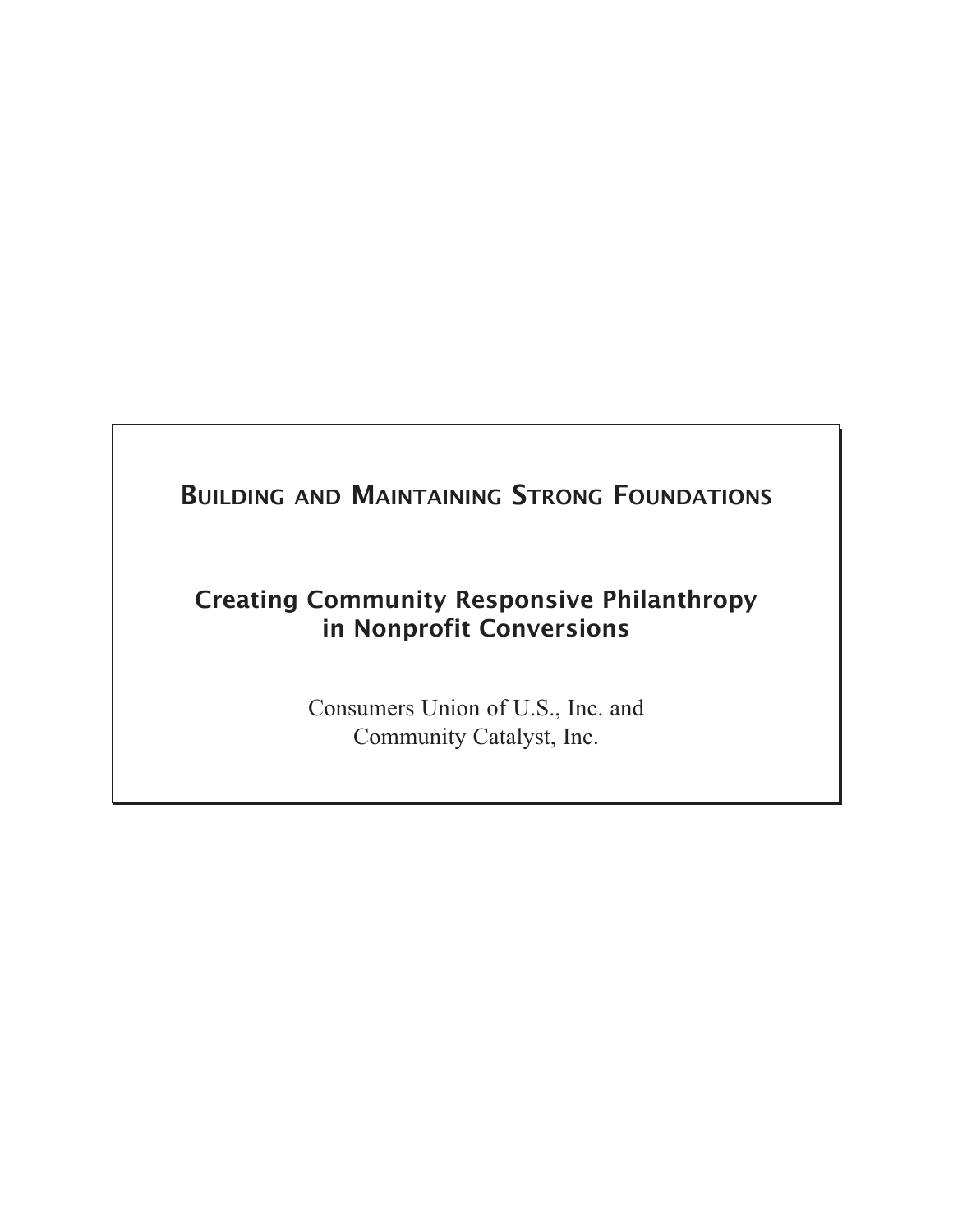## **ACKNOWLEDGMENTS**

This handbook, an update and expansion of Building Strong Foundations issued in 2000, was the creation of a team of writers and contributors. Deborah Cowan, James Whitley and Phillip Gonzalez at Community Catalyst and Elizabeth Imholz, Laurie Sobel, and Scott Benbow at Consumers Union, together with consultant Debbie Greiff, developed much of the new content in case studies and other materials drawn from their work with community advocates and new health care foundations. The original edition of the handbook was edited by Harry Snyder of Consumers Union and Deborah Cowan of Community Catalyst from contributions of earlier Community Health Assets Project staff, including Julie Silas, Lynn Lohr, and Kathleen Lee. Other contributors to the original publication were Kim Comart, Alan Pardini, and Julie Kenny Drezner. William Oman produced countless review drafts and Minerva Novoa made it all readable for final production. Many community members and advocates contributed their perspectives on forming and working with new health foundations. In addition, foundation staff and board members helped the project team understand how they interpret and give operational expression to the mandate of community responsiveness and accountability.

The publication was underwritten by grants from the Ford Foundation, which has funded the joint efforts of Community Catalyst and Consumers Union on the formation of new health foundations since 1997. This work to improve philanthropic practices is a component of the Community Health Assets Project which is also supported by the W.K. Kellogg Foundation.

Editorial team: *Scott Benbow Deborah Cowan Phillip Gonzalez Debbie Greiff Elizabeth Imholz Laurie Sobel*

*James Whitley ©2004 Consumers Union of U.S., Inc. and Community Catalyst. Permission to copy, disseminate, or otherwise use this work is normally granted as long as ownership is properly attributed to Consumers Union and Community Catalyst.*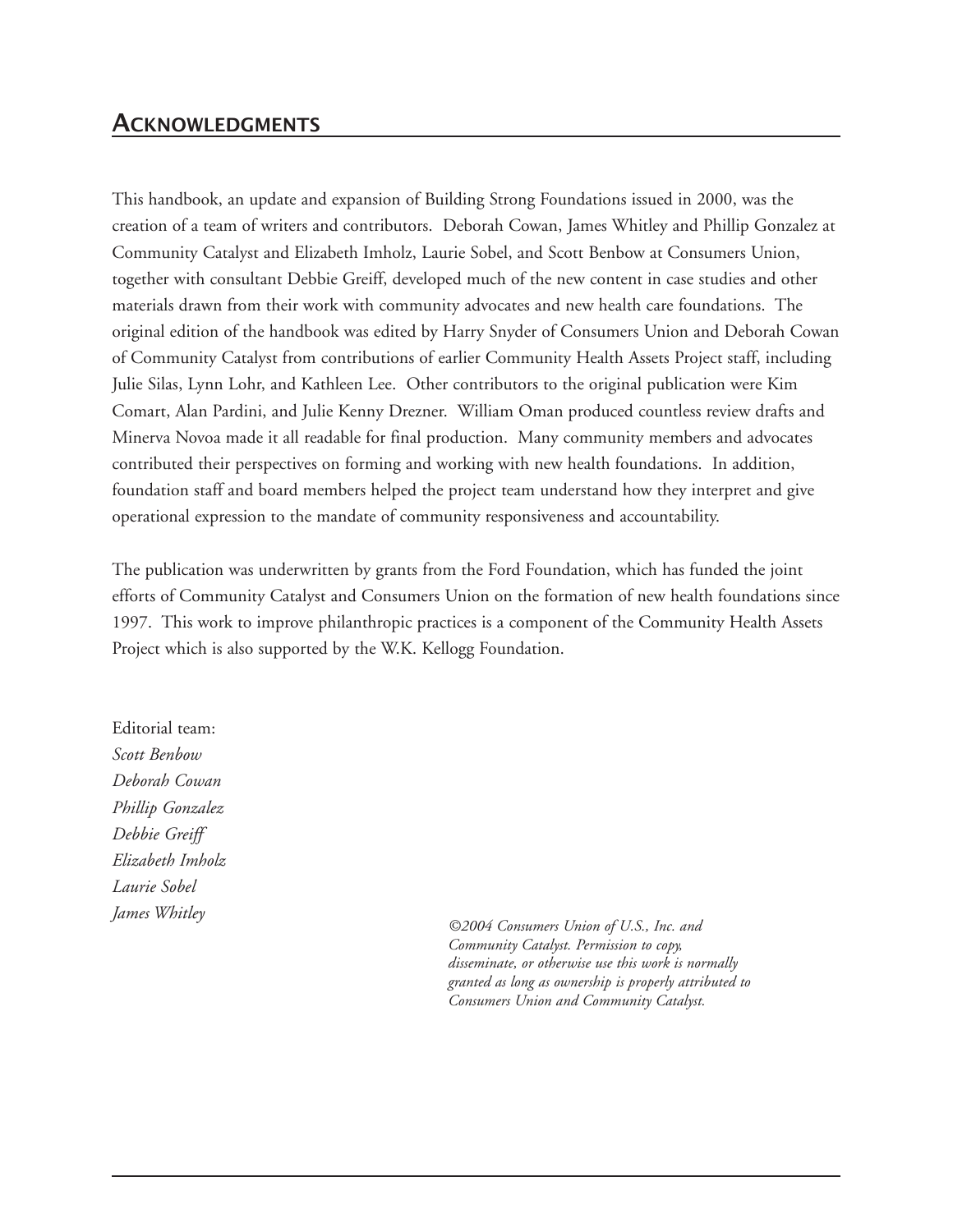# **TABLE OF CONTENTS**

| From Nonprofit Health Organization to Foundation: The Basics 4                   |
|----------------------------------------------------------------------------------|
| Planning for New Health Foundations: Getting the Public in on the Ground Floor 7 |
|                                                                                  |
| Maintaining Health Foundations: Ensuring Community Responsiveness 26             |
|                                                                                  |
|                                                                                  |
|                                                                                  |
|                                                                                  |
|                                                                                  |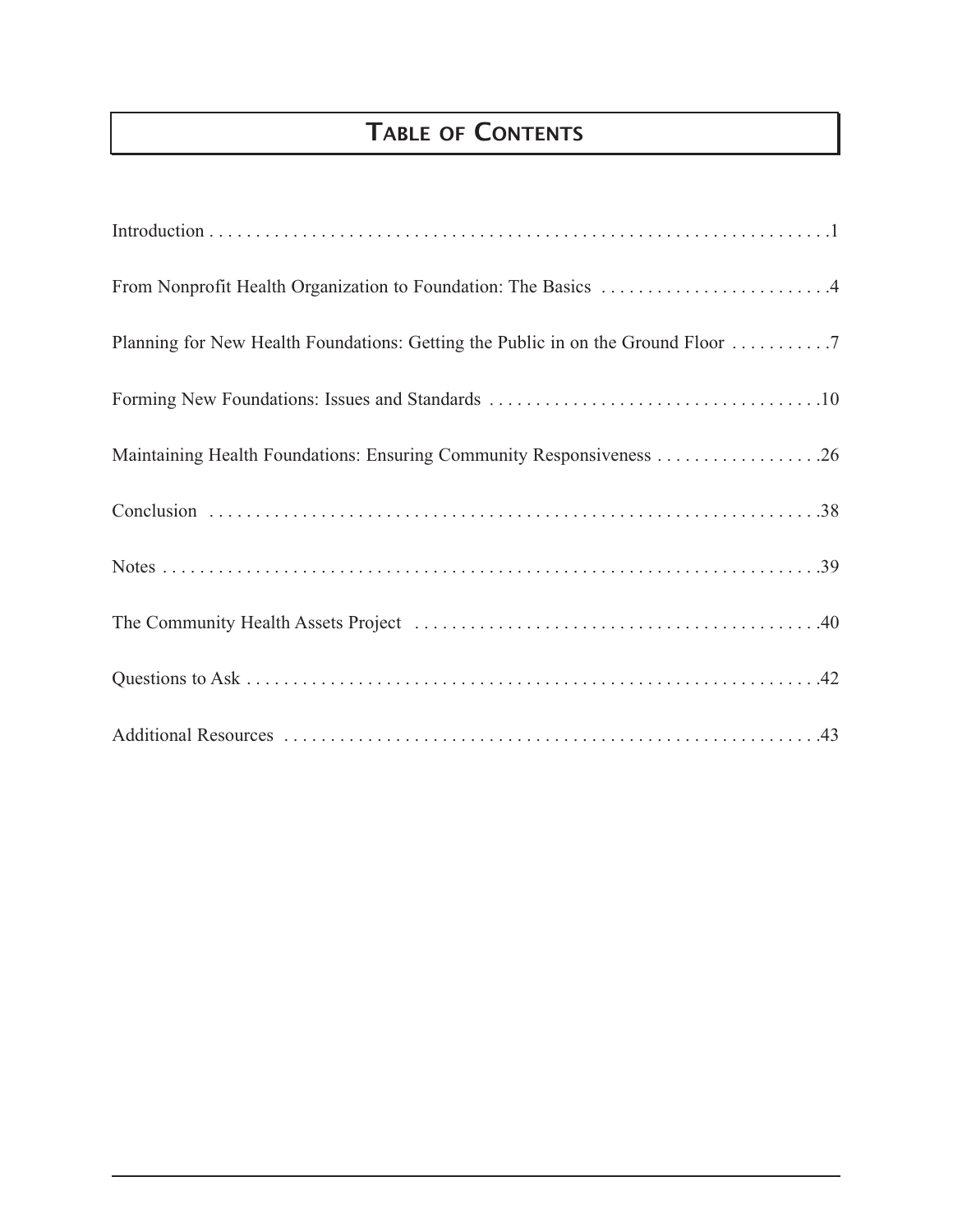## **INTRODUCTION**

Our nation has a proud history of communities and individuals coming together to create service organizations and resources to meet needs that businesses and government ignore. Private, nongovernmental organizations such as churches, hospitals, museums, co-ops, food pantries, health insurers, community clinics, and credit unions are some of the organizations that make up a vibrant part of our society and economy, between business and government. These organizations are formed as nonprofits and are designed to help the community they serve, not to make profits for investors. They are governed by boards of directors, also known as trustees, who are usually volunteers.

The policies and laws that have been created to encourage and support nonprofits reflect the high value this nation places on the tradition of communities working together to meet their own needs. Nonprofits are private, not government, organizations. Because they receive private donations, in the form of monetary gifts and volunteer time, and government support, including full or partial taxexemption, their nonprofit charitable assets must be dedicated to charitable purposes. Trustees do not own the assets of a nonprofit. Instead, they have the job of protecting such assets and ensuring they are used effectively to serve the needs of the community.

### *Nonprofit Service To Profit-Making Business*

Across the country, nonprofit health organizations such as hospitals, HMOs, and insurance companies are reorganizing by means of mergers, acquisitions, nonprofit consolidations, and alterations of corporate structure from nonprofit to for-profit enterprises. These transactions are called "conversions." In conversions two vital community resources are at stake:

- Health services such as indigent care, emergency room coverage, and other services that are critical for maintaining healthy communities; and
- Nonprofit or charitable assets that have been built by and on behalf of the public.

As conversions go forward, consumer and community advocates are working hard to see that the public interest in nonprofit organizations is well protected. The Community Health Assets Project, a partnership between Consumers Union and Community Catalyst, works to help community groups, state regulators, the media, and the public understand how to protect these essential health resources.

The Project provides technical assistance, strategic consultation, legal and policy analyses, and public education and training to organizations and individuals who are working to protect local health resources. In many transactions community advocates have opened conversion proceedings to public scrutiny, participated in hearings, raised public awareness of conversions, and helped protect access to health care.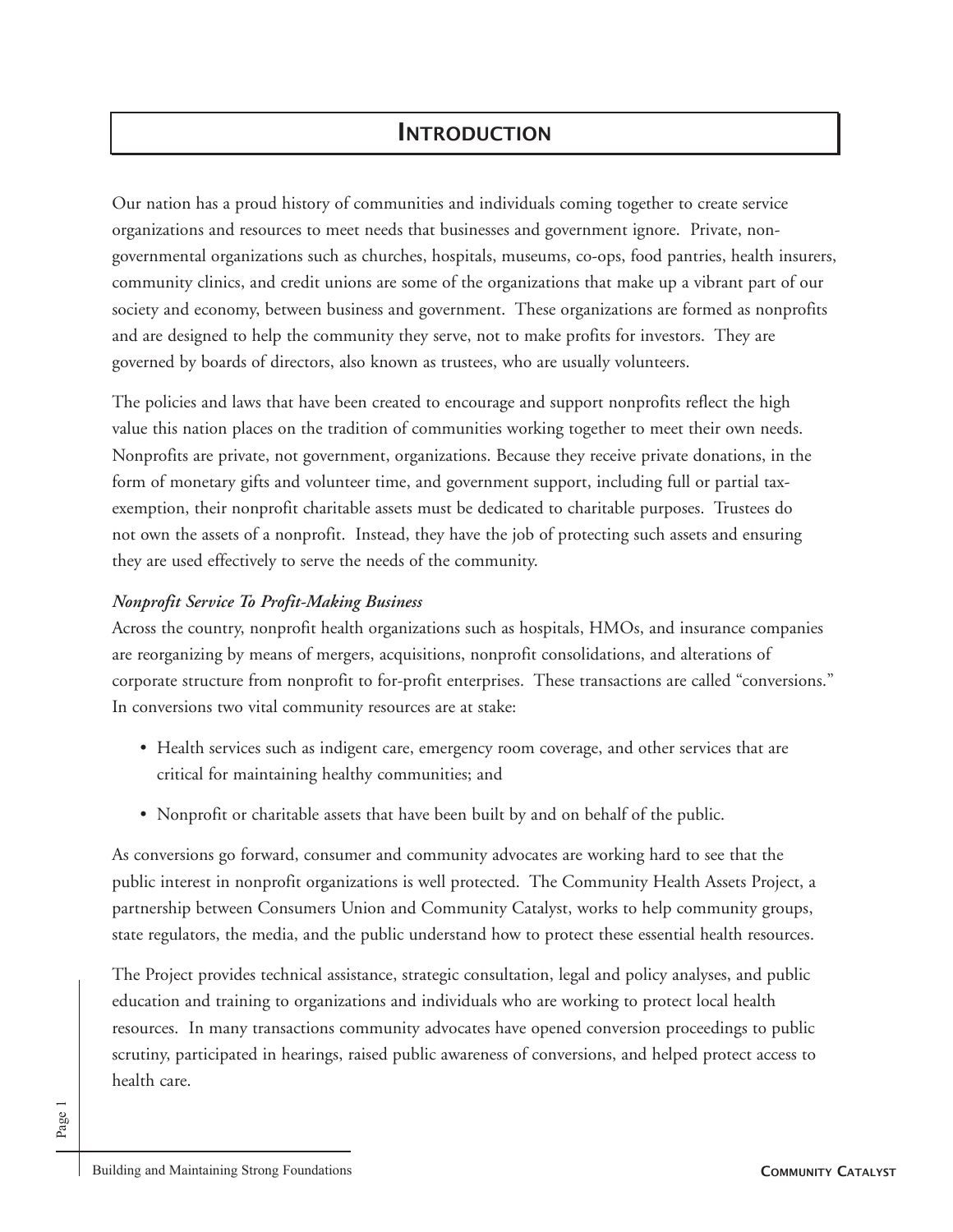Among the most pressing issues facing advocates in a conversion are whether the transaction is in the public interest and, if so, the determination of what will happen to the nonprofit assets after conversion. The sum of money at stake is enormous. In most cases the assets are preserved in a health-related foundation in order to continue meeting community health needs. By 2003, the amount of nonprofit assets set aside in foundations following conversion activity had reached more than \$16 billion, placed in over 165 healthcare foundations.<sup>1</sup>

This handbook addresses how community members and consumer advocates can get involved in the creation and ongoing operation of new health foundations in order to address the health needs of their locality, state, or region. It identifies the primary components of good practices in building and maintaining foundations, focusing on:

- A **planning process** that engages, in a substantial way, the perspective and expertise of consumers and health care advocates;
- A **mission statement** that dedicates the assets for purposes similar to the converting nonprofit;
- Criteria that ensure the **governing board** will have the appropriate expertise and experience and will be reflective and representative of the **diversity** of the community served;
- A **board selection process** that is deliberate, open, and accessible to health care consumers and the broader public, and is free of any conflict of interest; and
- An **organizational structure** that is open and accountable to the public, coupled with practices that offer many opportunities for community input and ongoing, meaningful community involvement.

While the discussion is focused on health care conversion foundations, these principles can be used just as effectively to build community accountability into the creation or re-structuring of any foundation. They also apply equally to foundations from conversions in other industries as well, such as those in the student loan secondary market.

Since the first edition of this handbook was published in 2000, the Project has advised a number of foundations and community groups that used the original edition as a guide during formation and start-up. This revised and expanded edition incorporates important lessons learned as conversion foundations have gotten off the ground and begun significant grantmaking in their communities. Thus, the handbook has been renamed "Building and Maintaining Strong Foundations." It concludes with strategies community groups and advocates can consider in working with conversion foundations. These same strategies may also be an effective way to hold any established foundation accountable in the public interest.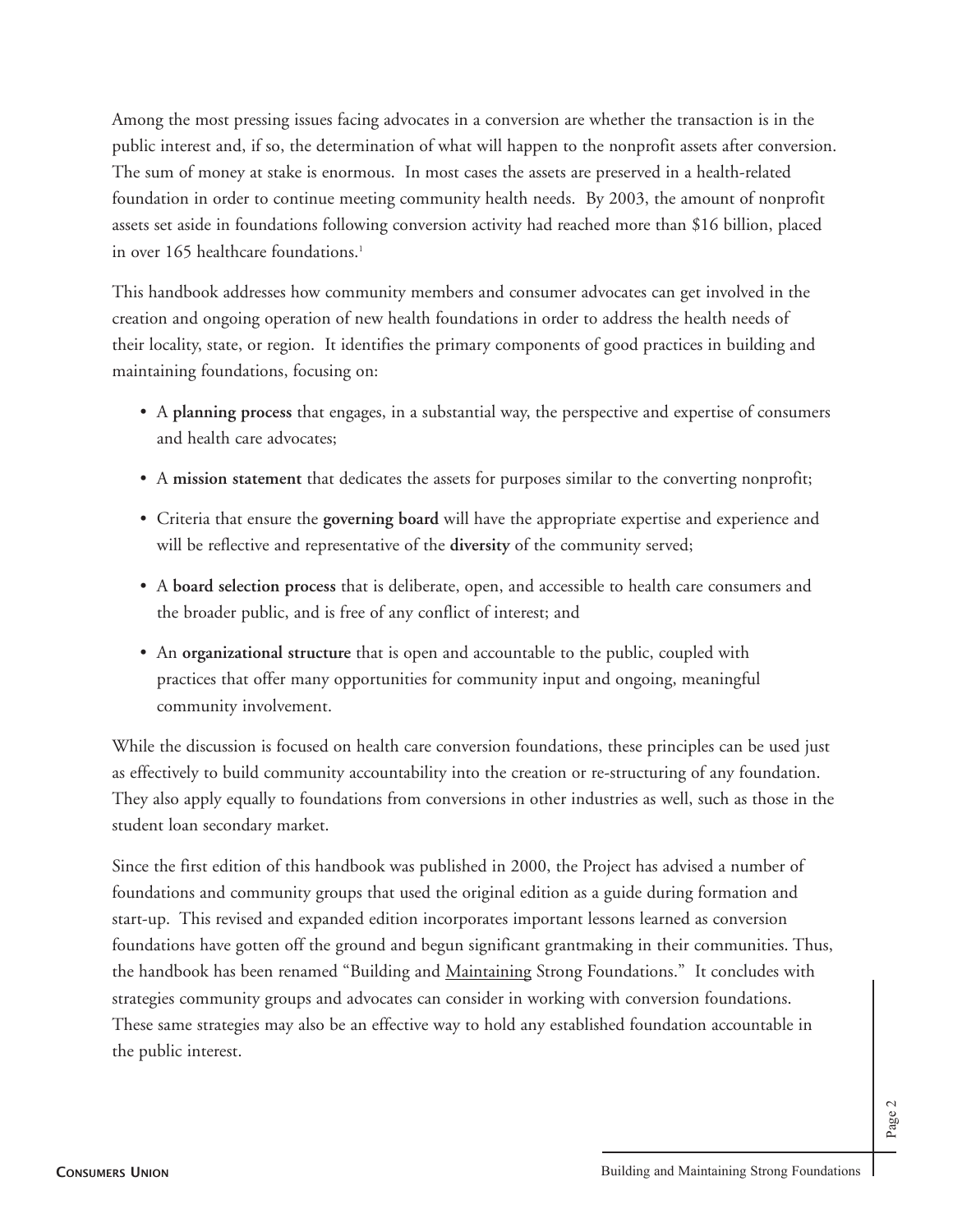The ideas in this handbook are grounded in the collective experience of Consumers Union and Community Catalyst, working with community partners on conversion transactions in more than forty states. In some cases, the handbook identifies alternatives and options that draw on the ideas of forward-thinking, established funders as well as advocates who are pushing beyond conventional practice, recognizing the uniquely public nature of conversion foundations. The Project team hopes this handbook will provide you with the tools to get answers, get involved, and get results.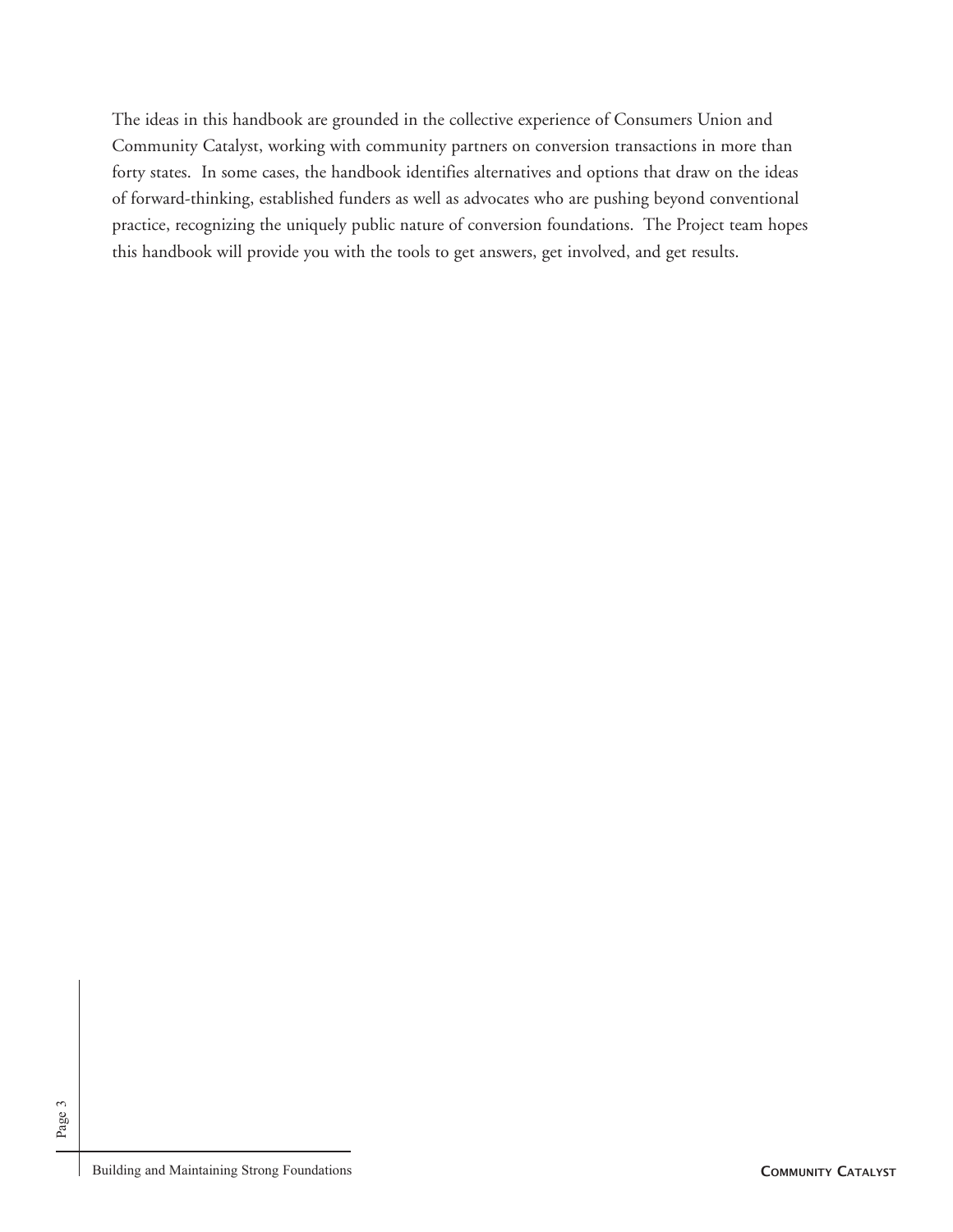# **FROM NONPROFIT HEALTH ORGANIZATION TO FOUNDATION: THE BASICS**

In a nonprofit health organization, the board members, also known as trustees, do not own the assets. Rather, board members serve as stewards of the public trust. As stewards, they have a legal duty to protect the assets that have been permanently dedicated for public benefit purposes. The financial value of a nonprofit organization results from a pattern of broad community support, including the benefits of tax-exemption. Support for nonprofits also includes donations from individuals, government and charitable grants, and contributions of services, time and expertise, often over many years and from many sources. Because the public is the beneficiary and has participated in creating the value of a nonprofit health care institution, it has a significant stake in whether a conversion is approved and how the nonprofit's assets will be used following the sale or conversion to a for-profit corporation. This public interest creates an obligation to ensure community participation in all aspects of foundation planning, development, and operation.

Community involvement in all stages of the review and planning process is crucial to educate the public about the transaction and to identify and address concerns the community may have about it and its health impact. A company's promise of a new foundation to serve community health needs should not divert attention from a critical examination of the transaction itself. Some communities may choose to oppose the conversion if they deem that it does not serve the public interest. This handbook, however, focuses on situations in which the conversion has been authorized and charitable assets will be, or have been, transferred to a new or existing foundation. In these cases, continued public participation is essential to ensure that the new guardians remain responsive and accountable to the community.

Under long-established legal principles, reinforced by recent statutes in many states, nonprofit assets may not be deflected from their original nonprofit mission when a nonprofit organization merges with another nonprofit or converts to for-profit status. Charitable assets intended to benefit the public may never be used to generate profits for any for-profit corporation's private interest-holders. Instead, the charitable trust doctrine requires that a nonprofit corporation's assets – including the value accrued over time of all donations, gifts and revenues generated by the organization – continue to be used to fulfill its original public benefit or charitable purposes. This core obligation continues even if the nonprofit corporation changes its purposes, restructures its operations, dissolves, or transfers its assets to another organization. When a nonprofit health care organization can no longer meet its charitable trust obligations, the  $c\gamma$  pres doctrine<sup>2</sup> requires that the assets be used for a charitable health purpose that is as close to the original purpose as possible.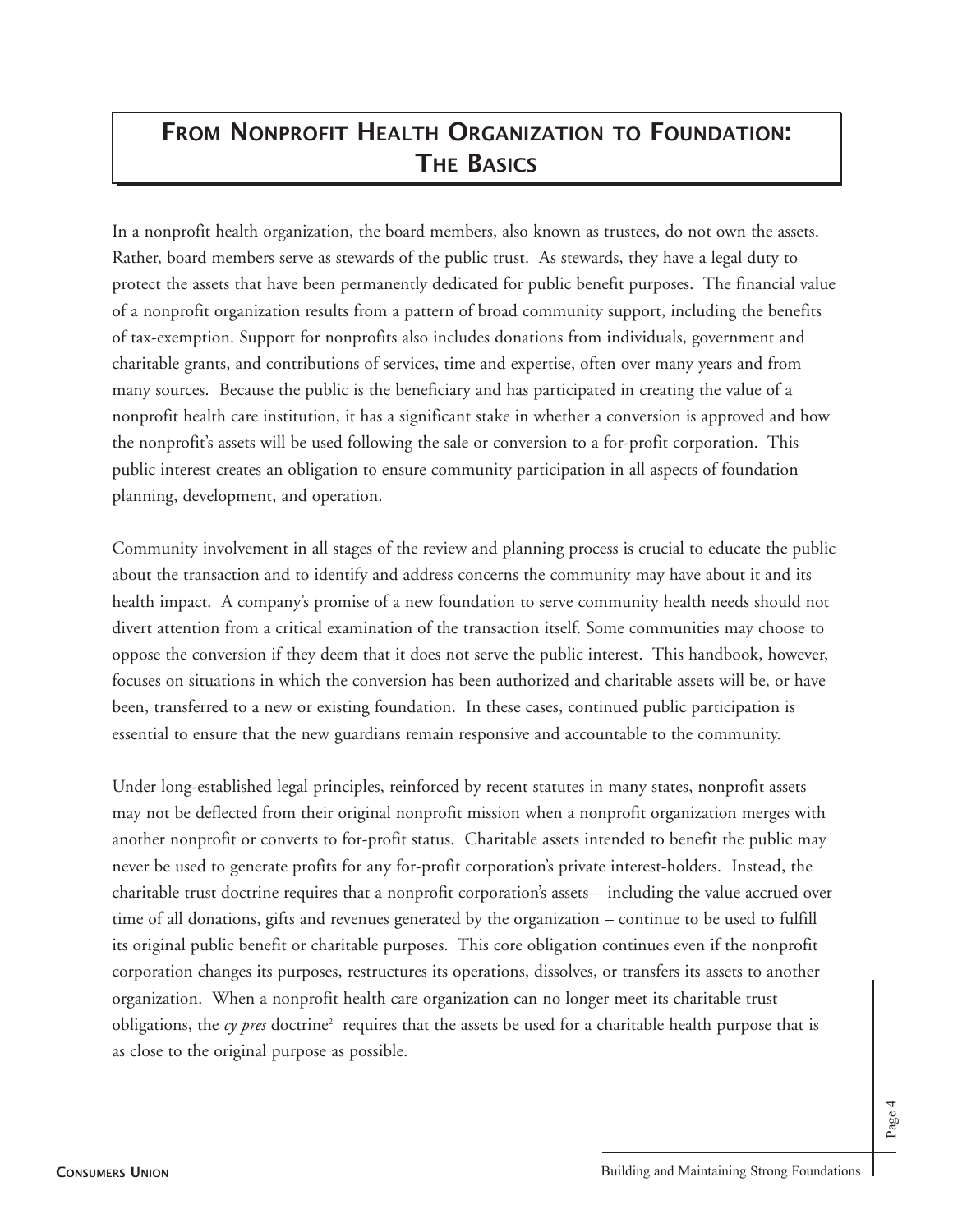The solution most commonly selected to preserve nonprofit health assets consistent with the charitable trust and *cy pres* doctrines is to create a new grantmaking foundation that will continue the charitable health purposes of the former nonprofit. As mentioned earlier, more than 165 new health foundations have been created as a direct result of conversions.<sup>3</sup>

In some conversions, rather than forming a new foundation, assets are transferred to an established community foundation or used to form a supporting organization to an existing public charity. In such circumstances it is critical to provide for adequate public participation to shape the funding program, decision-making structures, and foundation governance. Without such planning, solutions that utilize existing foundations risk serving pre-determined institutional priorities rather than community needs.

Sometimes government control of nonprofit health assets has been proposed as an alternative to the formation of independent health foundations. Such solutions effectively move the assets from the nonprofit to the government sector, contrary to the charitable trust doctrine. Unfortunately, the ultimate outcome of this arrangement may be to displace public funds committed to health purposes or divert assets to spending for the many non-health purposes of state or local governments. Community health interests are very much at risk in structures controlled or dominated by government bodies or officials.

In some circumstances, communities may prefer that conversion assets directly fund needed health services, such as operating a community clinic, rather than being placed in a grantmaking foundation. Funding direct services eliminates the flexibility to meet the community's changing health care needs over time, but could ensure certainty and concrete results from the use of precious health dollars. Communities may want to consider alternatives to a foundation that address health needs. However, since most conversions currently result in the creation of new foundations, this handbook focuses on the critical components of these new health foundations.

To best ensure community responsiveness and public accountability, conversion foundations should be free from influence by the resulting for-profit corporation. Although providing for continuity in stewardship of the nonprofit mission is sometimes a consideration, foundation independence is a strong value for most communities, and limiting connections to the converting nonprofit or undue influence by government officials is, therefore, also important.

A health care foundation funded with assets from a nonprofit conversion has a unique character and, therefore, a responsibility to ensure participation by the community it serves. Unlike foundations created by private wealth or corporate generosity, conversion foundations hold assets already dedicated to the broader public interest. Generally when foundations are created by private donors, the donors decide on their own how to distribute the funds for charitable purposes. In contrast, conversion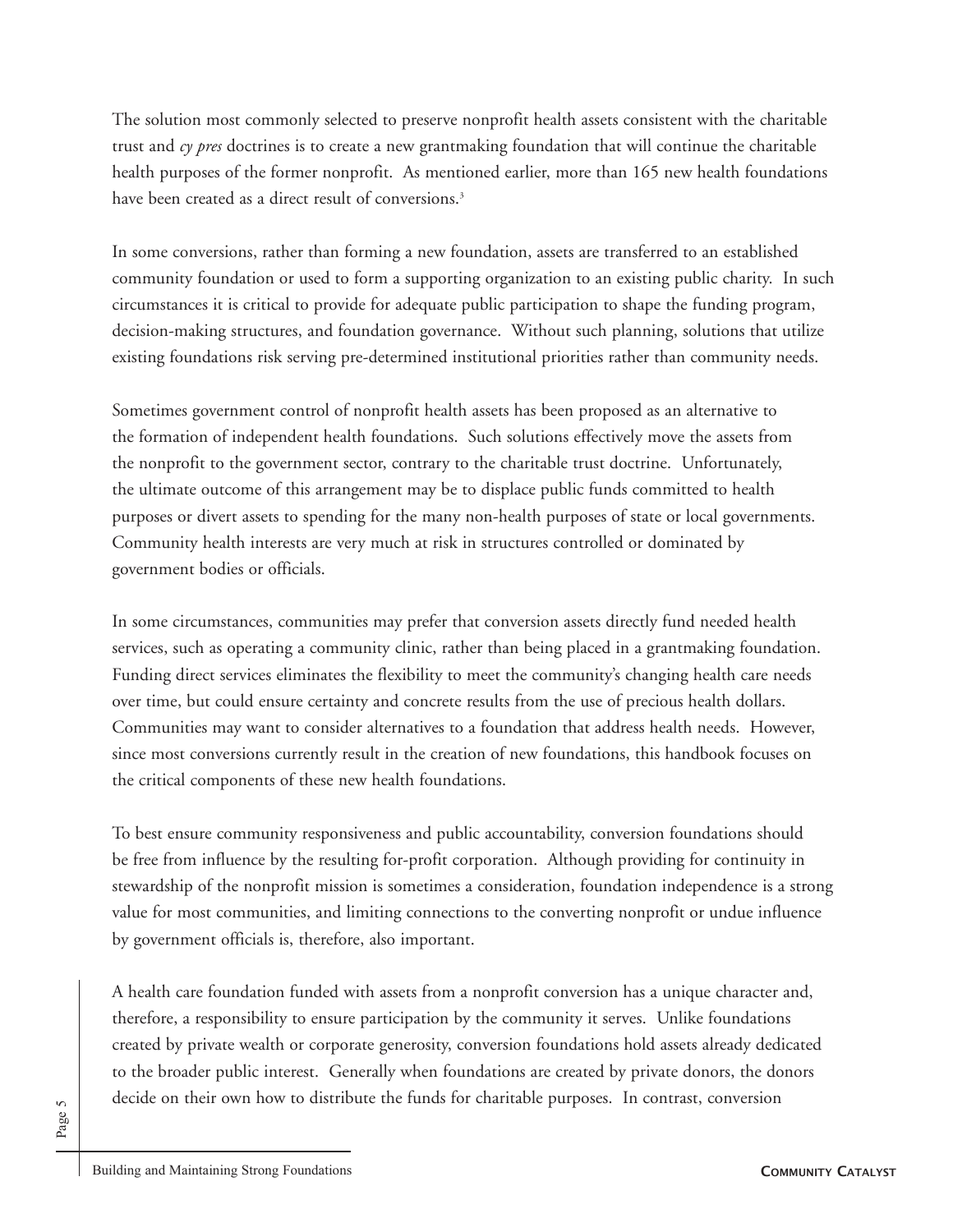foundation assets are from their inception dedicated to benefit the public. Thus, the foundation is continuing a public trust. The board of trustees of a conversion foundation should determine how to spend the funds entrusted to it through meaningful consultation with the public. Foundations formed from nonprofit assets should represent and reflect the broader community and its health needs.

The argument for community engagement – while most clearly applicable to conversion foundations because of their special origin – is reinforced by the experience of established philanthropy. Philanthropic organizations increasingly recognize the value of structures that enhance community empowerment and utilize community members' experience and expertise. Grantmakers seek to bring direct community "voice" to bear in their decision-making because it strengthens the impact of their programs and more effectively addresses complex social concerns.

Early planning and decisions about structure and governance will determine how effectively a foundation engages its community and remains accountable to the public. Communities facing a hospital or health plan conversion that will result in creation of a new foundation should focus their efforts to require rigorous oversight, planning, and community involvement during all stages of that process. In so doing, communities and regulators will help to create mission-focused foundations with strong commitments to remain responsive to the communities they are designed to serve. Methods for foundations to achieve high levels of accountability, as well as guidance for communities seeking to monitor foundations, are the subjects of the chapter entitled *Maintaining Health Foundations: Ensuring Community Responsiveness,* at pages 26-37.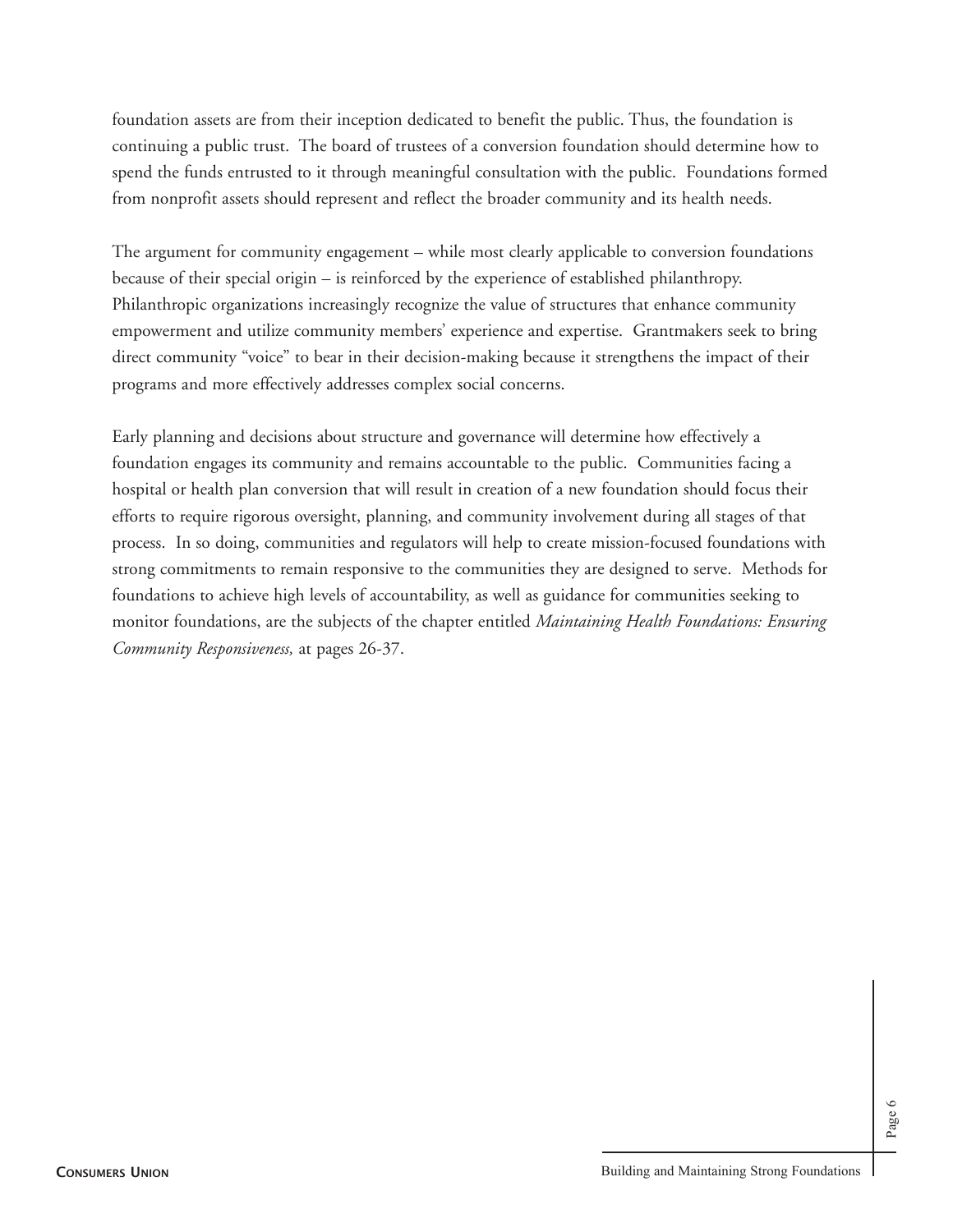# **PLANNING FOR NEW HEALTH FOUNDATIONS: GETTING THE PUBLIC IN ON THE GROUND FLOOR**

Planning and forming a new health foundation should be a public process. Regulator and consumer involvement strongly influence how effectively conversion assets are used and whether the resulting foundation will meet the highest standards for community engagement, accountability, and sound philanthropic practices. Planning of the foundation should have the same level of regulatory and community oversight as the conversion transaction itself does. The process should encourage public dialogue, engage diverse elements of the community, and foster consensus about community health improvement goals. Active participation by advocates and community groups, especially those representing people with unmet health needs, will greatly improve how nonprofit assets are used in a philanthropic program.

In some conversion transactions, the news that nonprofit assets of a health insurer, hospital, or other provider will form a new health care foundation is not examined critically enough. Often, hospital companies and health plans will seek to redirect attention to the potential benefits of a new health foundation to reduce scrutiny of the deal. Some community groups respond by positioning themselves to secure or qualify for grants. Some regulators lack the staffing or the will to vigorously scrutinize these complex transactions. Community involvement is especially important at this critical juncture. When a conversion proposal appears to be in the public interest and is likely to be approved, regulators and concerned community members should begin planning for the subsequent use of charitable assets. The Attorney General (or other key regulator) can actively work with community members throughout the planning, encouraging an open process and effective public participation.

A critical first step in the planning process is the development of articles of incorporation and by-laws, otherwise known as the governing documents, which will guide the new foundation. The regulator should oversee the creation and publication of proposed governing documents. The formation of a foundation Planning Committee composed of community members can add capacity, skills, and credibility to the process of creating governing documents and building a strong foundation.

### *Foundation Planning Committee*

Once a conversion is approved the regulator should appoint a diverse Planning Committee with a clearly delineated role to lead the public process that results in comprehensive, non-binding recommendations to the regulator about the mission, structure, and governing of the new foundation. Chaired by a highly respected community leader, the Planning Committee should include members representing the demographic and geographic diversity of the population that the foundation will serve,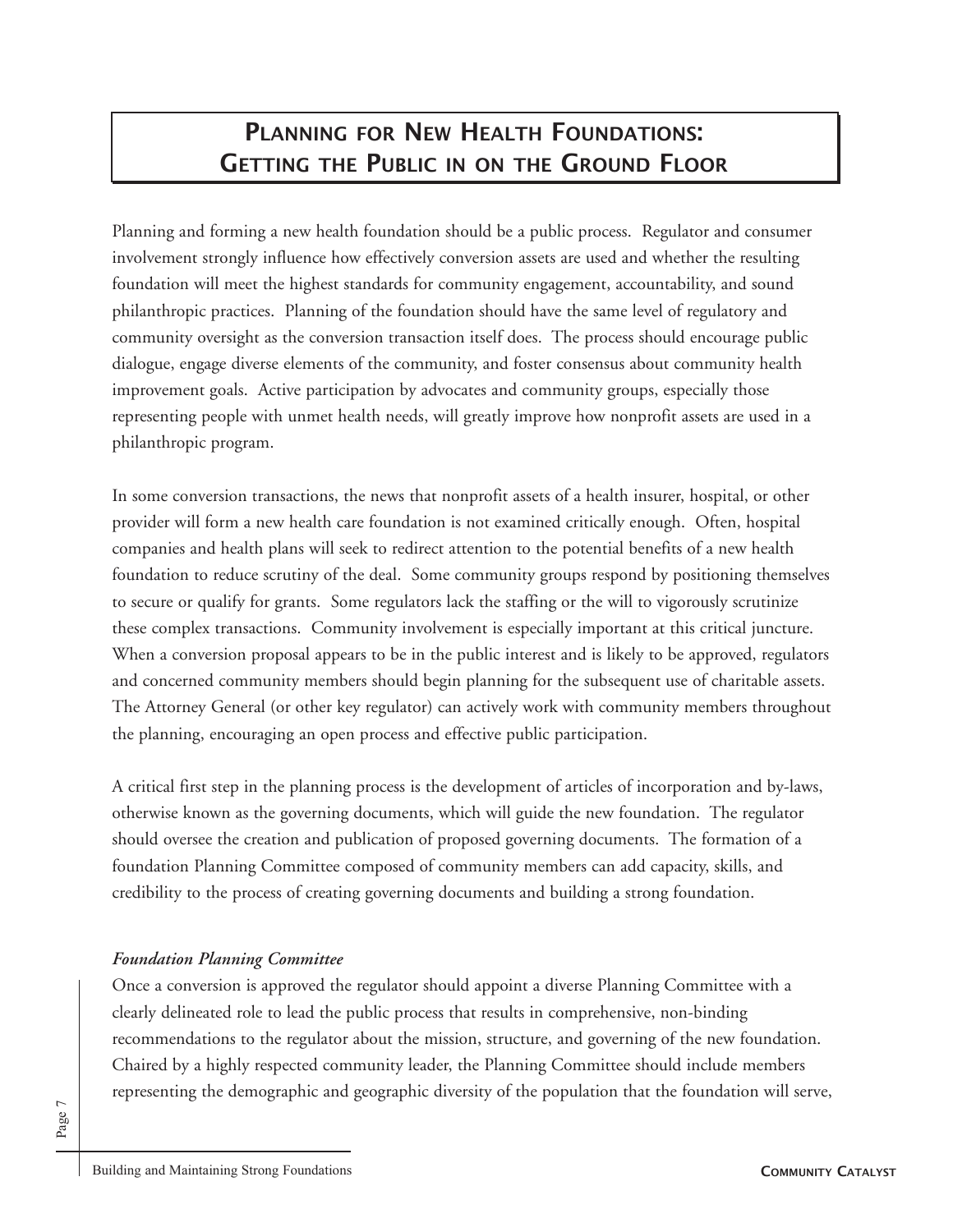and representing a wide cross-section of opinions, backgrounds, and expertise. It is critical that the Committee include people who understand the concerns of vulnerable and traditionally underrepresented populations. Additionally, individuals with expertise in public health, community development, and philanthropy can provide beneficial input.

#### **Community-Based Planning Guides Foundation Formation**

Throughout the process of determining disposition of the charitable assets of Kentucky Blue Cross and Blue Shield, community-based planning sought to ensure that the resulting foundation would comply with existing state and federal laws governing charitable organizations and achieve the highest standards for public accountability. The Kentucky Office of Attorney General formed a Planning Committee of consumers, health care advocates, health care professionals, and academics that was responsible for recommending the best disposition of charitable assets. The office provided considerable staff support to the planning process, but the Attorney General properly left recommendations about important issues (e.g., drafting a mission statement, articles of incorporation, and by-laws) to the Planning Committee. In addition, the Committee recommended a process for choosing members of the first board of the foundation that was deliberate, open, and accessible to health care consumers and the broader public.

Working collaboratively with a diverse Planning Committee, the regulator should provide strong leadership and help Committee members explore all of the options, consistent with the charitable trust and *cy pres* doctrines, for disposition of the converting corporation's charitable assets. A Planning Committee should be active in generating ideas and questions to lead the public process. A sample agenda for the Planning Committee can be found at www.consumersunion.org/conv. The Planning Committee should:

- Discuss and reach preliminary conclusions about the nature, scope, mission, and governance of the new foundation;
- Establish ongoing community involvement and input for the life of the foundation, in recognition of the unique origin of nonprofit conversion assets;
- Invite experts who can provide background that enables Committee members to evaluate a variety of foundation options;
- Help shape the agenda for Committee meetings; and
- Draft articles of incorporation and by-laws that reflect the consensus of the Committee on key governance issues.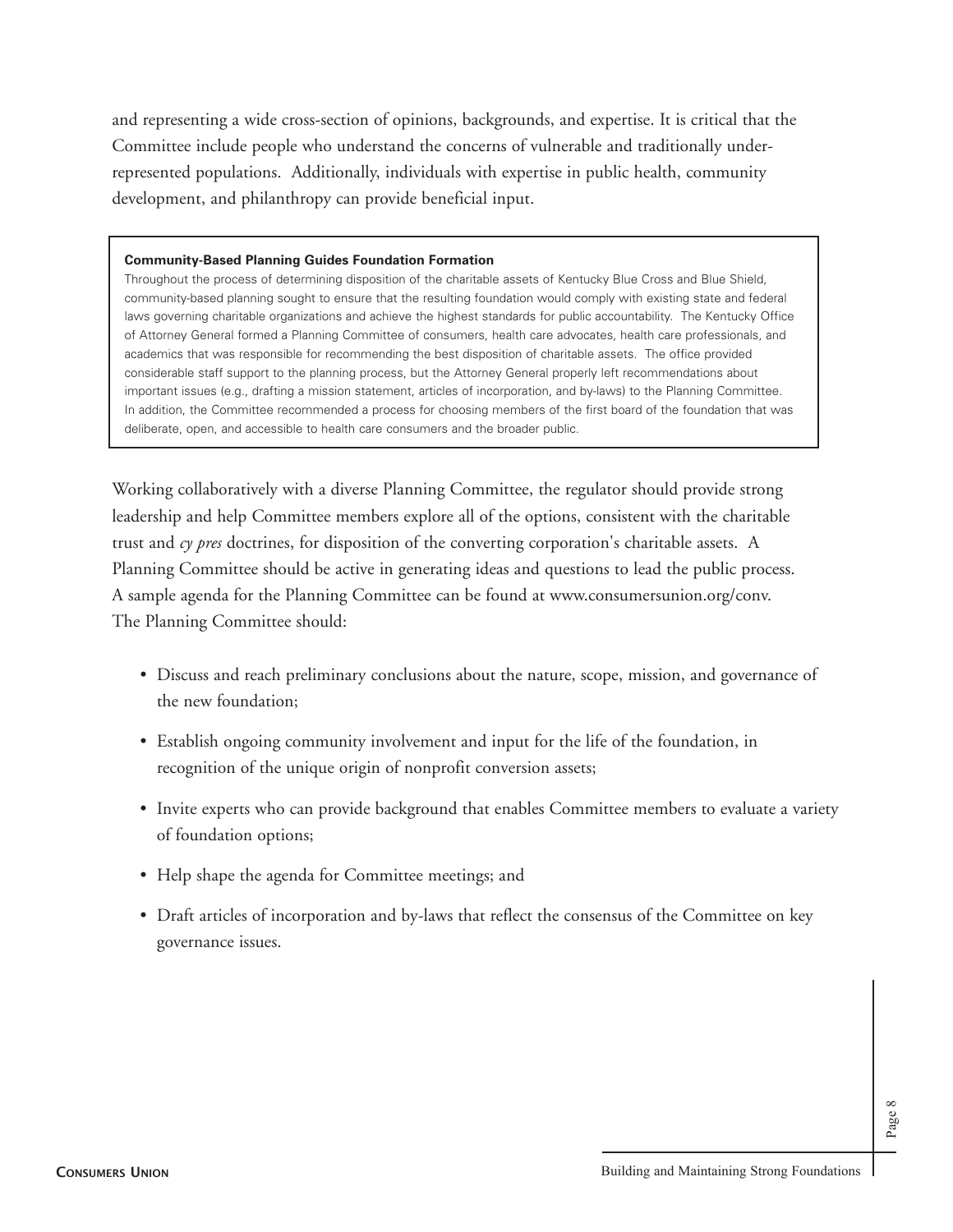Regulators can facilitate the work of the Planning Committee by:

- Providing adequate staff support to the planning process or financial assistance to enable the engagement of qualified planning consultants;
- Preparing a clear agenda for each meeting that focuses deliberation on foundation purposes, structure, and governance; and
- Establishing a process for the Committee's recommendations to be subject to public review.

### *Other Avenues for Public Participation*

Whether or not a Planning Committee is formed to advise the regulator, planning for use of charitable assets should be a public process. Active community outreach to solicit a broad range of perspectives is essential. Regulators can achieve effective public participation by overseeing the foundation planning and holding public hearings to gather community input on the proposed mission and practices of the new foundation. For input to be meaningful, planners should commit to sharing their assumptions and preliminary findings throughout the process. Governance documents and the foundation plan should also be made available in draft form for review and comment. Regulators should hold at least one hearing to provide a forum for further public comment on the foundation plan, articles of incorporation, and by-laws before they are finalized.

In order for foundation planning to include meaningful public input, adequate resources should be allocated to support an open, participatory process. The costs for publicity and outreach, translation, skilled facilitation, recording, engaging philanthropic expertise, and conducting community assessment and planning should be covered by the converting nonprofit organization or proceeds of the conversion, under the supervision of appropriate regulatory officials.

Depending on the type of transaction, tax status chosen, amount and form of assets to be transferred, and governing state law, the process of creating a new foundation could take from several months to more than a year. Once established, new conversion foundations on average take 12 months to make their first grants, with a range from a month to several years.<sup>4</sup>

Creating a formal foundation planning process geared toward openness and community participation can have a great impact on the outcome of a conversion. The planning sets the tone and provides a structural environment to involve communities and ensure a transparent public process.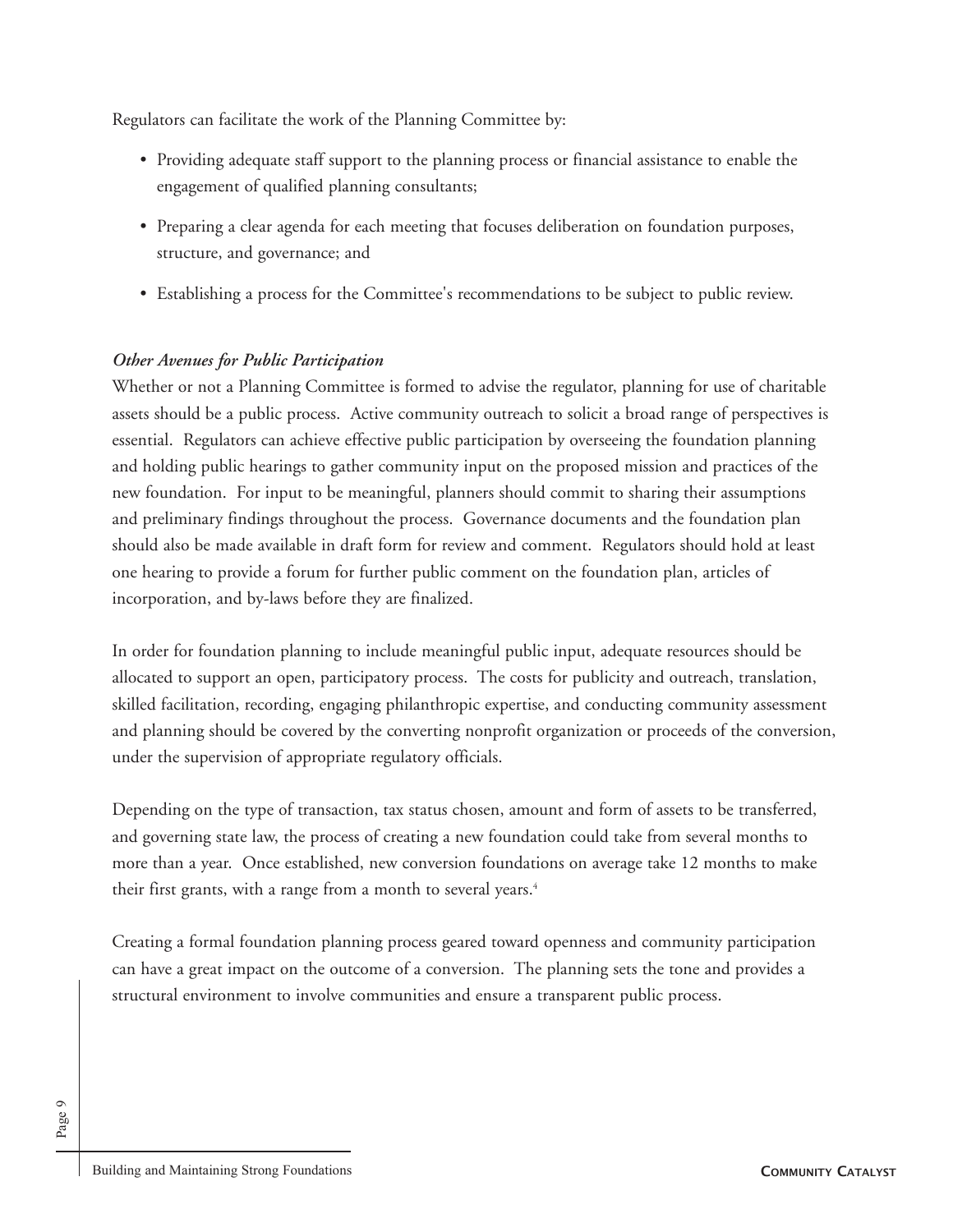## **FORMING NEW FOUNDATIONS: ISSUES AND STANDARDS**

Fundamental decisions made about the foundation at the earliest stages will greatly influence how effectively it will serve the community. By engaging in a process to define the mission of the new foundation, to create standards for board membership and responsibility, and to choose the appropriate form and structure for the foundation, community advocates can greatly improve the accountability and effectiveness of a new foundation.

Although the outline of a foundation plan is generally part of a hospital or health plan's application to convert, this represents only the initial suggestions of the converting nonprofit entity. Active regulatory review and community input should shape the foundation plan as well as the decisions encompassed in articles of incorporation and by-laws for the new health foundation. As noted earlier, formation of a Planning Committee with community members will ensure that decisions are more responsive to local concerns. The sections below summarize some of the key considerations for those responsible for forming new health foundations from conversion assets.

#### *Mission of the Foundation*

The mission statement, in the articles of incorporation or by-laws, will form the framework for the foundation's activities. It must ensure that charitable assets are permanently dedicated to purposes consistent with those of the converting nonprofit entity. Under the *cy pres* doctrine, foundation assets resulting from health conversion transactions must be used for similar health-related purposes. In the past, health conversion assets have sometimes inappropriately endowed foundations that support general community improvement projects and purposes completely unrelated to health. Advocates should resist attempts to use funds for general charitable purposes or for a broad range of community benefit purposes.

The mission of the foundation should be both specific to health purposes and broad and flexible enough to allow grants to meet the community's needs as they evolve over time. The challenge is to draft a mission statement that will guide and focus the new foundation's work without defining it too narrowly. Crafting the mission statement also presents an opportunity to direct the foundation to focus on goals that will enhance access to health care and improve health in a community, rather than simply maintain the status quo before the conversion.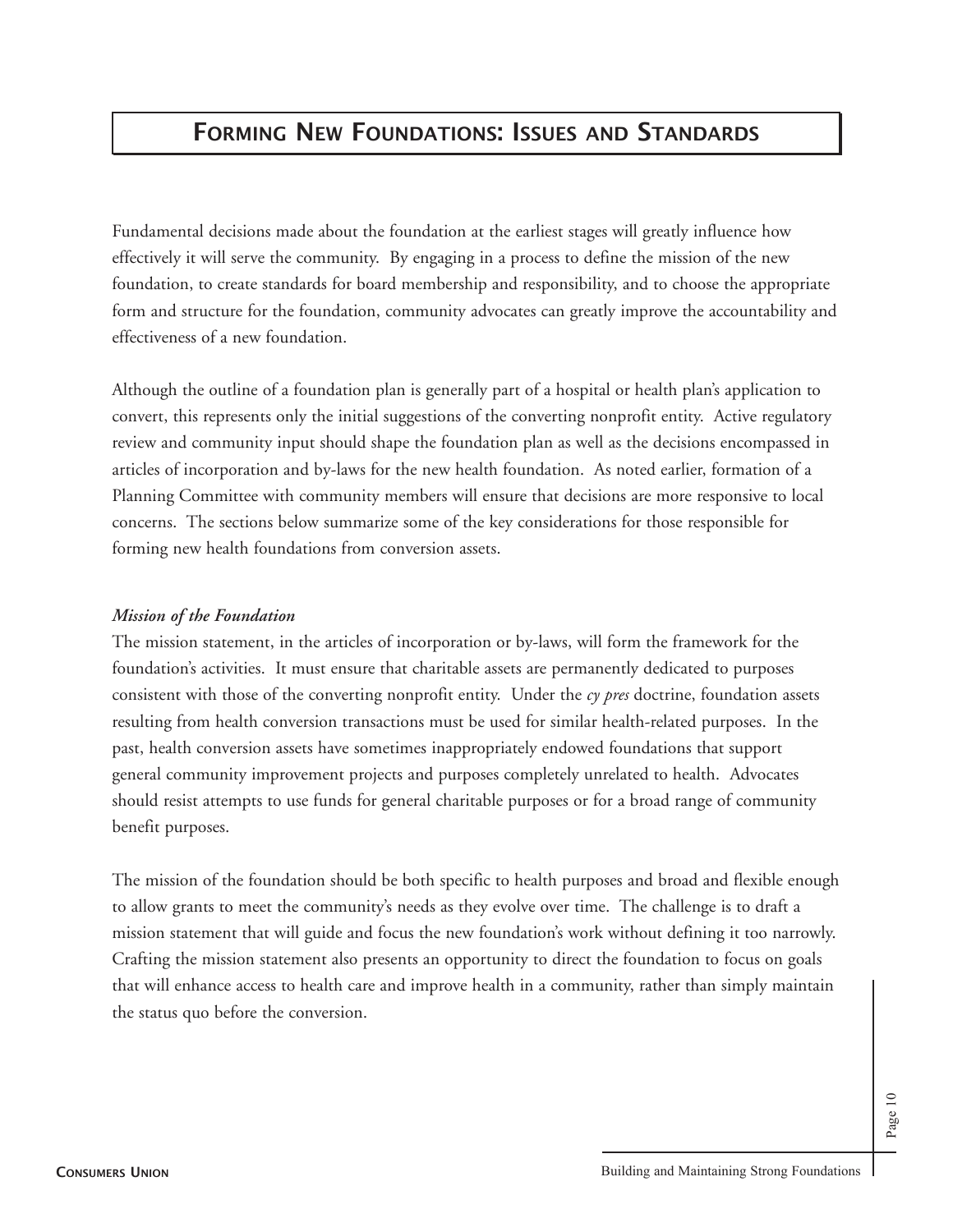When crafting a mission statement, planners must balance direct service needs against opportunities to invest in prevention, public education, investigation, and the development of new delivery models. Similarly, the mission statement should not restrict the foundation to funding only health care or insurance. The board's ability to support policy development, data gathering projects, advocacy, and other initiatives directed at systems improvement and reform will allow the foundation to have a broader and more lasting impact.

Equally important, foundation resources should not replace governmental responsibilities. While a foundation can make significant improvements in health care delivery and access, the resources required to cover health care costs of the uninsured and under-insured vastly exceed what any foundation can provide. Thus, the arrival of a new conversion foundation should not encourage the public sector or other health care institutions to reduce their efforts and commitment to addressing the burgeoning health care crisis. Some communities have included a statement of intent indicating that the foundation will seek to add value and leverage its funds and will not supplant funds from public sources. Similarly, dedicating charitable dollars to organizations or endeavors primarily benefiting for-profit businesses may not best support the philanthropic mission. This is also true of nonprofit health groups beholden to businesses whose interests may conflict with the foundation's mission.

Conversion foundations are often proposed as permanent endowments with a minimum spending requirement, under I.R.S. rules, of approximately 5% of the asset base annually. While this small percentage may be appropriate in some cases, it need not be a ceiling. Advocates should weigh the potential community impact of spending out the capital and interest over five, ten or twenty years, for example, against what could be achieved with grants of 5% indefinitely from an endowment. Raising the question sharpens the focus on what will benefit the community's particular needs, the standard that should be used for all decisions about the foundation plan.

#### **Sample Mission Statements from Health Conversion Foundations**

Foundation Planning Committees have developed a variety of mission statements to meet the needs of the people of their states.

The mission of the Endowment for Health is "to improve the health and reduce the burden of illness of the people of New Hampshire."

The Foundation for a Healthy Kentucky's mission is "to make grants, contributions and program-related investments, and sponsor or participate in activities, designed to address the unmet health care needs of Kentuckians by developing and influencing health policy, improving access to care, reducing health risks and disparities, and promoting health equity."

In New Mexico, the Con Alma Health Foundation's mission is "to be aware of and respond to the health rights and needs of the culturally and demographically diverse peoples and communities of New Mexico. Con Alma will seek to improve the health status and access to health care services for all New Mexicans and will advocate for a health policy which will address the health needs of all New Mexicans."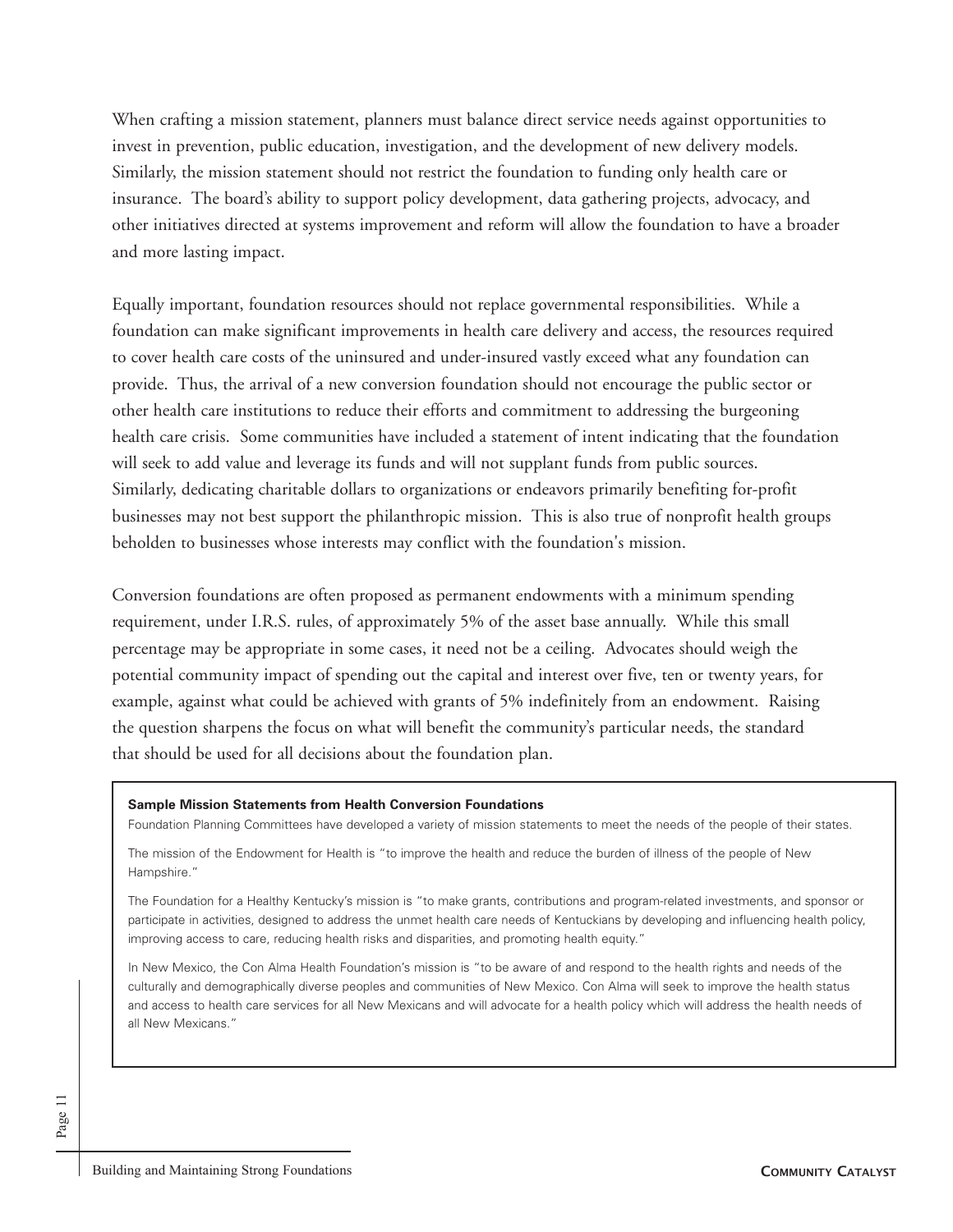#### *Whom Will the Foundation Serve?*

It is important for planners to consider the primary beneficiaries of the foundation's activities. Many incorporating documents articulate a priority interest in vulnerable populations—those who are at greatest risk for poor health and who face barriers to obtaining reliable, quality health care. Foundation missions may specifically address the needs of people who are uninsured, under-insured, have disabilities or chronic illnesses, or are members of ethnic, language or other minority groups with disproportionately unmet health needs.

There has been much debate about tightly pre-defining the populations served. Efforts to craft overly specific language have led to conflicts among those representing different constituencies, such as seniors, children, families, the working poor, etc. While these populations are among those most often harmed by the fragmented health care system, they are not the only beneficiaries of nonprofit health care providers. Many communities have decided that focusing foundation resources on uninsured and under-insured populations will directly benefit even those with insurance by keeping their rates down and reducing the stress on the entire health care system. Adopting this focus can guard against the foundation being too limited or so broadly committed that its grantmaking is diluted and ineffective. Wherever possible, language defining the foundation's geographic scope should indicate the primary communities that will benefit. The definition should generally match the service area of the converting nonprofit entity. However, it should not be so restrictive as to create additional barriers to health care, increase fragmentation of services, or prohibit the foundation from addressing areas of greatest need within its region.

#### *Board Composition*

Formation of the governing board (known as the "board of trustees" or "board of directors") is among the most important early decisions regarding the new foundation. Foundation planners must determine who will sit on the foundation's initial board and how board members will be qualified and selected in the future. Board selection should follow from an analysis of leadership needs, the development of criteria for individual trustees and for the foundation as a whole, and a nominating and selection process designed to open the board to participation by diverse consumer constituencies.

The public's stake in conversion assets should be recognized and reflected explicitly at the level of the board of directors. Creating governing boards that include people with diverse backgrounds and people from different areas of the community served will strengthen the expertise of the foundation. It is important to seek representation from groups intended to benefit from the foundation's programs, including providers and advocates who have direct experience with vulnerable consumers and target populations whom the foundation is designed to serve. An ongoing commitment and process to maintain a diverse and broadly representative governing board should be stated in the foundation's by-laws.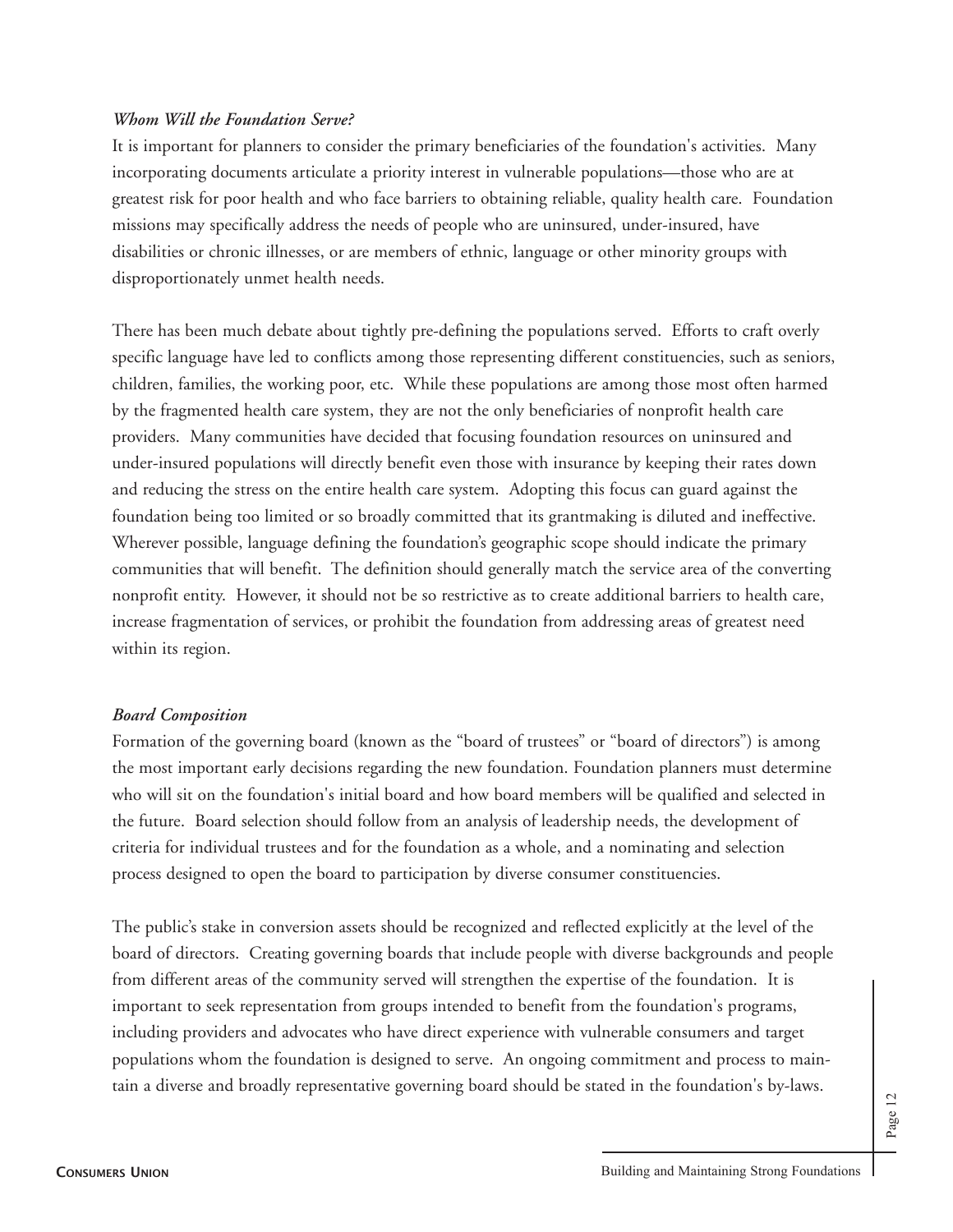To deliver the maximum benefit to its community, the new health foundation must act impartially. It must be viewed from the outset as making decisions fairly and without bias. It is essential, therefore, that the foundation neither carries nor assumes obligations to fund services that the succeeding forprofit corporation will or should deliver. It must neither favor nor disfavor providers or other community partners on the basis of their alignment or competition with the converting nonprofit or its successor.

For these reasons, board membership of the foundation should be completely independent from the forprofit successor company. No board member, officer, executive, or staff person from the for-profit should serve in any capacity with the foundation. However, if the foundation's endowment is primarily in the form of stock in the for-profit successor, a director or executive of the foundation may be named to the board of the for-profit company in order to represent the foundation's financial interests.

In some cases, individuals formally associated with the converting nonprofit are excluded from sitting on the foundation board. In other instances, they may be considered, together with other candidates, for seats on the foundation board. But people affiliated with the former nonprofit should not receive priority consideration for board seats, nor for any contract or staff position with the foundation. No paid or voluntary position with the foundation should be committed in advance to an executive or board member of the nonprofit that is the source of the endowment.

State, county, or municipal governments also should not control boards of conversion foundations. Foundations cannot assume funding obligations of the public sector or displace government grants and programs, if they are to serve their communities fully. While a regulator may have a role in choosing the initial board of directors from a list of nominations supplied by an independent Planning or Advisory Committee, public officials should have no ongoing role within the foundation. The assets of the nonprofit were created in the private nonprofit sector. Converting nonprofits originally were private organizations, not public entities; it would violate the charitable trust doctrine to allow those assets to come under government control.

Attention to the size of the governing board is also relevant. While consumers and community interests should be well represented, concern for inclusiveness should not get in the way of a board's effectiveness. Boards of conversion foundations range considerably in size, with the median being thirteen members.<sup>5</sup> Larger bodies often assign significant authority to more limited executive committees. Thus, a very large board may not serve the goal of providing opportunities for broad participation and representation of communities and interest groups. Consumers may be better served by a few seats on the board, together with membership on advisory committees to the foundation, rather than by more consumer seats on an unmanageably large board.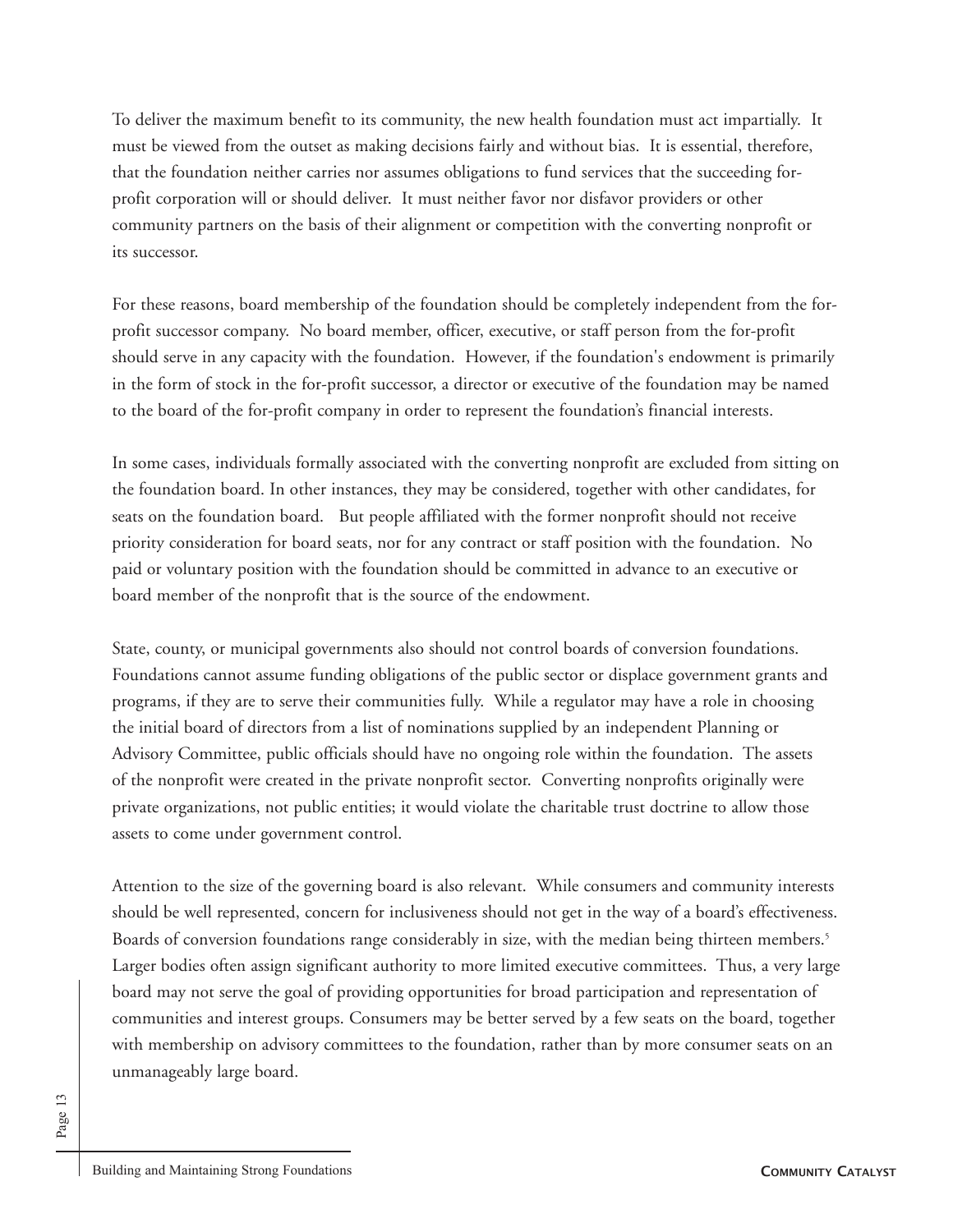## *Board Selection Process and Membership Criteria*

Once the size of the board is determined, the Planning Committee is ready to define the process for selecting the first board of the new foundation and to establish the qualification criteria for board membership.

The process for selecting board members addresses two goals:

- Forming a governing board that is reflective of the community to be served by the new foundation; and
- Securing the leadership, skills, and connections needed for the foundation to be successful from the outset.

The foundation planning process should include a list of the types of expertise that should be represented on the governing board. This analysis will help shape the subsequent search for board member prospects, priorities for recruitment, and the selection process. Among the qualities to consider listing are sensitivity to community health needs, health policy or systems expertise, health policy advocacy skills, public health expertise, financial management, investment management, experience in philanthropy, nonprofit management, legal expertise, and board leadership skills. In addition to the qualities that are set forth by the governing board as a whole, some communities have articulated criteria that each board member should meet, including, for example, a demonstrated commitment to community health improvement, a record of voluntary service, and community leadership experience.

Additionally, the foundation board should be viewed as a place to develop community capacity and leadership for groups not traditionally represented on foundation boards of directors. Although foundations often favor appointing established leaders with demonstrated skills in finance, management or fundraising connections, board service should be regarded as an opportunity to develop skills in community members with a demonstrated commitment to the foundation's mission. Community representatives can provide unique connections, experience, and perspectives highly relevant to the foundation's mission and frequently not represented on foundation boards. The foundation must deliberately calculate the balance of skills and experience that are needed for an effective board, while looking for opportunities to appoint board members who are committed to the organization and to learning new skills. Foundations should provide educational processes for all board members concerning their responsibilities to the organization and its purposes.

Once board membership criteria are established, there should be a public and open process to search for qualified candidates. Planners or the regulator should disseminate the criteria for board membership, widely publicize the call for nominations, provide ample opportunity for many people to respond with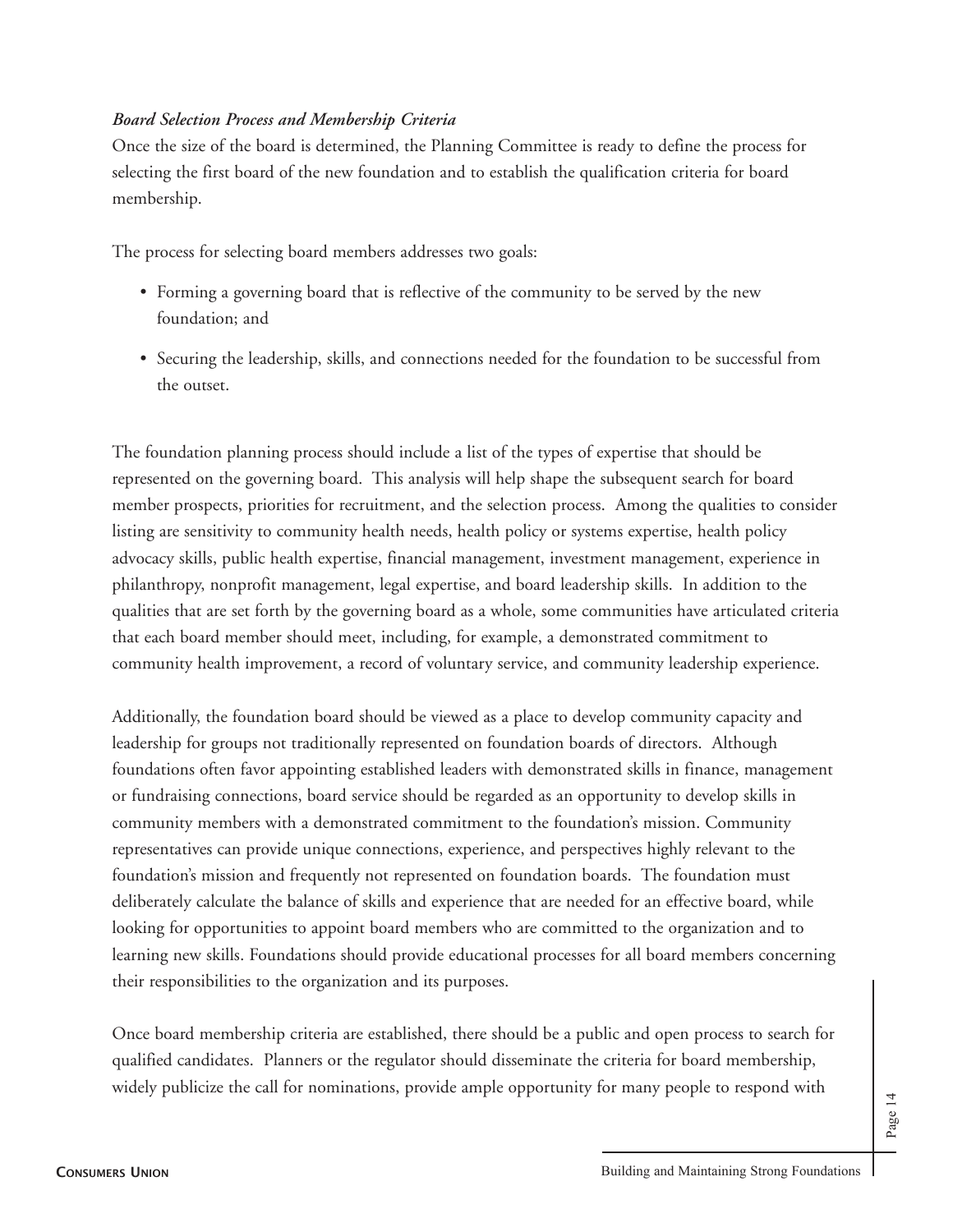suggestions, and be prepared with clear answers to any questions regarding how final selections will be determined. In some cases, Planning Committees have hired executive search firms to help identify and recruit board candidates who represent the diversity of the state that a foundation serves.

At the end of the outreach and nomination process, the initial foundation board must be selected. In some cases, the regulator acting alone appoints the board. Sometimes, the governor or court appoints the board without much community input. A better alternative is to authorize the Planning Committee or a permanent Community Advisory Committee (CAC) to recommend a slate of nominees to whichever authority is ultimately responsible for appointments. If the foundation has a CAC, the Committee can have an ongoing role in nominating individuals for the foundation's governing board in the future. (See the section on Community Advisory Committees at page 24.)

#### **Initial and Ongoing Governing Board Formation**

The Missouri Foundation for Health (MFH) was established in 1999 from assets of Blue Cross and Blue Shield of Missouri. The Missouri Governor and Attorney General, with the strong support of a coalition of community groups, appointed a 13-member public nominating committee representing diverse communities within the 84-town area the Foundation would serve.

By-laws for MFH specified qualities required of any director, including:

"demonstrated ability to contribute perspective in…health care access for the poor and uninsured, affordable care for the poor and uninsured, health promotion in underserved communities, health care quality and outcome improvement, health care needs of women, children, the elderly, low-income, ethnic and cultural minorities, health education or… public health."

They also required that the board, in aggregate, represent the state's gender, racial, cultural, geographic and ethnic diversity. The call for nominations was widely publicized through advertisements in newspapers in the Foundation's service area. Interested individuals were invited to complete a written application and provide information detailing their relevant background and expertise.

The nominating committee reviewed nearly 100 resumes, ultimately selecting 50 individuals to be interviewed. Following these interviews, the committee forwarded 35 names to be considered for 15 seats on the Foundation board. Subsequently, the public nominating committee was appointed to be a permanent Community Advisory Committee to the Foundation's board, with continued responsibility for nominating board members and advising the board on an annual basis about the efficacy of the Foundation's programs from the communities' perspectives, as well as the communities' priorities for future efforts of the Foundation.

The 15-member board is structured so that the terms of 1/3 of the board (5 members) expire each year. MFH board members serve 3 years and are limited to two terms.

Under the Foundation's by-laws, the Community Advisory Committee conducts an outreach process annually to identify qualified board prospects and forwards nominations for each vacancy.

The Foundation publishes widely the criteria for service on the board, including on its web site and in paid newspaper advertisements. The call for nominees contains a summary of board responsibilities, for example, attending monthly meetings in St. Louis and serving on at least one board committee. Interested individuals are invited to complete an application form and submit a resume of their professional and community service experience. The Community Advisory Committee interviews and ranks all eligible individuals prior to selecting the nominees to be forwarded to the Foundation board.

Expiring directors are eligible to be re-nominated for a second three-year term. However, the Community Advisory Committee has not automatically re-nominated all incumbents, but rather selected from among all the qualified applicants to serve on the foundation board of directors.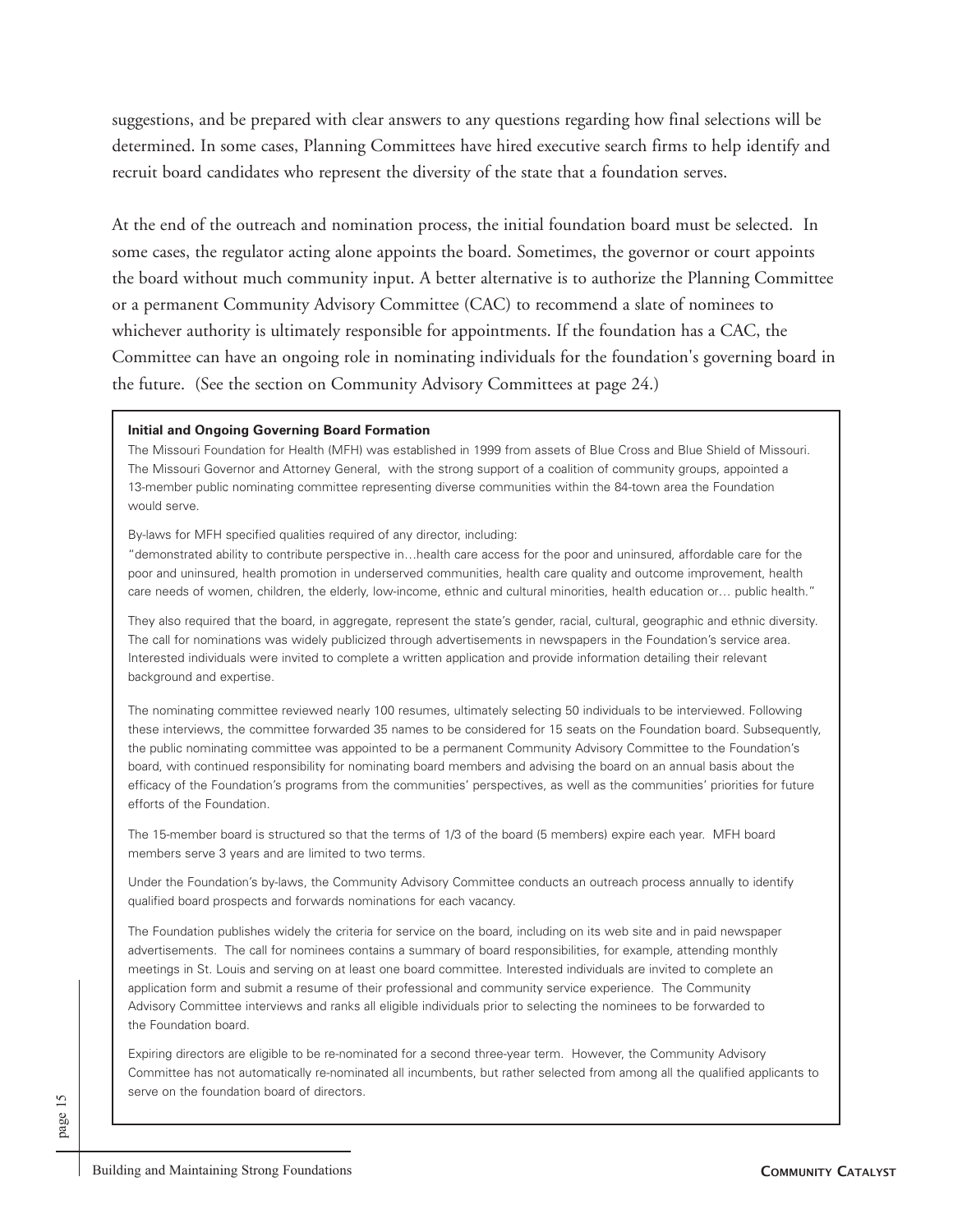#### *Learning from the Community*

Once all regulatory and court approvals have been secured for the foundation and board members have been selected, more specific planning is usually undertaken to shape the new foundation's grantmaking and program priorities. This phase may wait until staff is in place. But even if staff take the lead in planning, conversion foundation trustees have an ongoing responsibility to ensure that the foundation is

open and inclusive in all aspects of its operations.

## Ideally, by-laws will require the foundation to conduct initial and periodic health needs assessments of the community in order to inform its grantmaking and program priorities. While reliable health data should be incorporated, advocates should ensure that the foundation does not rely solely on data collection and consultation with experts. Rather, early planning should continue a public dialogue about health needs and priorities opened in the transaction review and particularly seek to learn from those with relevant first hand experience.

#### **Initial Needs Assessments**

The Maine Health Access Foundation (MeHAF) was established in 2000 from assets of Blue Cross Blue Shield of Maine. Its by-laws required a formal needs assessment every two years during the first five years of operation that focuses on "health care needs of medically uninsured and underserved persons in the State of Maine." The by-laws further stipulated regularly updating the needs assessment in consultation with the foundation's permanent Community Advisory Committee.

Board members and members of the Foundation's Community Advisory Committee jointly serve on all MeHAF's key committees, including a new Primer Committee that was charged with taking the lead on the first needs assessment. This group decided early to focus on the status of health insurance for Maine residents and significant trends affecting cost and coverage. The Primer Committee gathered state-specific data on health care coverage and published these findings in a "Primer on Health Care Coverage in Maine." This document was then used to prompt a public conversation about health care coverage and access in Maine through public and invitational meetings held at seven locations throughout the state. At each location, the public was invited to an open forum through general media, outreach by Community Advisory Committee members, and contact with organizations serving and representing low-income and uninsured Maine residents. The purpose of this meeting was to discuss the information in the Primer and provide input on how this new foundation should move forward to achieve universal coverage in the state. In addition, a copy of the report was mailed in advance to invited stakeholders, including providers, business and community leaders, public officials, and consumer advocates. In each location, thirty to forty key leaders representing these diverse constituencies convened to address the same questions posed in the public meetings.

The preparation of data-driven materials enabled discussion at both the stakeholder and public meetings to be substantive and focused. A common theme emerged from participants in both sets of meetings, that the Foundation should not be too broadly engaged, but should seize an historic opportunity to focus its funding to achieve fundamental systemic change in how Mainers access health care.

The Foundation plans to take a broader but still focused approach to updating needs data on the required schedule. It will analyze and integrate findings from several recent health needs assessments conducted in Maine to extract common health and healthcare access priorities. This "secondary" data will be supplemented through surveys, focus groups and other research to fill identified information gaps. The findings will again be presented to enrich structured conversations about how the Foundation can support the state's new universal coverage initiative, the Dirigo Health Plan, yet continue to promote strategic improvements in health beyond Dirigo by addressing remaining gaps and barriers that affect the health status of vulnerable populations.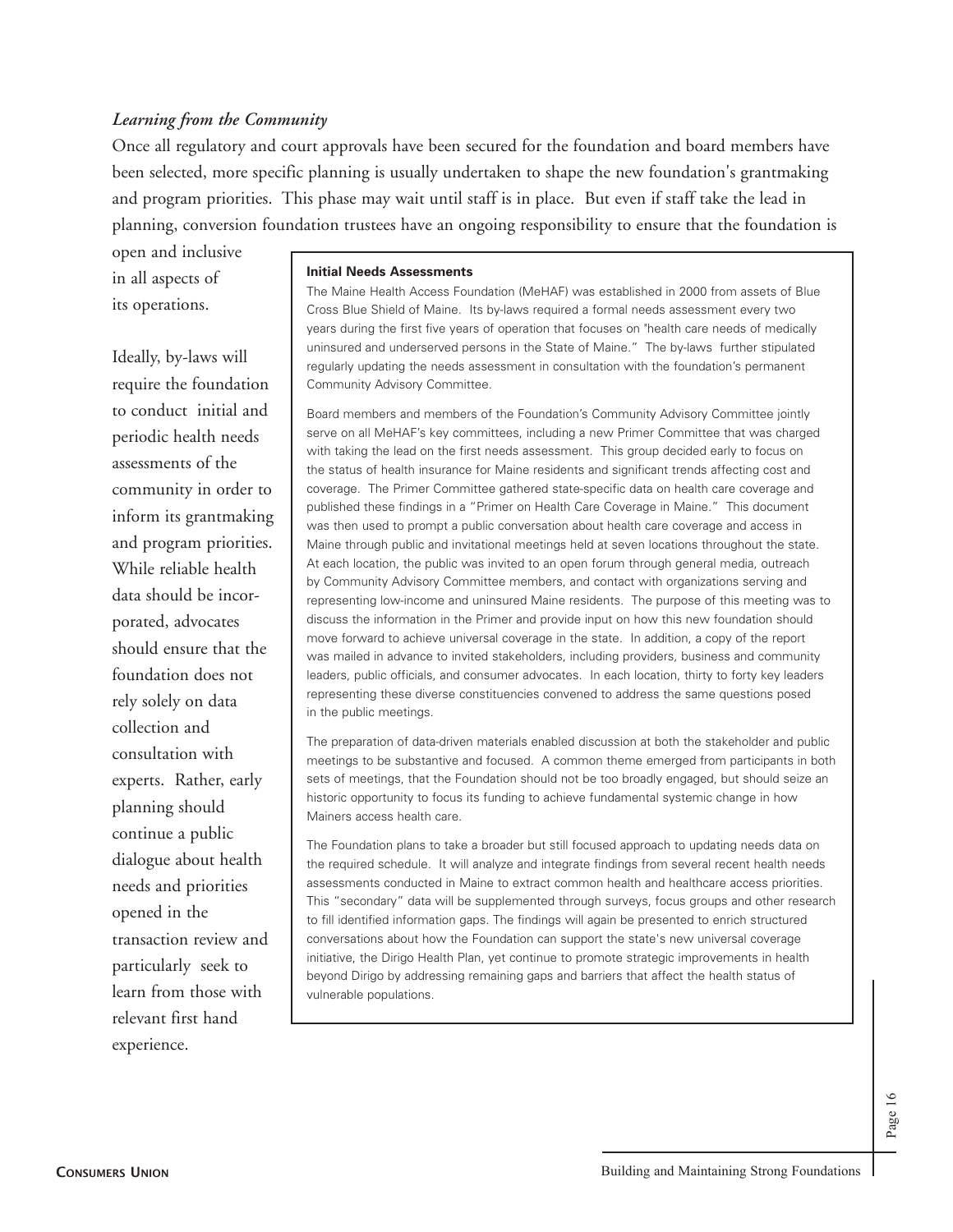Consultation with diverse elements of the community is essential for effective grantmaking by any locally-focused foundation. It is especially important for health philanthropy because of the complex interaction of factors that influence health and well-being. Some established conversion foundations are among the most successful of all philanthropies at using community-engagement strategies. They adopt these practices in order to secure the involvement of key community leaders and constituencies, and to collaborate with other institutions in the community. A broad base of participation enables foundations to engage in dialogue with others and to build consensus in order to set and achieve goals for health improvement. Additional information about foundation efforts to use community-based planning appears in the chapter on Maintaining Health Foundations at pages 26-37.

#### *Foundation Structure*

It is important to consider the foundation's legal structure in the context of how best to preserve and promote the values of openness, community engagement, and public accountability. There are two broad Internal Revenue Service (I.R.S.) categories that a foundation can be organized under, sections  $501(c)(3)$  and  $501(c)(4)$ . While both of these forms are nonprofit, there are important distinctions between the two that should be considered when deciding on the form of a new conversion foundation.

To be an I.R.S. 501(c)(3) organization, a nonprofit must be "organized and operated exclusively for religious, charitable, scientific, … literary, or educational purposes … or for the prevention of cruelty to children or animals...." $6\frac{501(c)}{3}$  status recognizes that the organization is created for the public's benefit. Some state laws actually classify 501(c)(3) organizations as public benefit organizations.<sup>7</sup> Because there are limitations on a  $501(c)(3)$  organization's ability to engage in lobbying or political activity, the I.R.S. allows donations to them to be tax-deductible.

501(c)(4) organizations, sometimes referred to as social welfare organizations, can also be organized for the public's benefit. As described by the I.R.S., a  $501(c)(4)$  is engaged in "promoting the common good and general welfare of the people of the community... operated primarily for the purpose of bringing about 'civil betterments and social improvements.'"8 Yet, a 501(c)(4) receives less favorable treatment under federal law than a  $501(c)(3)$  in exchange for an enhanced ability to use its assets to engage in lobbying and other political activity.  $501(c)(4)$  organizations include political or lobbying groups like Common Cause and the National Rifle Association. Donations to a  $501(c)(4)$  are not tax-deductible.

Within the broad category of  $501(c)(3)$  organizations, there are several further choices for a conversion foundation.

• Private foundation – If the endowment comes from a single individual, family or corporate donor and there is no ongoing pattern of earned or contributed support from diverse sources, the organization is usually classified as a private foundation. Private foundations are subject to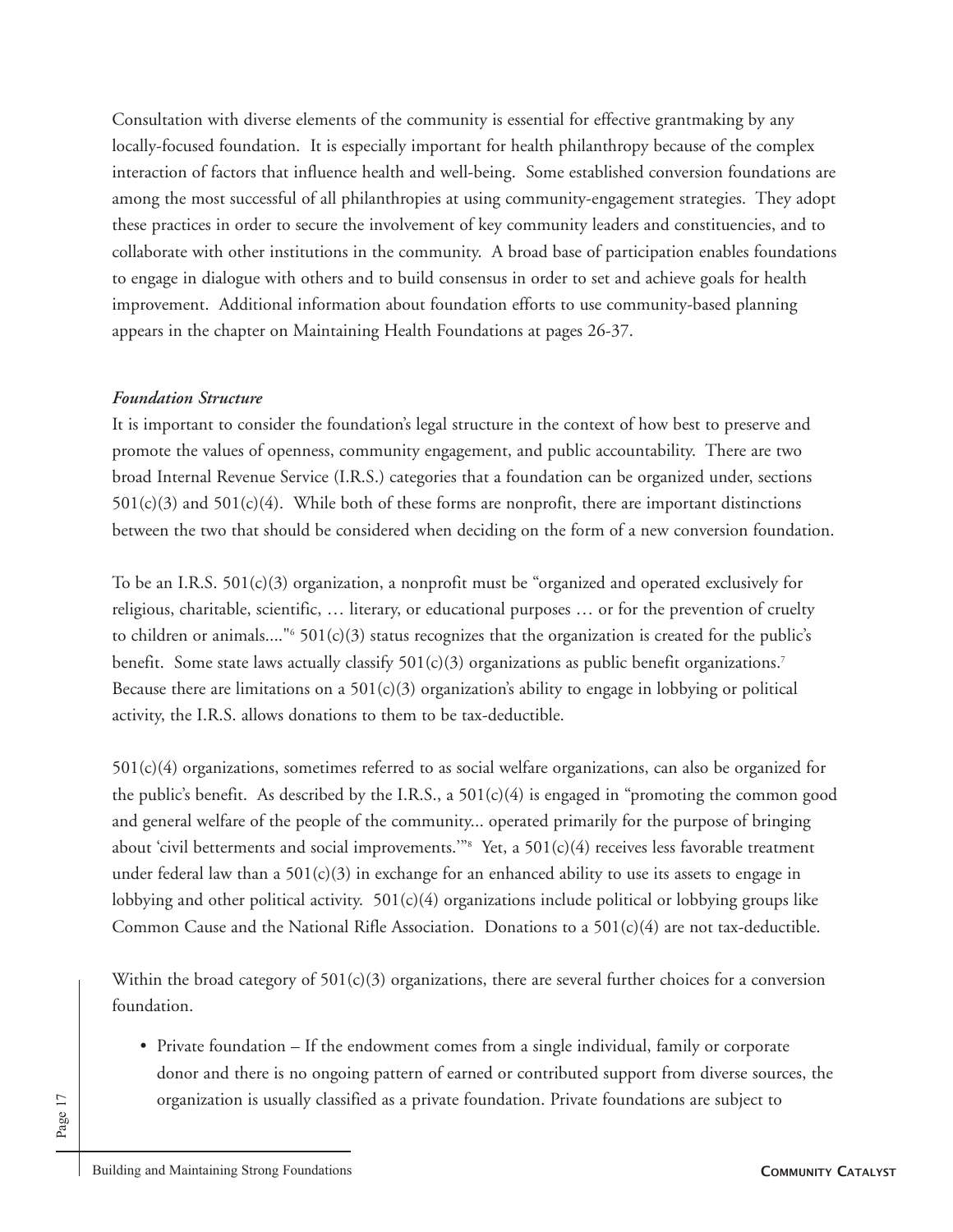the most stringent I.R.S. rules. Many of the rules serve to protect the public interest, including the requirement to distribute at least a specified amount each year for charitable purposes, restrictions on board members' ability to "self-deal,"<sup>9</sup> and prohibitions against anyone privately gaining from the activity or business of the foundation. On the other hand, private foundations are subject to an excise tax on their net investment income.10

- Public charity If a foundation derives substantial support from the general public through fundraising or earned income, it may qualify for status as a public charity. A foundation with public-charity status is subject to fewer federal tax rules than a private foundation. The regulations presume that earning broad support through donations or services offered to the public will expose the public charity to at least some level of public scrutiny or the benefits of licensing or other regulation.
- Supporting organization A supporting organization is a separate legal entity with a close relationship to at least one established public charity. In the case of a moderately sized endowment, a supporting organization structure may offer cost or management efficiencies while still providing a relatively high degree of community accountability.<sup>11</sup>

In weighing the potential benefit of structuring the foundation as a supporting organization, it is crucial to consider whether the existing public charity has a mission close enough to that of the converting nonprofit. If the missions are inconsistent, or adequate provision for community-based governance cannot be provided, formation of an independent health foundation is a better option. Established public charities have been known to lobby regulators for the substantial assets that result from a charitable set aside and advocates for community health interests may encounter powerful interests in this debate. Strengthening existing public charities should not be a consideration in planning for the use of nonprofit assets in a health conversion.

Recently, a new variation on supporting organizations has been established with the incorporation of supporting organizations to state or municipal governments. This solution risks undue influence from government officials, and advocates should critically examine any such proposed structure to be certain that charitable assets are not used to displace public funds for health purposes.

Another option, generally appropriate for smaller endowments, is to create a fund within an established community foundation. If a determination is made to use a supporting organization or community foundation fund, community leaders should review and advocate for the public process and measures identified in this handbook that ensure community influence over the use of conversion assets. The concepts should be adapted and applied to any foundation structure selected.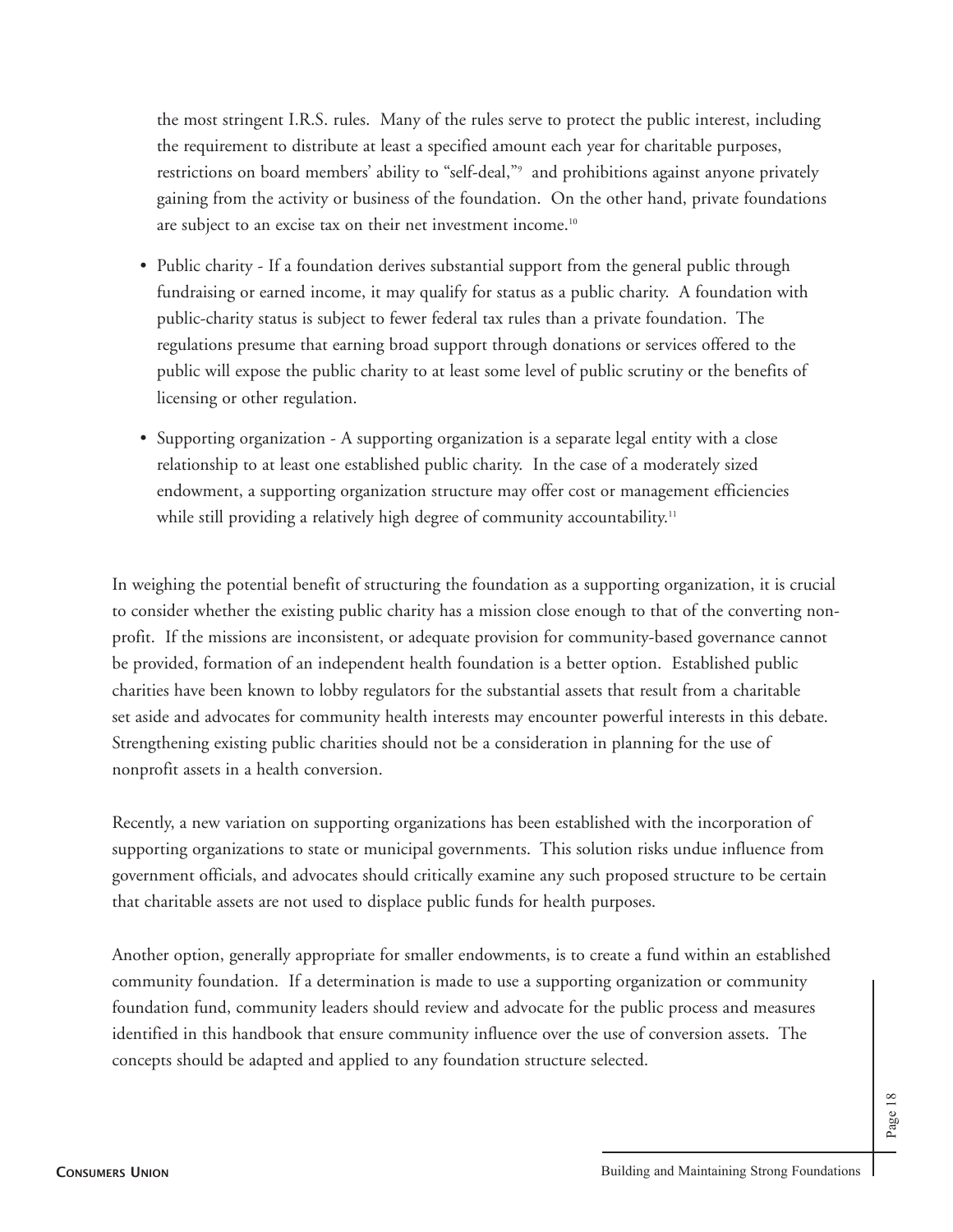An additional issue to consider is whether the new foundation will function as a grantmaking philanthropy or as an operating foundation offering its own programs and services to the community. Operating foundations decide on the work to be done and employ their own staff or contractors rather than granting funds to other organizations. They may operate health clinics, for example, or commission work by health policy analysts and researchers. Operating foundations may use advisory boards or other community guidance and they certainly should develop and manage their services through active community processes appropriate to any health conversion foundation. Some health conversion foundations have a blended character, operating one or more community clinics, for example, but also awarding grants to outside organizations.

According to a 2003 Grantmakers in Health survey, the most common tax status among 165 health conversion foundations was public charity (52%), followed by private foundation (43%). Less than four percent were classified as  $501(c)(4)$  social welfare corporations.<sup>12</sup> Many foundations initially qualify as public charities in the period immediately following the conversion. Subsequently, the size of their endowments and the resulting levels of earned income make it difficult to raise enough funds to meet the public support test. In some cases, conversion foundations originally established as public charities ultimately become private foundations.

These are the basic structural choices available to communities that decide to form a foundation from assets of a converting nonprofit health care provider or insurer. Generally, private foundation status is preferable from the community's perspective because of the greater public protections required. (See the section on Private Foundation Restrictions at page 20.) Advocates and regulators should consider all options, however, and make their decisions considering the size of the assets, whether the endowment is initially in the form of stock in the for-profit company, and how the foundation can best secure the kind of governance and linkage to its community that will make it most accountable to the public.

#### *Incorporating Documents*

Principles guiding the ongoing work of any foundation rest in its governing documents: the articles of incorporation and the by-laws. The articles of incorporation include the basic information required under state law to form a charitable corporation. They limit the foundation to nonprofit purposes, articulate the specific mission, provide for the disposition of assets if the foundation is discontinued, and indicate how by-laws can be amended. The by-laws create the governance structure and formal guidelines under which the board, staff, and advisors must function. The initial foundation planning process should develop governing documents that clearly state the mission of the foundation, establish board qualifications and the selection process, and formalize commitments to community engagement. If the foundation will be organized as a public charity, supporting organization, or a  $501(c)(4)$ corporation, the by-laws can and should include private foundation restrictions to protect the public interest. Model conversion foundation by-laws and articles of incorporation can be found at www.consumersunion.org/conv and www.communitycatalyst.org.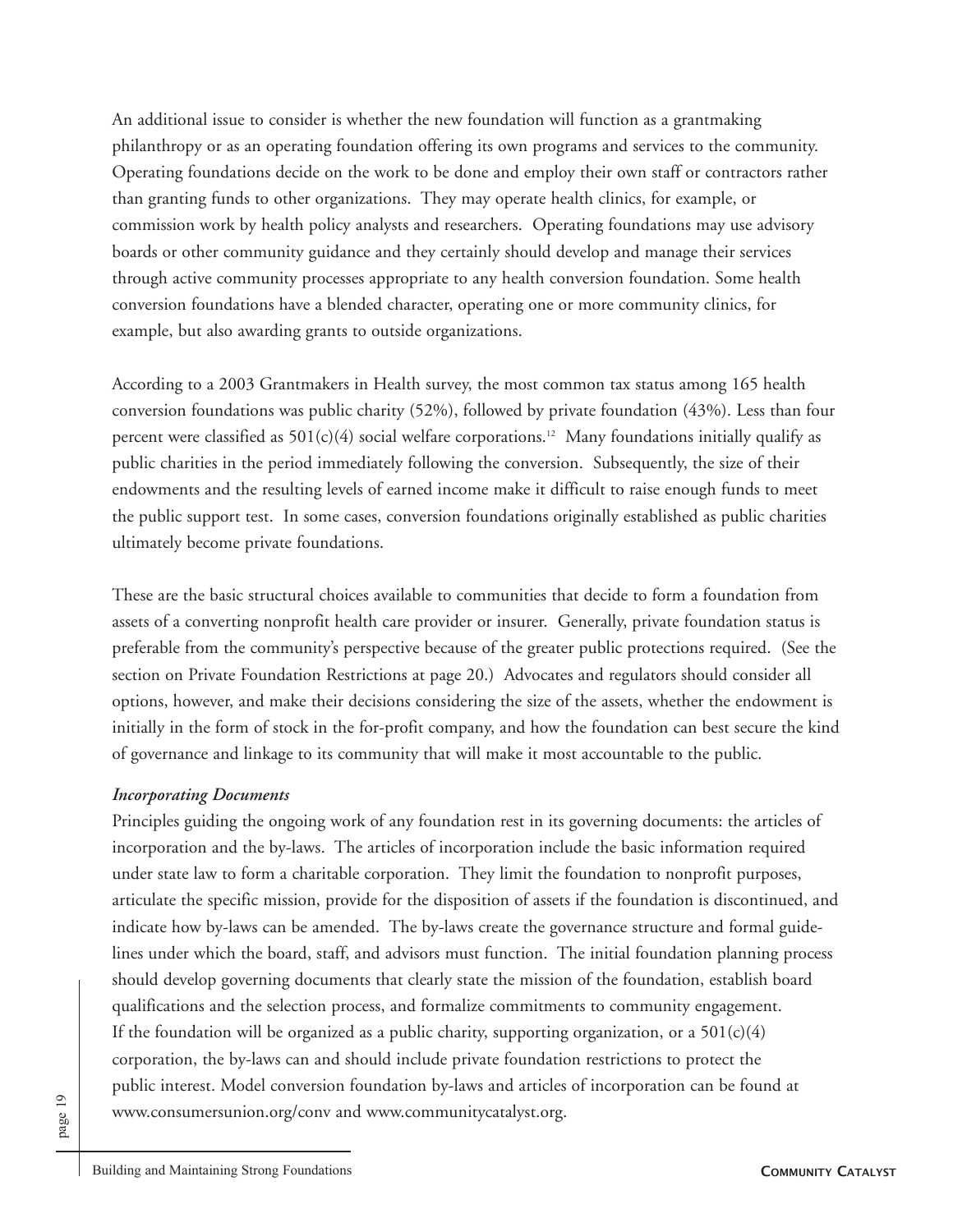### *Private Foundation Restrictions*

Incorporating I.R.S. private foundation restrictions into a foundation, regardless of its tax status, is the best way to ensure that the charitable assets of converting nonprofits will be used solely to continue charitable health work. Adopting private foundation restrictions serves to protect a conversion foundation from the worst abuses found within philanthropy. Private foundation restrictions include:

- A prohibition against holding more than 20% stock in one corporation or partnership;
- The requirement that the foundation makes a minimum level of expenditures each year, defined as at least 5% of the average market value of the asset base;
- A prohibition against private inurement;
- Mandatory filing of a detailed 990-PF federal tax return;
- A prohibition against engaging in any self-dealing transactions;
- A mandatory tax on investments that jeopardize the foundation's charitable purposes;
- A prohibition against grants for lobbying;
- Limitations on the foundation's ability to make grants to individuals and for-profit organizations; and
- A prohibition against certain types of loans.

Adoption of the private foundation rules ensures that the new foundation will meet at least minimal standards of public accountability. For example, the 5% minimum payout requirement will guarantee that at least that much funding, minus administrative costs, will be granted to the community in support of the mission. The restrictions also prevent the foundation from unduly delaying grantmaking.

### *Spending Policies and Community Investment Strategies*

Many foundation boards and managers believe that to preserve the asset base as an enduring endowment, spending for grants and management of the foundation should be limited to approximately 5% of the value of the asset base annually, the minimum required by I.R.S. regulations for private foundations. Community advocates should understand that the private foundation rules set a floor, not a ceiling, on spending. Annual distributions significantly in excess of 5% probably cannot be sustained for long periods without using principal and thus reducing the value of the endowment over time. Nonetheless, for some communities, increasing grants to meet urgent needs may be more important than preserving the endowment in perpetuity. They may prefer to spend down the endowment to achieve a major health impact rather than using the funds slowly over time with less immediate impact.<sup>13</sup>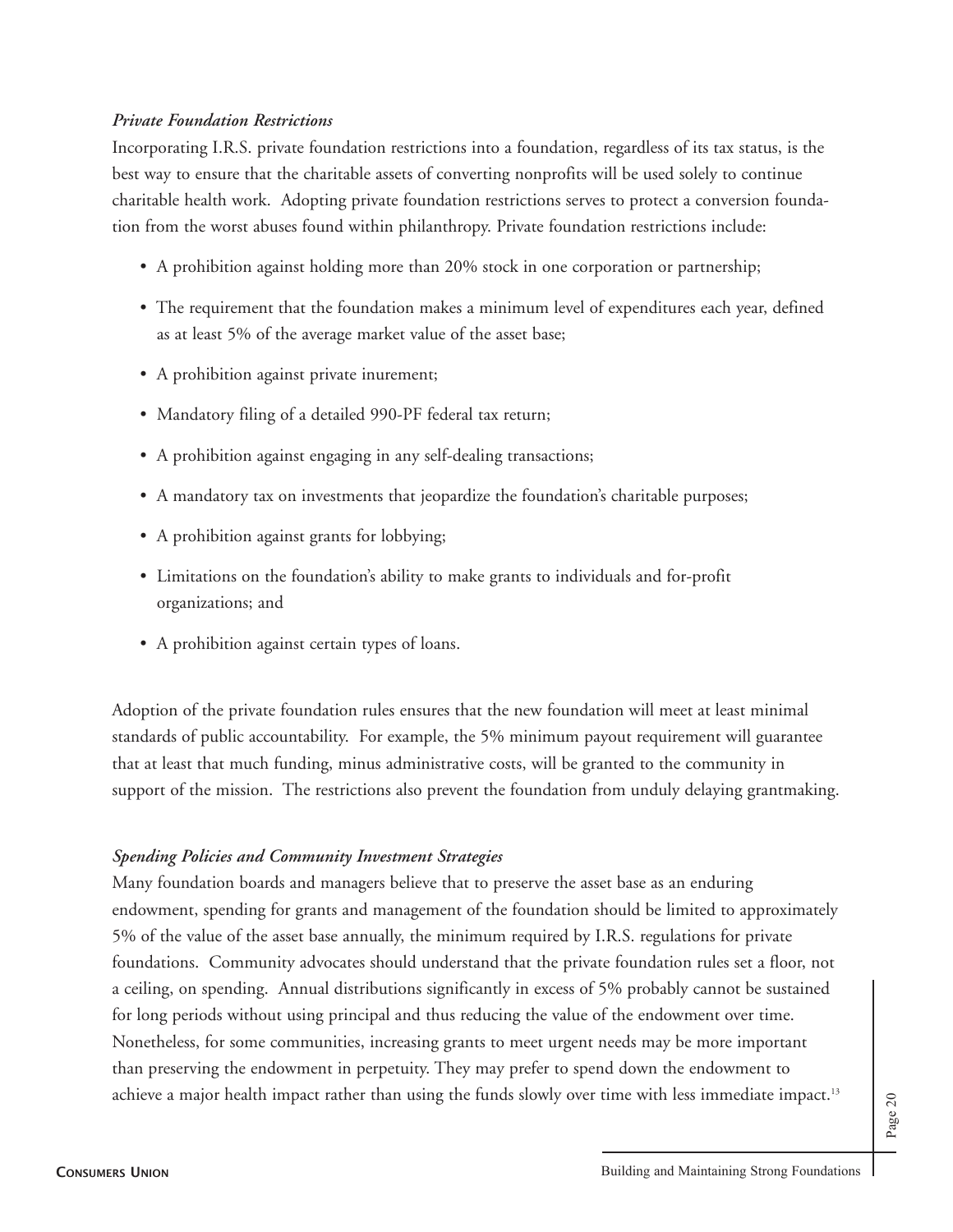Balancing the goals of preserving the endowment for the long-term versus improving current community health should be addressed in the formation of the conversion foundation. For example, a reasonable investment and pay-out policy standard might be to limit principal appreciation to maintaining initial value of the endowment on an inflation-adjusted basis. Another alternative that would grant additional dollars in good economic times would be to set annual expenditures at the greater of: (1) the annual investment income, averaged over 3 to 5 years, minus administrative expenses and adjustments for inflation; or (2) the five percent I.R.S. required distribution.

When developing the by-laws and articles, planners should consider whether to encourage use of the assets to expand support to the community through investments in local projects or by making loans to nonprofits at attractive terms. Equity capital for economic development or housing projects that benefit people with low to moderate incomes, loans for construction or acquisition of community health facilities, and low-interest educational loans for professional development of health care workers are examples of such opportunities to use part of a foundation's asset base. These uses are referred to in the foundation world as program-related investments, or PRIs. Although the record of repayment for these loans has been very good, in many cases banks are not willing to provide financing to nonprofit borrowers. An established health foundation can develop a PRI strategy at any point. By raising the issue early and including it in the foundation by-laws, advocates can ensure this asset use is considered as a multiplier of impact from creating a new health foundation.

#### **Using Invested Assets to Benefit the Community**

Although many endowed foundations limit their activity to an annual distribution for grantmaking, some also use part of their invested assets for community benefit purposes allied to the mission. Community Memorial Foundation in Illinois awards grants for community health improvements in western Cook and southern DuPage Counties on the west side of Chicago. Through a loan of \$750,000 to the Illinois Facilities Fund, the Foundation provided capital for low-interest loans to communitybased organizations in the same area. The Foundation's loan, a program related investment, has provided low-cost financing to a wide range of nonprofits offering health-related services, including health clinics, senior centers, housing for people with developmental disabilities and emergency shelters. Loans have provided working capital, covered relocation expenses, financed energy efficiency improvements and facilities expansions. Working with an experienced lending organization or intermediary expanded the ways the Foundation is able to help community organizations improve health services. Other foundations in the Chicago area, including the Washington Square Foundation, by-pass the intermediary, using part of their asset base to make loans directly to nonprofit organizations.

#### *Open Meeting Provisions*

In some conversions, the foundation by-laws or state law require that certain program activity or board meetings be open to the public. While throwing the doors open may seem a radical idea, and one that certainly runs counter to the philanthropic norm, the experience has been a positive one for some foundations. This has led foundation officials originally opposed to or skeptical of the concept to become its most avid proponents.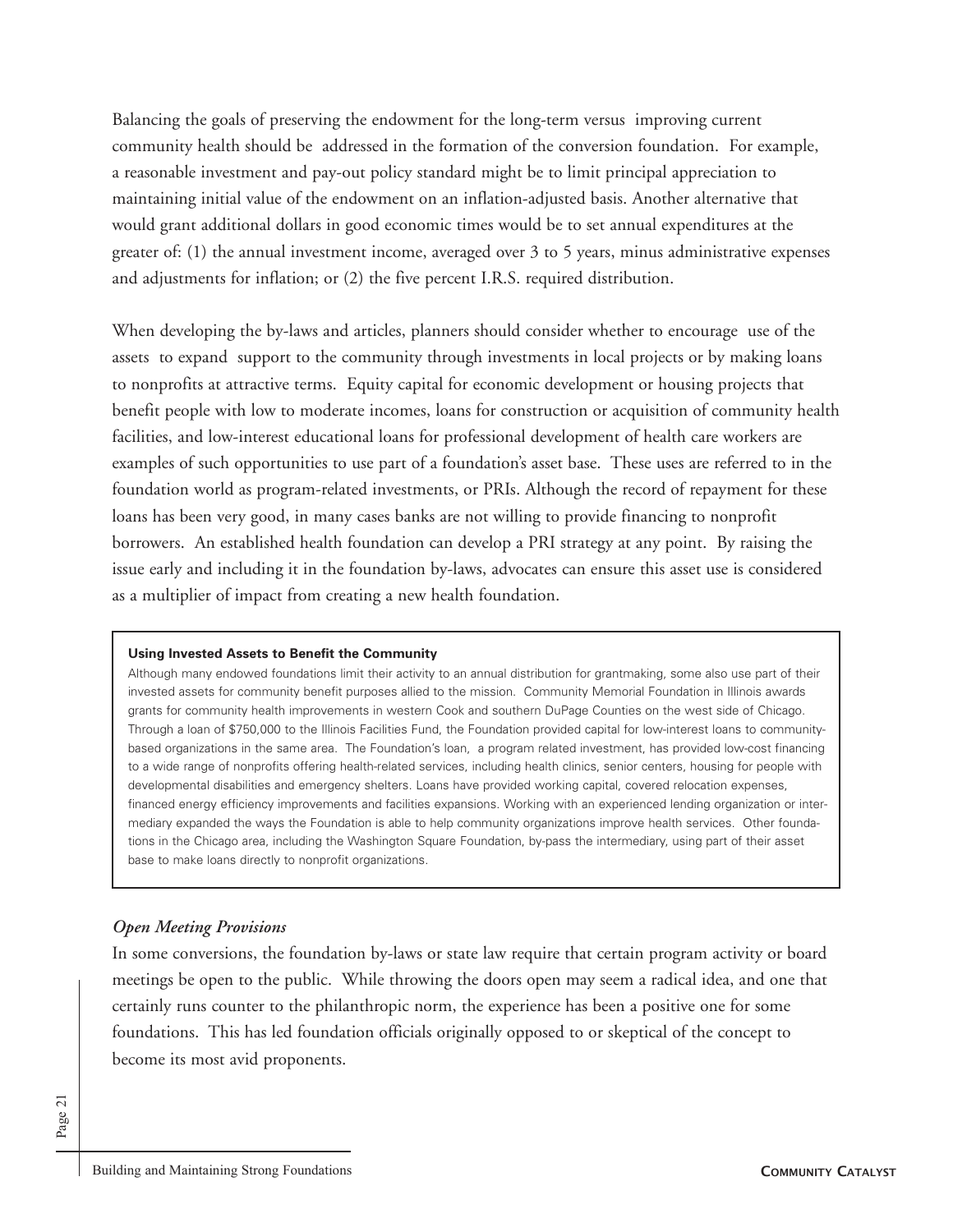Many benefits exist to such a "sunshine" provision, common in many states' public meeting laws for government processes. In the philanthropic world, allowing public attendance at board meetings and even program meetings discussing grant proposals could help de-mystify the foundation's decisionmaking process. Foundations that abide by such openness policies report that the advantages applicants receive hearing discussion of the pros and cons of various proposals far outweigh any awkwardness such an arrangement brings. Nonprofits whose proposals are denied may hear firsthand debate of the merits and weaknesses of their project, thus positioning them better for the next application. More generally, open meetings also can help counteract the broad secrecy and accountability concerns that hound the philanthropic sector.

Community members, regulators, and foundation planners may well want to include an open meeting requirement in the foundation's by-laws to ensure maximum transparency and build long-term credibility of the foundation.

#### **Open Meetings as an Element of Foundation Accountability**

Because community groups and Missouri's Attorney General were committed to foundation transparency, openness, and credibility when they created the Missouri Foundation for Health, they drafted by-laws requiring that the board of directors abide by state open meetings laws, which permit applicants and community members to attend board meetings, including those in which a committee of the board reviews and makes recommendations about grant proposals. Initially, board members were concerned that open meetings would inhibit them from being completely candid in their remarks about proposals during the review process. Yet the feedback from the board, staff, grantees, applicants and public witnesses has been overwhelmingly positive. And the meetings have been popular; the board usually sets aside approximately 30 seats for outside observers and often all of the seats are filled. Applicants were pleased to have the opportunity to learn about the criteria and methods of decision-making within the Foundation. And board members, despite early misgivings, appreciate the impact such meetings have on their own efforts and Foundation staff efforts to maintain transparency and consistency in dealing with applicants.

#### *Conflict of Interest Provisions*

Strong conflict of interest policies are among the most important elements to include in governing documents. These provisions serve to protect the community from any improper conduct by board members and staff that might put the charitable assets at risk. Conflict of interest policies prohibit self-dealing or any action for private gain by board members, staff, advisors or others associated with the foundation. It is also important to include language preventing the distribution of funds for the benefit of the succeeding for-profit corporation.

By-laws should also include a clear conflict of interest policy appropriate to the needs of a grantmaking institution. The goal is not to prevent individuals who provide leadership for important constituencies from serving on the board. Rather, it is to ensure that foundation decisions are not influenced by anyone with a competing interest at stake and that there is no appearance of a conflict of interest, either of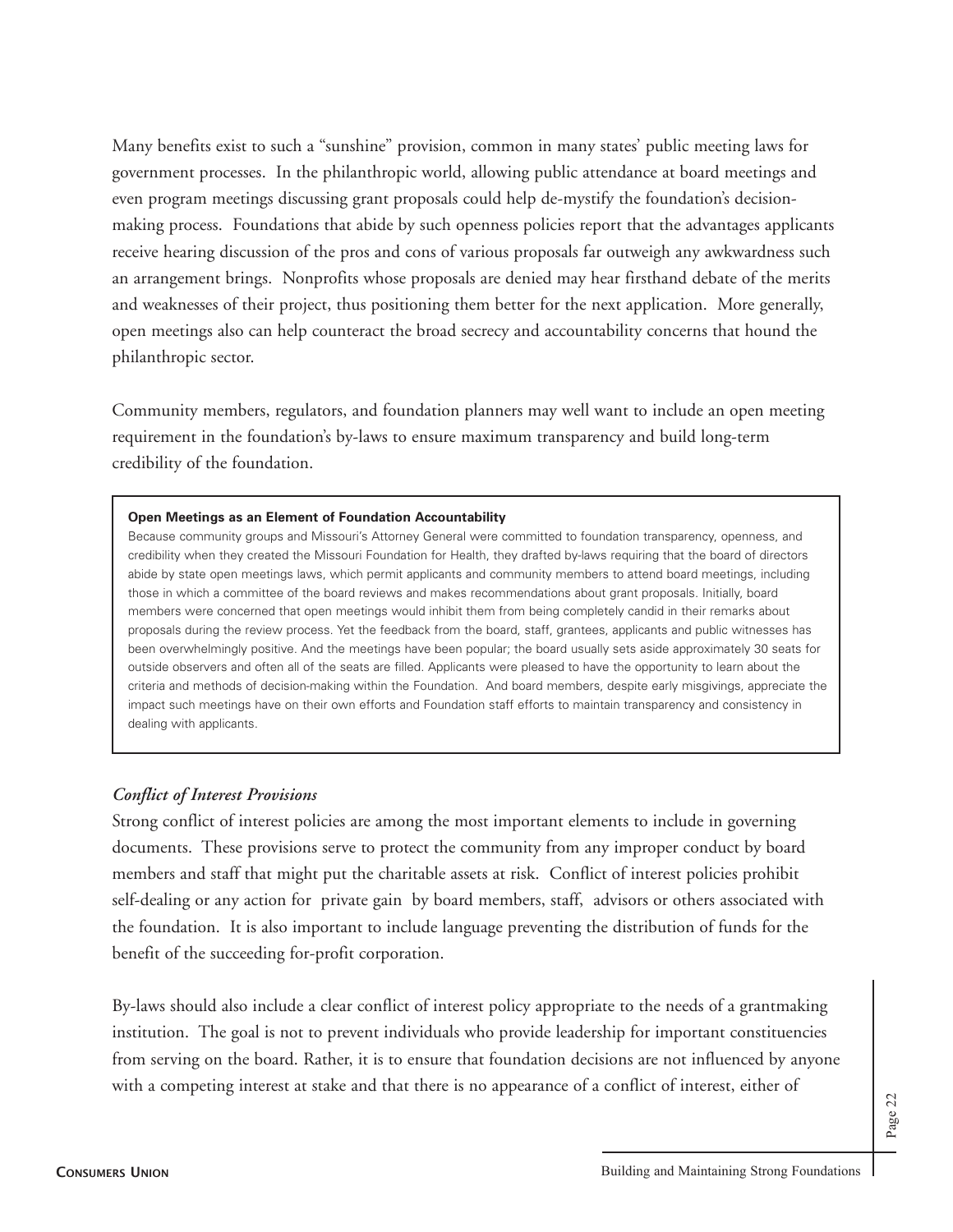which could undermine public confidence in the new foundation. Sound policies generally require board members to declare their affiliations (and those of close family members) with other nonprofits, including employment contracts, membership, or service on governing boards. The by-laws should require that a board member leave the room prior to a vote on any business involving an organization with which he or she has a relationship. The member also should not participate in the board discussion about that organization.

### *Board and Staff Issues*

Limited terms of board service and the requirement for rotation of new members onto the governing board are sound principles of nonprofit management and should be provided for in the by-laws. Having new board members nominated by a Community Advisory Committee helps to bring current needs and thinking to the board's decision-making. Rotating terms so that no more than a minority of board members change at any one time will preserve the institutional memory and continuity of the Board. Advocates should be critical of any proposals for "life trustees," or by-laws that enable board members to serve for indefinite terms.

Advocates should scrutinize any proposal that allows a conversion foundation to pay fees to its trustees for board service as this is not common practice among public and community foundations. Board members certainly may be compensated for the costs of travel and other expenses associated with their service on a foundation board. It may also be reasonable to provide the option for reimbursement for loss of income or childcare expenses or to offer an optional modest stipend in order to make board service feasible for low-income people.

Communities may also consider salary and experience requirements for staff. For example, the articles and by-laws might include a recommendation that all program staff have prior work experience with nonprofit organizations. They might also require that staff salaries be commensurate with the salaries of the foundation's grantees. For example, the articles or by-laws could require that foundation staff salaries should not exceed by more than 10% the average salaries of grantee staff with similar responsibilities.14 A pay structure that rewards staff for meeting defined goals may also be incorporated to ensure staff accountability. This is common practice in the for-profit world. In order to ensure that staff members focus on improving the health status of community members rather than building an institutional power base, advocates may seek to limit the time of service for program staff, for example, to five years service for program officers in areas where the labor pool is large enough to sustain such a limit. Issues of institutional memory can be dealt with by staggering staff terms, with some flexibility of terms for initial hires. In addition, limits on overhead spending can be considered to minimize use of funds for foundation expenses and maximize the funds available to meet the foundation's goals.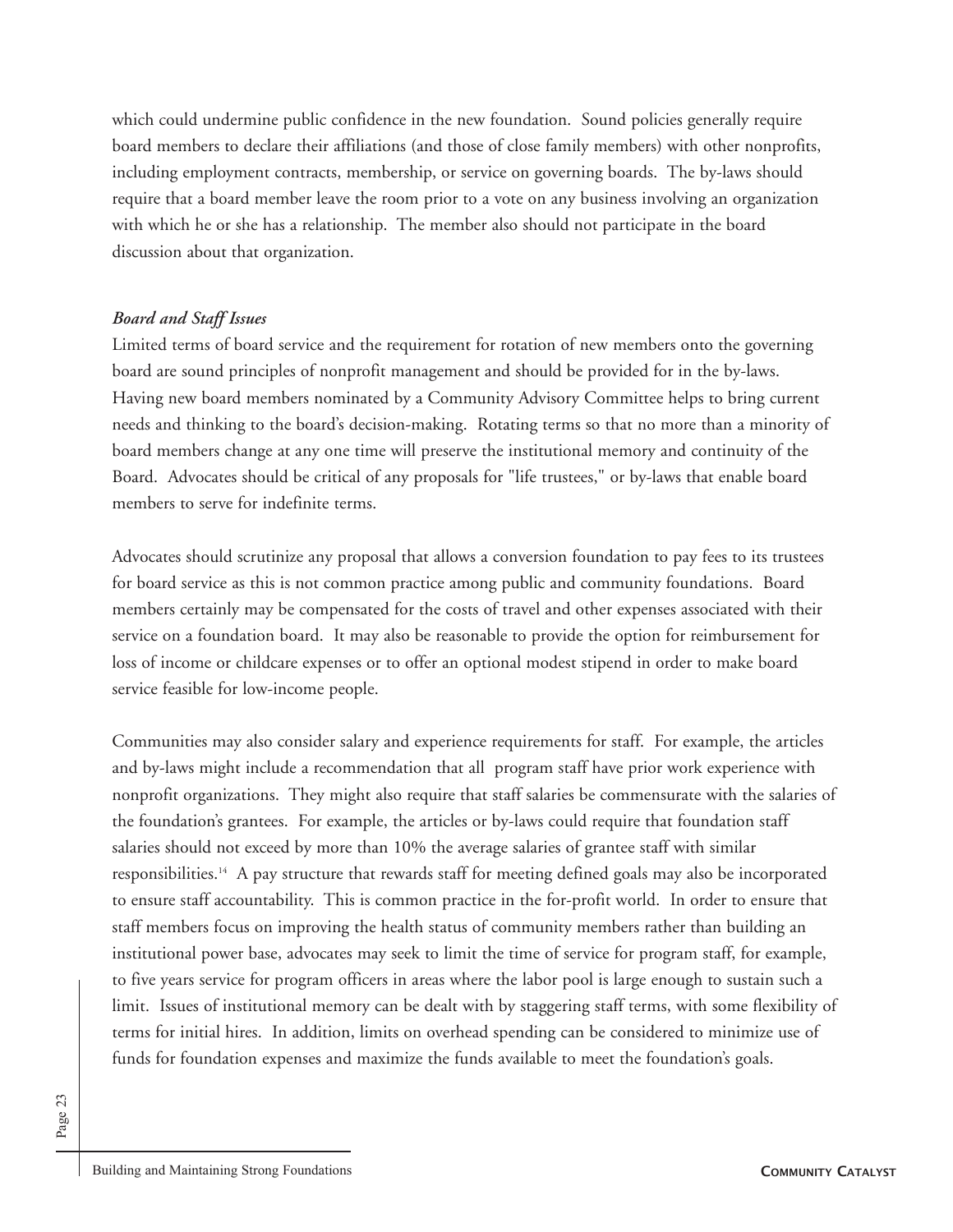### *Community Advisory Committees*

Linking the foundation closely to the community it serves can be facilitated by providing in the by-laws for a permanent Community Advisory Committee with one or more of the following functions:

- To serve as an outside nominating committee to fill vacancies on the foundation board of directors (as well as a training ground for potential board members);
- To act as an ongoing liaison with the community, particularly with respect to identifying community needs and priorities for future efforts of the foundation; and
- To conduct critical assessments of the foundation's interaction with the community it serves and periodic reviews of the performance of the foundation in meeting its mission, from the community's perspective.

In order to have adequate standing and a level of autonomy, it is important that the Community Advisory Committee report directly to the foundation board. Ideally, regulators should consider forming the Community Advisory Committee early in the foundation planning process so that it can play a meaningful role in selection of the initial foundation board. (See the chapter on Planning for New Health Foundations at page 7.) As is true for any representative body, Community Advisory Committee members should be reflective of the community the foundation serves and should possess the leadership, skills, experience, and connections to assist the Community Advisory Committee in fulfilling its roles. To date, at least seven health conversion foundations have such Advisory Committees.<sup>15</sup>

If a Planning Committee provides for a Community Advisory Committee within the structure of the foundation, it should fully and clearly state in the by-laws the purpose, role, authority, assignment, duration (perpetual or otherwise), and the key activities of the Community Advisory Committee. It is important to distinguish in the by-laws the advisory role and responsibilities of the Community Advisory Committee from the governance role of the board. By-laws may include a reference to staff or other resource support to the Community Advisory Committee commensurate with its assigned responsibilities.

The Community Advisory Committee can assist foundation board and staff by suggesting methods to ensure public input in all facets of the foundation, thereby creating an information exchange and sustained dialogue between the foundation and the community it serves.

#### *Potential Constraints on a Foundation's Autonomy*

In reviewing proposed conversions or sales of nonprofit health care organizations, advocates and regulators should be alert to constraints that could limit the foundation's autonomy, compromise its effectiveness, or prevent it from realizing the full value for the public assets.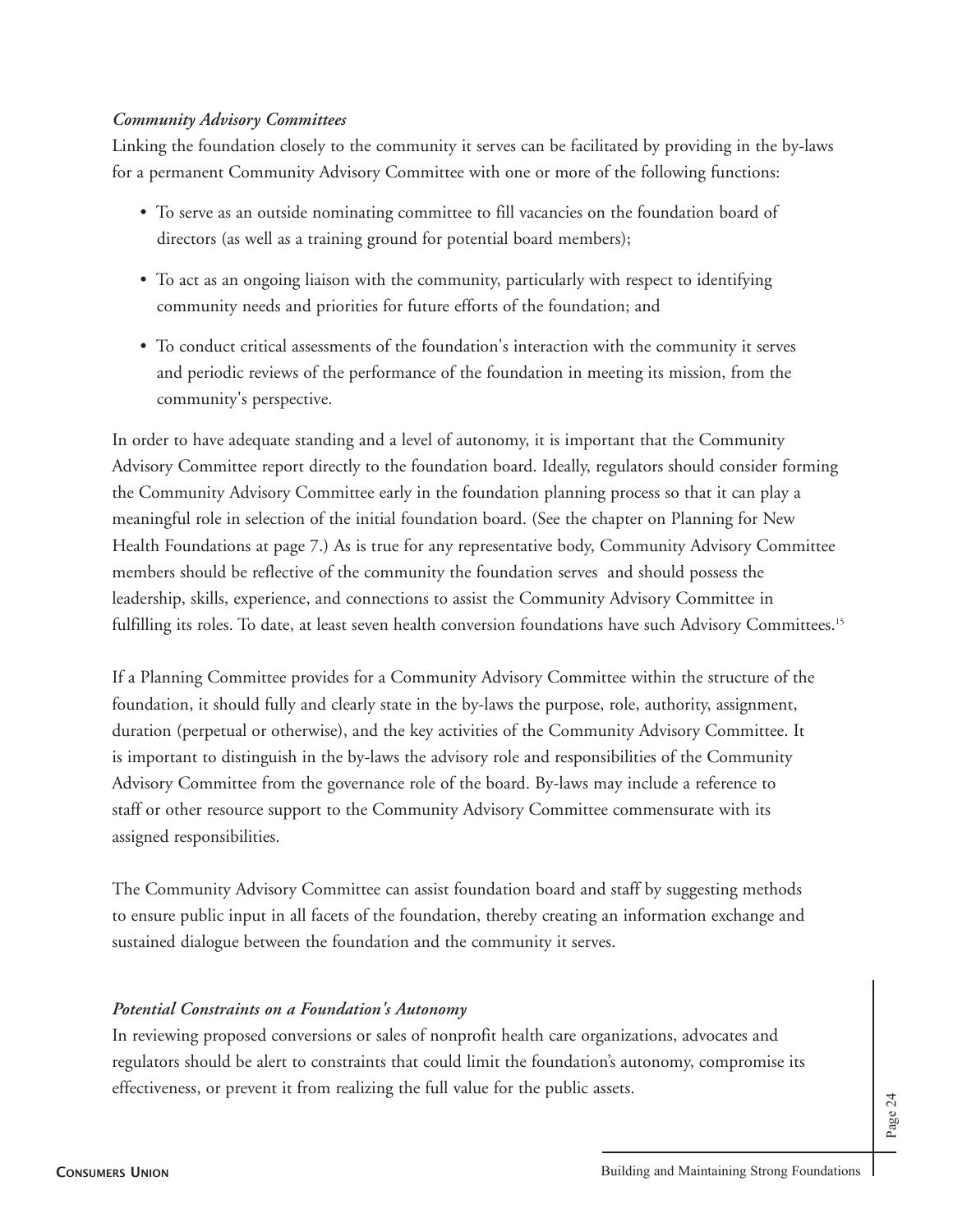Particular concerns arise when initial foundation assets are in the form of stock in the successor forprofit company. In order to ensure its financial strength over the long-term, the foundation will need to sell this stock to diversify its investments. If the conversion involves a Blue Cross and Blue Shield (BCBS) plan, rules of the national BCBS Association require that the foundation complete the process within a specified time period. In order to realize the full value of its assets, the foundation must have the optimal ability to sell its stock. To the greatest extent possible, the foundation's board and management should control when and at what price it sells its shares. The foundation should have the full opportunity to participate when the company sells stock through an initial public offering and in all subsequent offerings. These rights – and any limitations on these rights – are generally spelled out in language that may be highly technical. The for-profit may seek to limit how, when, or to whom the foundation sells its stock, although the foundation has the same direct interest in maximizing the stock value. Advocates should work with regulators to be sure the foundation will have full control of decisions required to receive the maximum value of its endowment.

Some sales or conversion plans include "non-compete" provisions that improperly limit the foundation's options in serving its charitable mission. For example, foundations formed from a health insurer may be prevented from offering subsidized health insurance in cooperation with a competitor company of the for-profit successor. Or, companies that purchase a nonprofit hospital may seek to prevent the foundation from awarding grants to other hospitals in the community with which it competes, or even to nonprofit service organizations that are allied with competing hospitals. All such provisions represent a form of continuing control over charitable assets by the for-profit successor. They are an inappropriate constraint on the new health foundation and should be strongly opposed. Non-compete clauses should not be included in the foundation plan or by-laws and advocates should press regulators to require removal of such clauses from the transaction documents as well.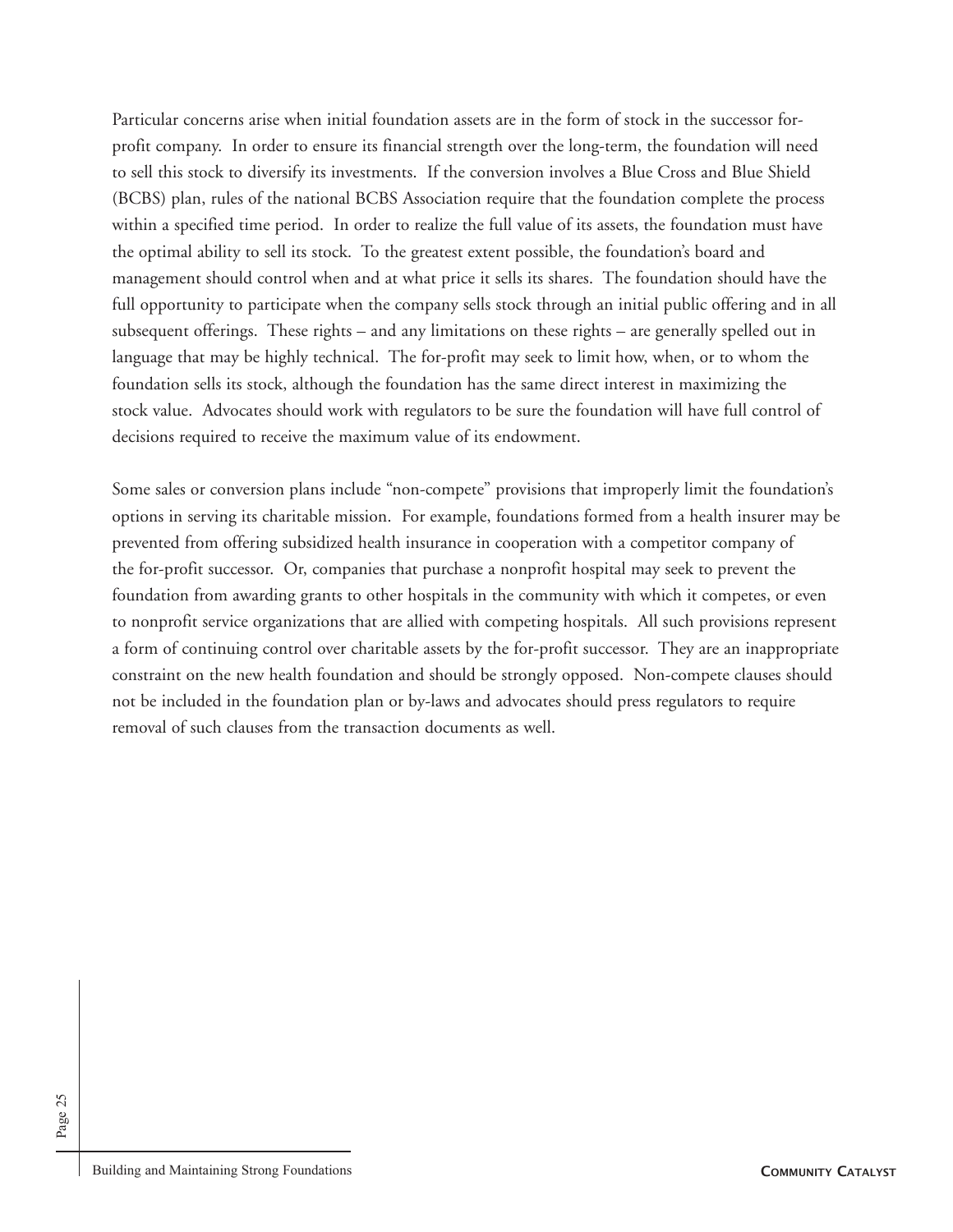## **MAINTAINING HEALTH FOUNDATIONS: ENSURING COMMUNITY RESPONSIVENESS**

While decisions made during the formation of a new health foundation are very important, leadership and day-to-day decision-making during the life of the foundation ultimately will determine its responsiveness to the community and how well the mission is served. This chapter describes methods some health conversion foundations use to aim for a high level of ongoing responsiveness and accountability to their communities. And it offers guidance to individuals who are interested in evaluating the responsiveness of health foundations that exist to serve their communities.

### *The Accountability Challenge*

The regulatory oversight of conversion transactions offers a powerful opportunity for community participation to shape the resulting health foundations and to ensure they are dedicated to serving community health needs. Once up and operating, with a board of directors and staff in place, health conversion foundations will implement grantmaking and other programs, making many choices and decisions. At this stage, communities have fewer opportunities to influence the foundation's policies and processes. If the resulting health foundation strays from addressing the most urgent community health needs and goals, there are traditionally few avenues open to address these concerns.

As with any nonprofit corporation, ultimate responsibility for a foundation rests with the governing board of trustees or directors who serve as stewards of the public interest. Through annual tax filings, the Internal Revenue Service seeks to ensure that foundations meet the legal and financial requirements to maintain their tax-exempt status. State attorneys general provide an additional level of oversight. But the standards foundations must meet are actually quite minimal. And most states lack robust oversight capacity to scrutinize the actions of foundations and other charities. Likewise, I.R.S. audits are infrequent and usually limited to matters of taxation.

Foundations are remarkably autonomous. Through elections, voters can hold public officials accountable for their actions. Business corporations are answerable to shareholders and customers. Achieving accountability for results is more challenging in the nonprofit sector generally, but most nonprofit organizations compete for grants, service contracts, membership, clients and donated support, and many are also subject to licensing or accreditation standards. Endowed foundations, however, are subject to few outside pressures. They enjoy wide latitude and because they have the means to exist without satisfying customers, answering to stockholders, or standing for election, foundations need not be accountable in order to survive.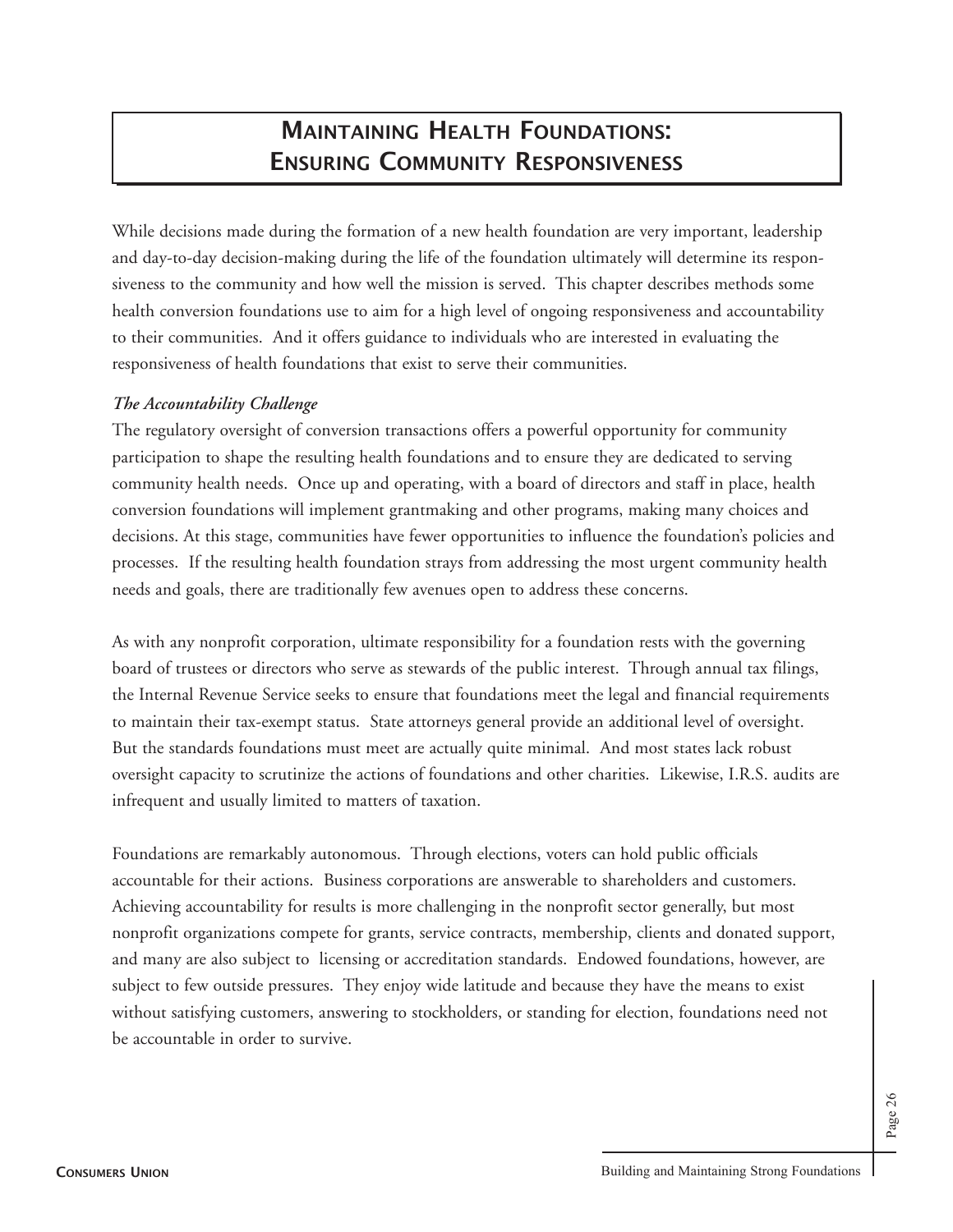Nonetheless, there is growing recognition of the necessity for foundations to become more accountable. Philanthropy is struggling to sharpen its own responsibility for the use of charitable assets and, at the same time, searching for better ways to incorporate public guidance into foundation decision-making. These two different, but related, endeavors -- improving internal monitoring and fostering public input -- are efforts to strengthen accountability.

Voluntary national standards have been established for community foundations and several regional associations of foundations have set their own standards for membership. The Council on Foundations has announced a new initiative aimed at developing good foundation practices for its members to follow. (See www.cof.org for further information.) It is worth noting, however, that there are no sanctions for violating these standards and the Council on Foundations does no compliance monitoring.

Too often, attention directed at foundation accountability is prompted by events that shine a light on questionable practices. This, unfortunately, frames the accountability conversation from the liability side: What do foundations have to do to avoid negative attention or government regulation? For example, in recent times highly visible cases of excessive spending on staff and overhead, along with inattentive governance, have convinced many that tougher accountability standards are needed for private sector boards of directors and have fueled a Congressional proposal to change the required minimum payout rules for private foundations.

This chapter approaches accountability from the other side: What can foundations do in the course of their everyday work to begin to ensure ongoing accountability to their stakeholders? A working relationship between foundations and the communities they serve is the cornerstone of philanthropic accountability. Establishing that relationship requires two key components: 1)transparency of foundation operations; and 2)meaningful access to foundation staff and boards to provide input about current and future strategic direction, and feedback about past operations. The two are intertwined. Transparency provides the data and information that make access effective. And access to key decision makers renders information acquired through transparency useful as a basis for conversation. An accountable foundation is one that provides the opportunity to impact foundation functions through discourse leading to suggestions for continued, as well as redirected, efforts. Creating a foundation on the bedrock of accountability to the people it serves is the most effective way to ensure its relevance and effectiveness.

Many health conversion foundations are at the forefront of philanthropy in defining principles for corporate ethics, transparency, accessibility, community engagement and other dimensions of public accountability.16 This sometimes results because these foundations were formed through contested regulatory processes with strong public participation. Consumers and community health advocates have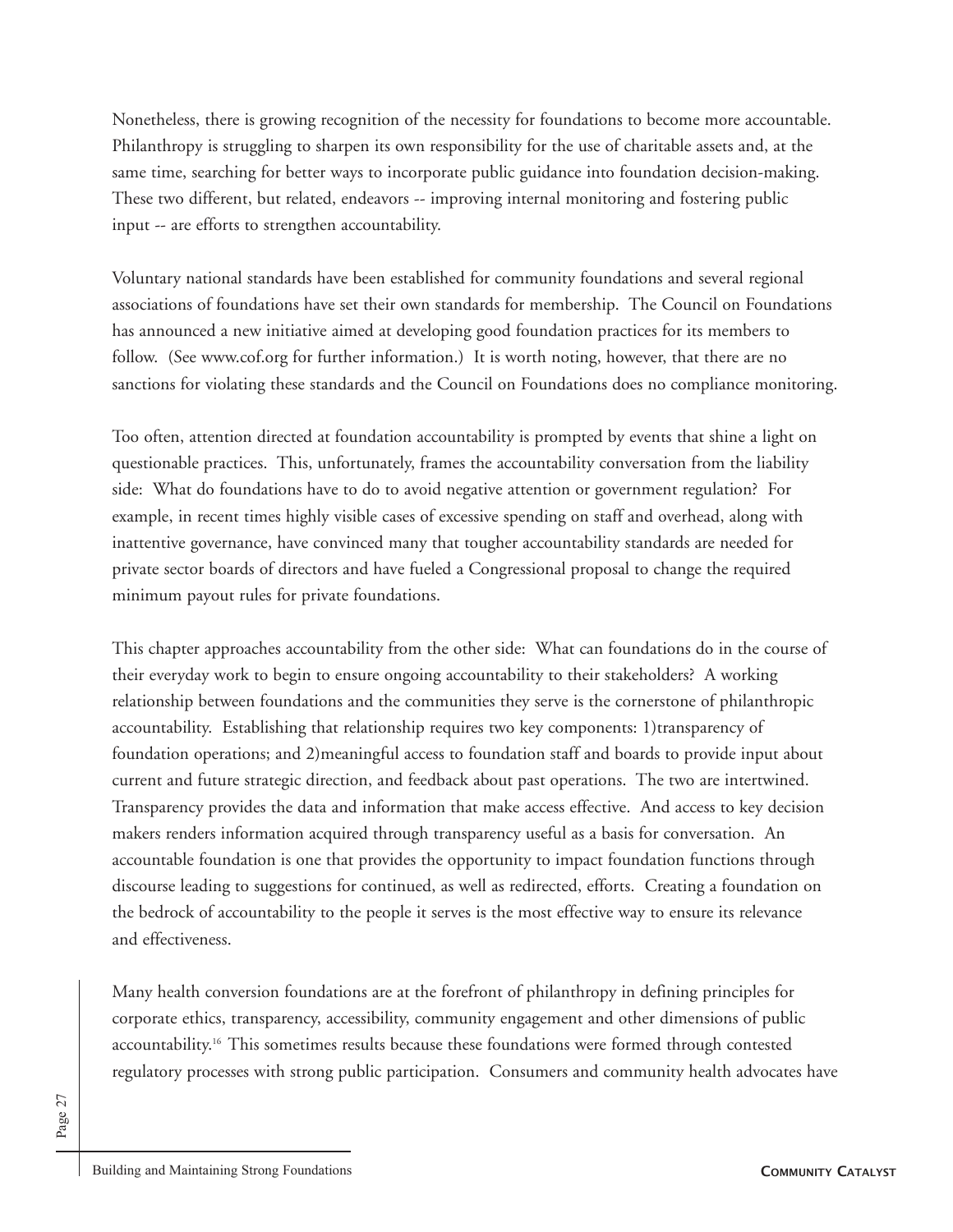been appointed to the boards of some conversion foundations. And effective advocacy has convinced many that, for conversion foundations, responsiveness to community is analogous to loyalty to the donor's intent in conventional private foundations.

There is wide variability in how foundations operate, however, and not all conversion foundations meet standards of excellence in their stewardship of public benefit funds. This chapter describes the means some conversion foundations use to respond to the communities they serve, as well as some of the ways community members can monitor conversion foundations' performance through publicly available venues.

## *Methods for Community Engagement*

Core to the work of the Community Health Assets Project over the past several years has been the search to identify and promote philanthropic approaches that most successfully engage communities in defining and implementing their foundation's health mission. Four key themes that emerged from interviews with staff and board members of more than thirty health conversion foundations around the nation and their community constituents<sup>17</sup> are set forth in this section. These categories of "good practices" could, undoubtedly, apply more broadly as well to any foundation:

- Broad and Inclusive Foundation Governance;
- Transparency and Clear Communications;
- Community Input in Setting and Ensuring Strategic Direction; and
- Accessibility and Good Customer Service Practices.

By broadening participation, improving transparency, actively seeking community input and guidance, and treating applicants and grantees in a professional and respectful manner, health conversion foundations can exceed the narrow requirements of state and federal law and encourage an institutional culture of accountability. These practices and commitments have the potential to improve accountability practices and raise the standards for philanthropy as a whole.

### *Broad and Inclusive Foundation Governance*

Regulators, advocates and foundation leaders increasingly recognize that foundation governing boards should be reflective of the community served. Ideally, board criteria and selection processes set out in the by-laws should ensure diversity along racial, ethnic, geographic and other categories appropriate to the service area and the participation of people with different health interests. Some foundations also limit board terms and impose criteria for board membership to ensure leadership rotation and rotation of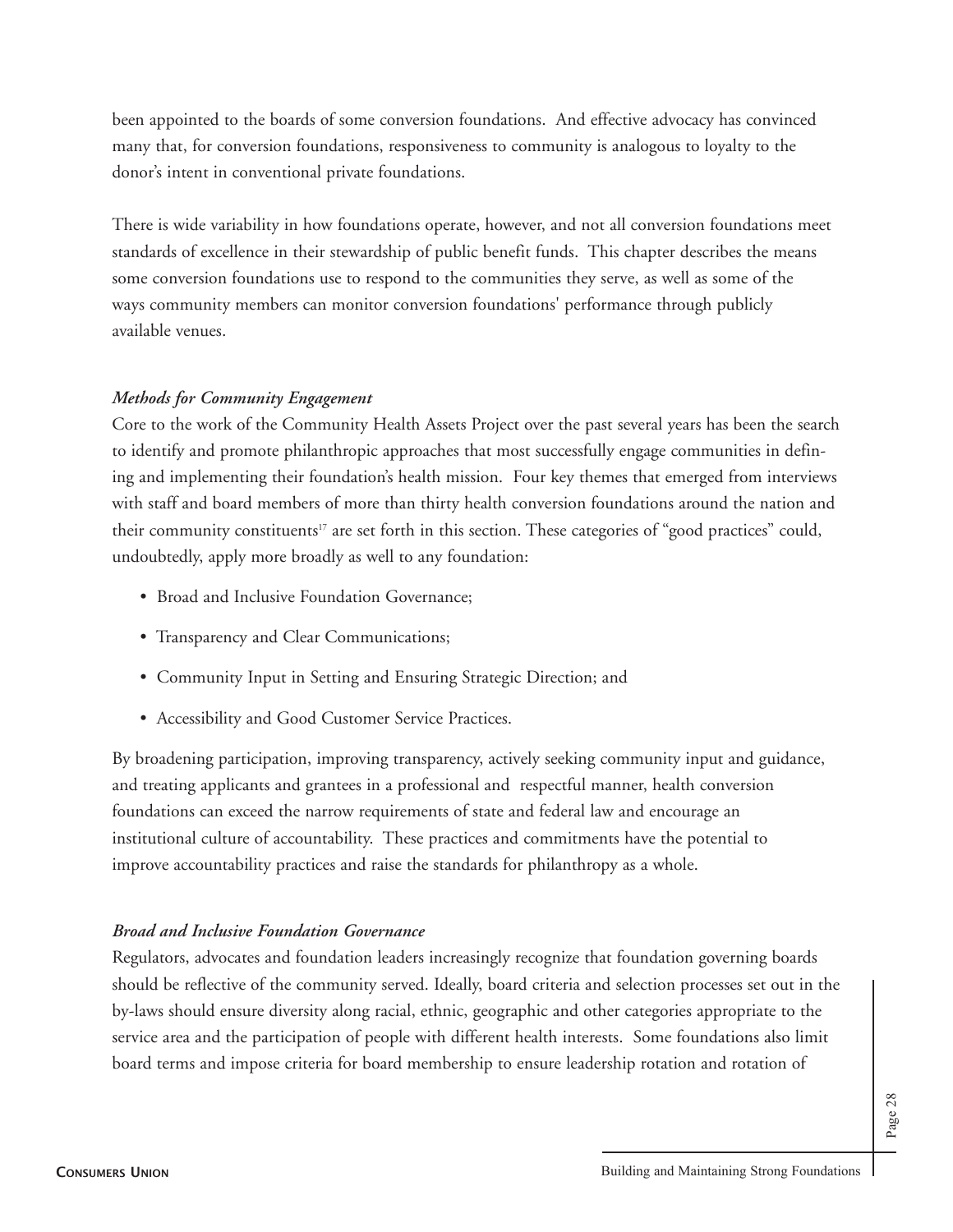more people through service on the board. A few conversion foundation boards are required to include members directly experienced with the medically underserved, a criteria generally met by including safety-net service providers or advocates for vulnerable constituencies.

Concern about the insularity of many foundation boards has led some regulators to require nominating committees with some – or all – outside (non-board) members. Open nominating processes, including a widely publicized opportunity to submit candidates for consideration, were pioneered to form the first boards of many new health foundations. In some foundations these more transparent approaches are used regularly to fill seats on the board. Other foundations utilize their Community Advisory Committees to develop a pool of informed community members from which future board members can be drawn.

#### *Transparency and Clear Communications*

Transparency and full disclosure are core elements of public accountability. Foundations committed to serving community health missions actively communicate information about their program interests, funding priorities, application procedures, grantmaking criteria and the processes that determine other activities supported and conducted by the foundation. In this, they go beyond the minimal legal

requirement of making the annual tax return available to the public.

#### **Transparent Grantmaking: The Grantmaking Accountability Template**

As part of the Community Health Assets Project, Consumers Union developed a template to provide uniform, objective information about a foundation's grantmaking. The "Grantmaking Accountability Template" was designed to provide an information base for meaningful conversation between foundations and communities about accountability and effectiveness in meeting community needs.

The California Endowment (TCE) worked with Consumers Union to help develop and pilot this new tool for advancing transparent grantmaking. TCE provided extensive data on two years of grantmaking and background information on how allocations were made. The template was tested and refined with feedback from TCE staff, other foundation practitioners, and community leaders.

The Template includes data fields about:

- the foundation (i.e., age, I.R.S. foundation classification, asset size, payout percentage, financial and investment management ratios and policies, board and staff profiles);
- proposals received, funded, withdrawn, and declined by rationale;
- spending by grantmaking programs;
- grants by size, term, degree of public access and process, foundation goals, primary sector of impact, subject area, type of activity; and
- grantee and target population profiles.

Applying the Template to The California Endowment helped refine the tool. It also showed that a more complete and systematic approach to reporting on grantmaking can yield helpful information about where the resources of a foundation are going and whether grantmaking adequately reflects a foundation's mission and goals. Based on its participation in the Case Study, TCE made significant improvements to their data systems to better inform themselves and others about the use of funds and the process by which community groups access them.

See "Advancing Accountability: A Tool for Transparent Foundation Grantmaking" and "The California Endowment Case Study" at www.consumersunion.org/conv.

Foundations help the community understand their decisions by clearly describing funding programs with current and projected dollar allocations and by providing uniform, meaningful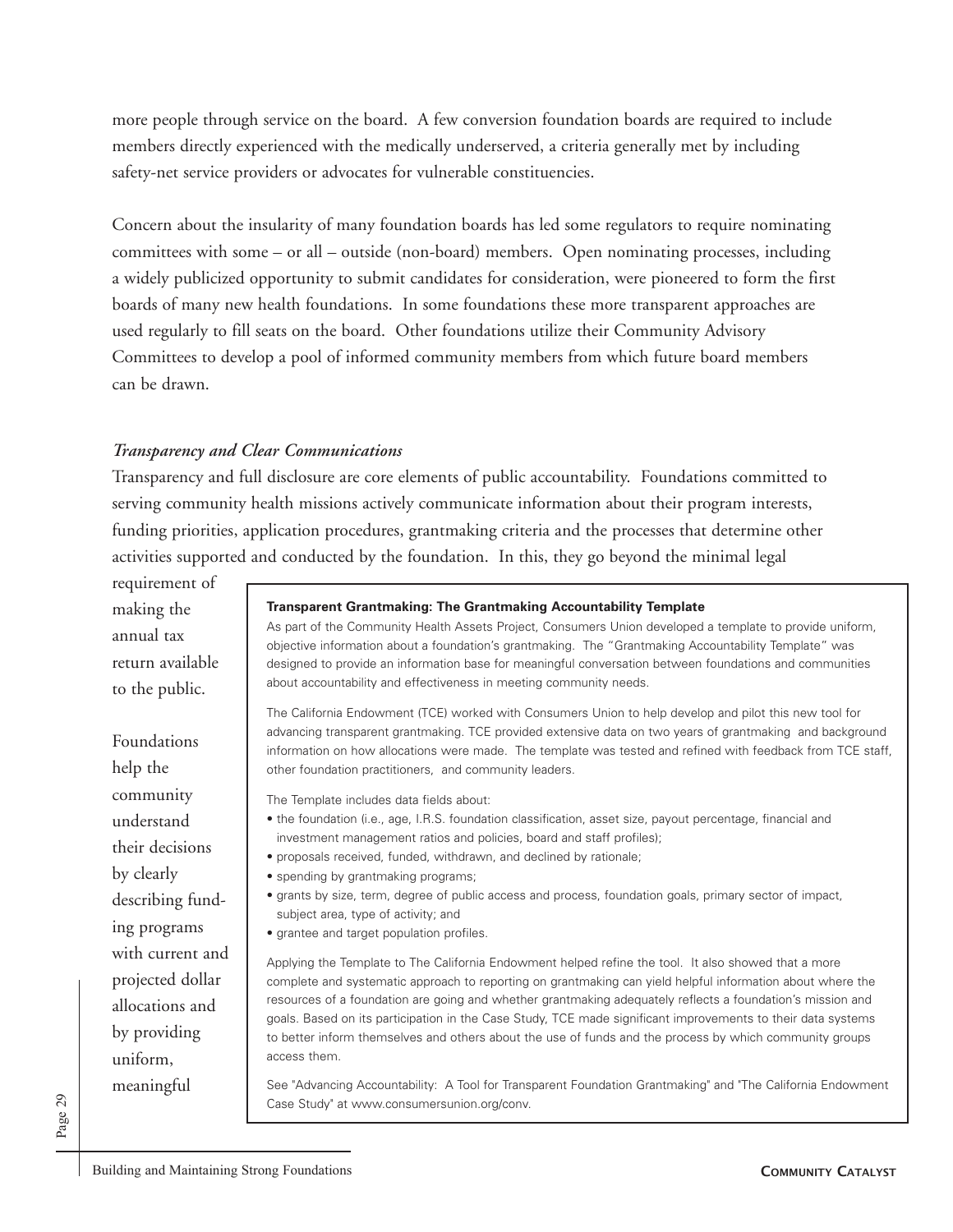information about current grants and the grantmaking process. Widely disseminating application guidelines and information on how to access foundation resources, and publishing regular newsletters, annual reports and summaries of learning gained through funded projects is essential. A full understanding of foundation activities and allocations is the basis for a sustained and informal dialogue between the community and the foundation about its effectiveness in serving its mission. A template for foundations to present grantmaking information to the public can be found in a Consumers Union publication entitled "Advancing Accountability: A Tool for Transparent Foundation Grantmaking." [See www.consumersunion.org/conv.]

Maintaining web sites with links to detailed information, publishing e-mail addresses for staff, and using list-serve groups and other interactive media facilitate two-way communication and improve foundation accessibility to the public on a cost-effective basis. Foundations should consider including information about board members and Community Advisory Committee members on their web sites. To inform the public about their structure and practices, foundations should post their by-laws and articles of incorporation, annual reports, and I.R.S. Forms 990 and 990-PF.

Accountability requires a concerted effort to explain foundation priorities, processes and decisions in ways that illuminate the choices made, including the process used, who was involved and the rationale, and that provide opportunities for comment and criticism. As noted earlier, open meetings are one method foundations can use to afford the public maximum access to philanthropic decisionmaking. Philanthropy often confounds people by using highly abstract or specialized language. Successful foundation communications avoid "insider" lingo and define clearly important terms such as the criteria for funding decisions.

#### **Communicating in Plain English**

When Advisory Council and board members worked with staff of the Endowment for Health in New Hampshire to craft the foundation's grant application guidelines, they struggled to avoid jargon and code words that would not convey clear meaning to grant applicants. But in reviewing the first round of proposals, it was obvious that language the foundation was using did not have consistent meaning for all applicants. Comments included in a survey of grant applicants reinforced an idea developed within the Endowment that offers the public a glossary of terms that would explain exactly what the Endowment means by key concepts in its application literature.

Honing and publishing the definitions brought even greater internal clarity, and helped people submitting proposals respond with the right information and understand how the Foundation uses that information. Posted on the Endowment's web site, the glossary has been expanded over several years, and now includes more than 100 key terms, from "access" through "vulnerable populations." (See www.endowmentforhealth.org.)

#### *Community Input in Setting Strategic Direction*

The most commonly cited strategies for ensuring community responsiveness relate to how foundations gather information for program planning, setting funding priorities, and developing foundation initiatives. Health conversion foundations make wide use of published health information, risk factor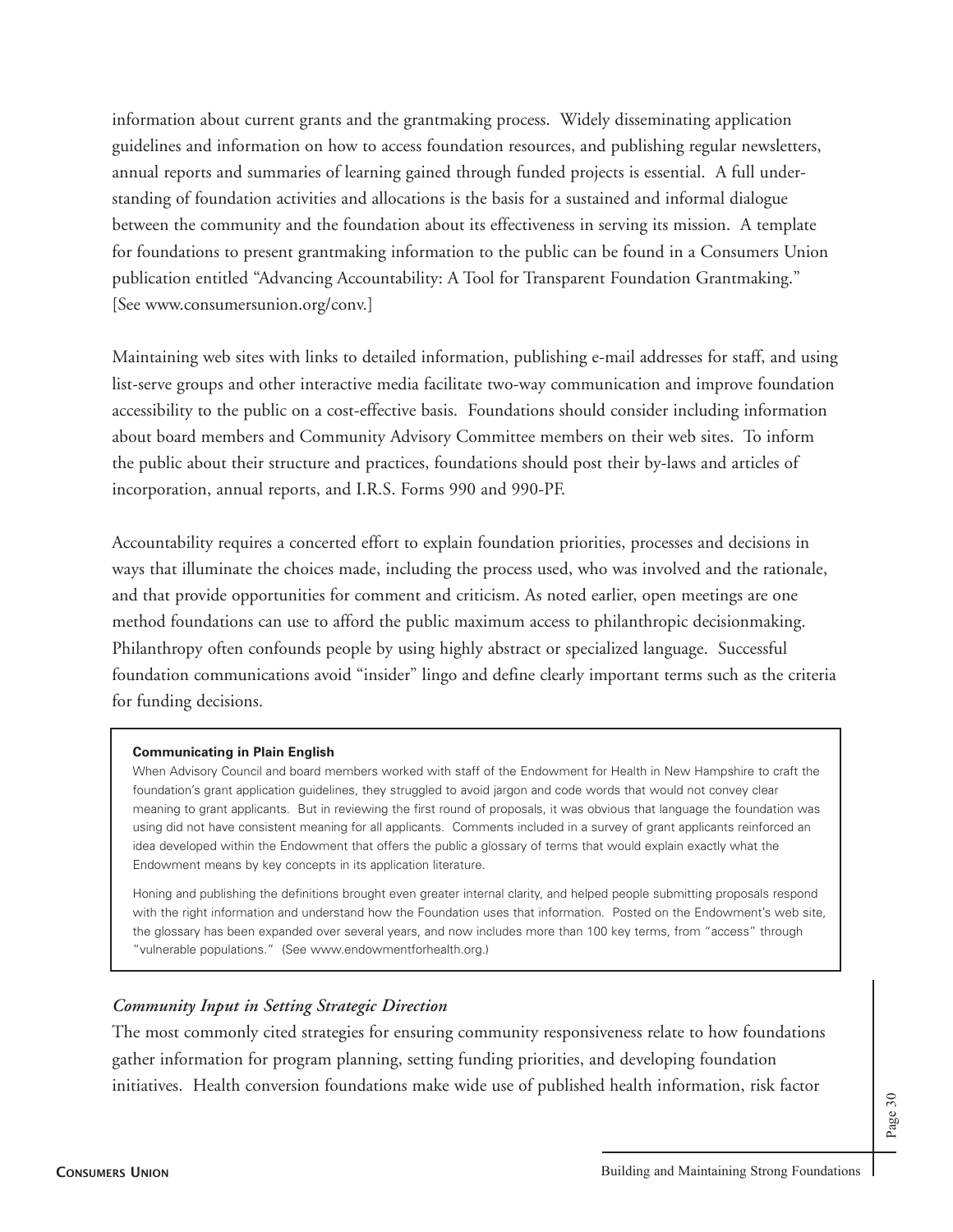and demographic data, research and best practices literature, and information from academic, health provider, and policy experts. Many augment this health data and research with more experiential and direct input from community members, including groups the foundation seeks to benefit through its grantmaking.

Some foundations regularly invite groups of people to talk about community health needs or areas of current interest for the foundation. The relatively unstructured "listening tour" was originally used by new foundations to establish initial programmatic priorities, or on occasion to support a major reshaping of program priorities. Some health foundations now schedule such community forums regularly to ensure that staff and leaders stay in touch with local concerns and hear comments and suggestions from people with different backgrounds. Such listening tours now have developed a track record as a foundation outreach strategy, and their features that have proven most useful in eliciting and capturing broad input include:

- Scheduling multiple meetings in local neighborhoods, and in diverse parts of the state, including rural areas;
- Avoiding dominant institutional host facilities, such as large hospitals or universities, and instead using non-traditional sites, such as churches, clinics, and schools;
- Using local co-sponsors rather than sole foundation sponsorship;
- Holding meetings frequently, perhaps even several times per year;
- Issuing direct mail invitations and publicizing in local media; and
- Documenting all needs expressed, mapping them out, and making them public, e.g., on a web site.

Key informant interviews are another way to gather information for defining programs and shaping foundation initiatives. Consumer and constituency groups, advocates for the medically underserved, safety net health providers, and community activists can provide valuable input about direct experiences with health system deficits and barriers to care. Foundation leaders who rely on such informants stress the importance of feeding back how their advice has been incorporated and reflected in decisions and resource commitments of the foundation.

Health foundations also make use of focus group research as a way of gaining insight and perspective from community members. Many regularly convene stakeholder groups in areas of program interest such as adolescent health, disability and chronic illness, or health workforce issues. Conversations with providers, advocates, clients, and family members help foundations pinpoint community health needs and develop effective strategies for meeting them.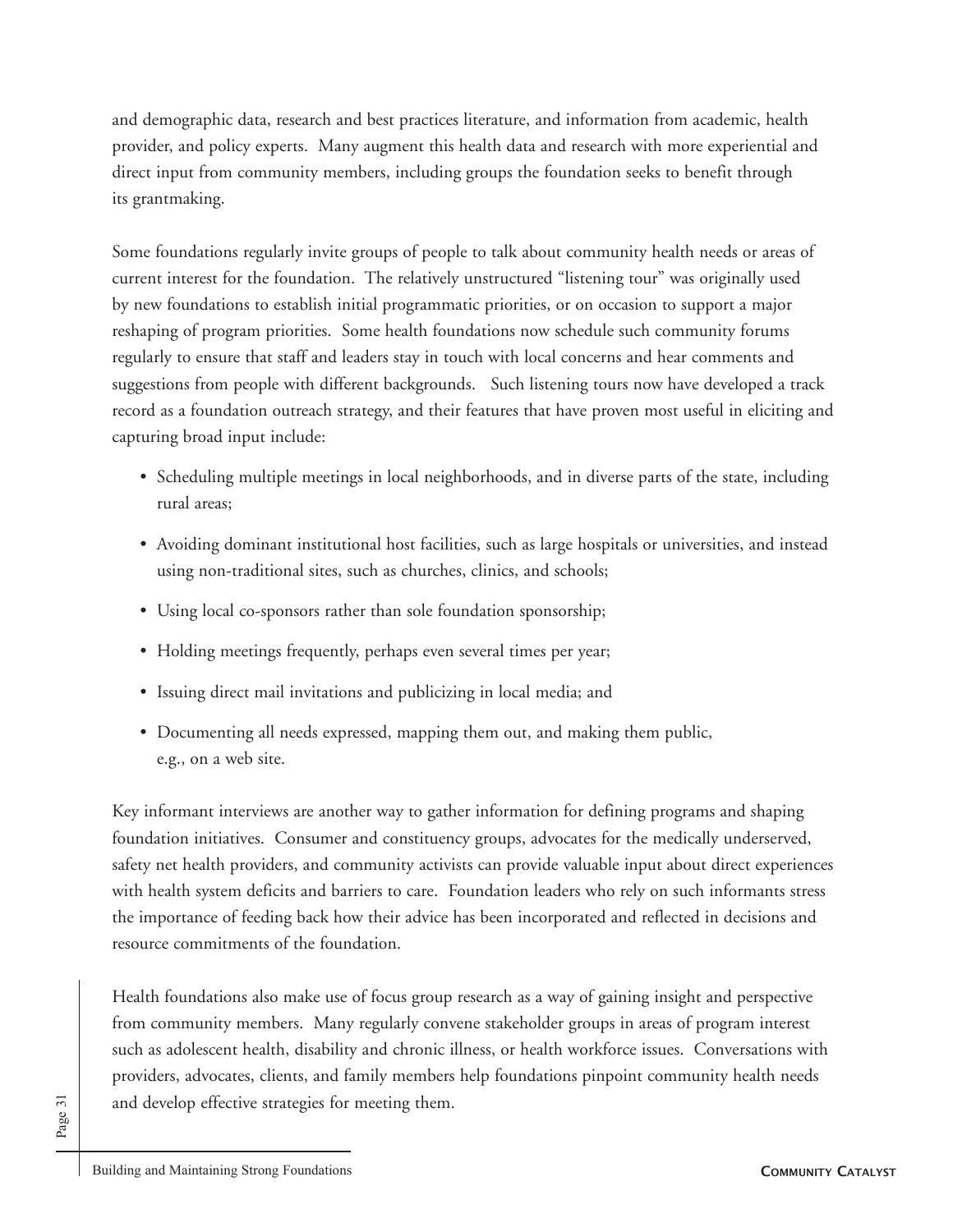#### **Incorporating Qualitative Experience**

The Quantum Foundation in West Palm Beach, Florida had three years of experience in health grantmaking when it began a process for "strategic sharpening," organizational assessment and planning designed to match funding more closely to community needs. Assembling health data for the service area was an important step informing the process, but the Foundation also wanted to better understand the views and experience of community residents, particularly those it was striving to benefit. A nonprofit consulting firm skilled in working with grassroots groups, was contracted to conduct key informant interviews with community members, particularly focusing on low-income, uninsured and under-insured residents of the area.

Beginning with contacts identified by the Foundation, the firm reached out to develop additional information on a network of community-based organizations that serve and engage low-income people, transient workers and others facing barriers to health care. Interviews with 28 groups and individuals were the basis of a report that put on the table qualitative information about how people experience the health system in Palm Beach County to augment the health data summary.

The demographic and health data reports for Quantum's service area indicated significant health disparities, and communities of very high need within a generally affluent region. The Foundation staff knew the area pretty well, but it proved useful for an outside organization to identify additional grassroots groups and to conduct the key informant interviews.

Outside consultants were able to get a more complete picture of the community than the Foundation believed it could get on its own. The consultants were able to gather community input and, as skilled intermediaries, were able to clarify for the Foundation the community's needs for additional and smaller grants to groups close to the people in the community.

Comprehensive community health needs assessments are used as part of the early organizing and program development process of many health foundations. Foundation managers typically hire consultants, technical experts or planning professionals to assemble and analyze demographic, health status, risk factor and utilization data. Factors that reveal unequal distribution of primary and preventative care and barriers such as lack of insurance coverage are emphasized by funders focused on medically underserved populations. Many look for indicators of health disparities resulting from racial, ethnic, socio-economic, or immigration status and other factors.

Foundation leaders with a strong commitment to responsiveness do not view health information gathered as proprietary. Rather, in addition to using it for internal planning to establish priorities for health improvement, a number recognize the wider value of organized health data for other users. Many invest in making the information available and accessible to community-based organizations and policy leaders.

A growing number of health foundations cite the use of "asset-based assessment" strategies as key to mobilizing community resources and working with other local institutions. Unlike a needs assessment, this process involves identifying strengths and capacities available and developing approaches through which the foundation – and others - can build on these resources to set and meet community health improvement goals.

Another way some conversion foundations engage with communities is through Program Advisory Committees. Foundations use ad hoc and standing program advisory committees for outreach, program design and development, grant application review, development and management of special program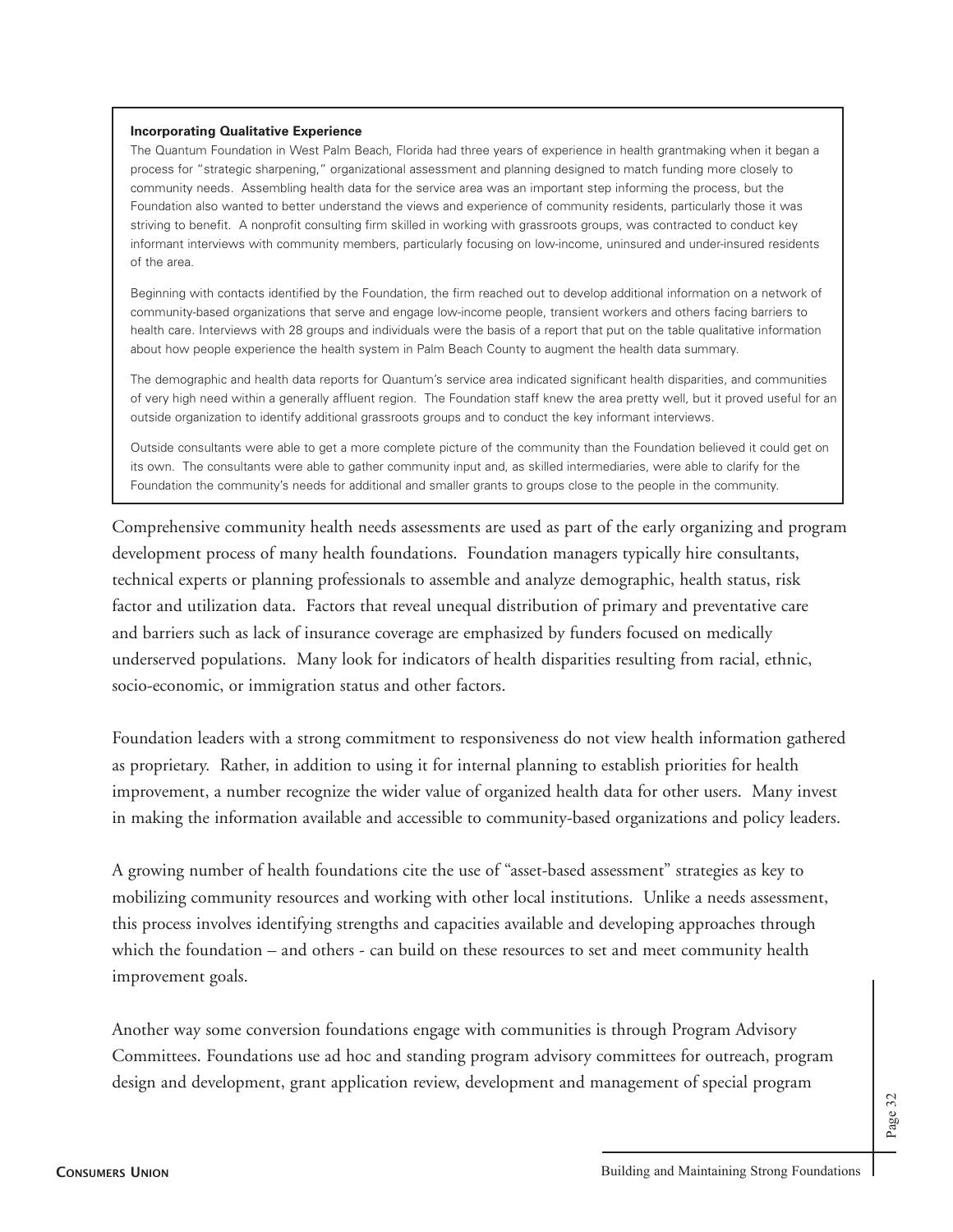#### **Learning from Community Focus Groups**

In its first year of operation, Healthcare Georgia Foundation conducted a statewide listening tour and analyzed a wealth of health and demographic data. The following year, the Foundation elected to dig deeper, commissioning focus group interviews directly with healthcare consumers. An Atlanta-based consulting firm was hired to plan and conduct the research.

In order to generate commonality among participants, the focus groups were organized by consumer categories representing those most often identified as having unmet health needs: under/uninsured; Latinos; people living with chronic illness, HIV/aids, mental illness and disabilities; gay men and lesbians; youth; middle class substance abusers; homeless people and the elderly. Beginning with Healthcare Georgia Foundation's grantees, the consultant identified nonprofit hosts for the focus group sessions and engaged them in recruiting participants. The effectiveness of interview questions, remuneration, meeting times, and recruitment methods were tested through an initial pilot study. To encourage participation, incentives meaningful to different groups were offered (for example, movie passes for teens and gift certificates for elderly participants). Ultimately, the pilot consisted of thirteen 90-minute focus group sessions, each with approximately eight participants.

Focus group findings helped the Healthcare Georgia Foundation provide grant support for the design, implementation, and evaluation of health promotion and disease prevention strategies. The research process also helped the Foundation build strong relationships with potential grantees and healthcare consumers. These relationships provide an invaluable outcome-a well-developed grantmaking program that speaks to the needs of healthcare consumers.

initiatives, periodic or ongoing evaluation, and feedback on foundation activities and procedures. Such advisory structures have been an effective means for strengthening connections between foundations and their constituents, but they seldom are required in conversion foundation by-laws. Rather, they are most often ad hoc. Arising from the discretion of the foundation staff or board, they can be changed or discarded in the future. Nonetheless, when they are used such advisory structures can significantly expand opportunities for community engagement.

Another important component of some conversion foundations is a Community Advisory Committee. (See the discussion on Community Advisory Committees in the Forming Chapter at page 24.) Unlike Program Advisory Committees, Community Advisory Committees are most commonly standing committees created in a foundation's by-laws. As such, they are ensured a level of autonomy and independence from the board and staff of a foundation as well as from the totality of the demands of operating a foundation. This structure allows them to stay continually focused on the community and its needs.

In addition to providing nominations for board membership, Community Advisory Committees often serve as a liaison between the foundation and the community, particularly to identify community needs and priorities, and to regularly review the performance of the foundation in meeting its purposes from the community perspective. A primary way that Community Advisory Committees tackle these goals is by participating on board committees responsible for establishing, monitoring and assessing grantmaking programs, priorities and allocations. In other cases, Community Advisory Committees prepare for the board and community an annual review of the effectiveness of the foundation in meeting its purposes. As well, they provide the board with a community perspective about future actions and priorities.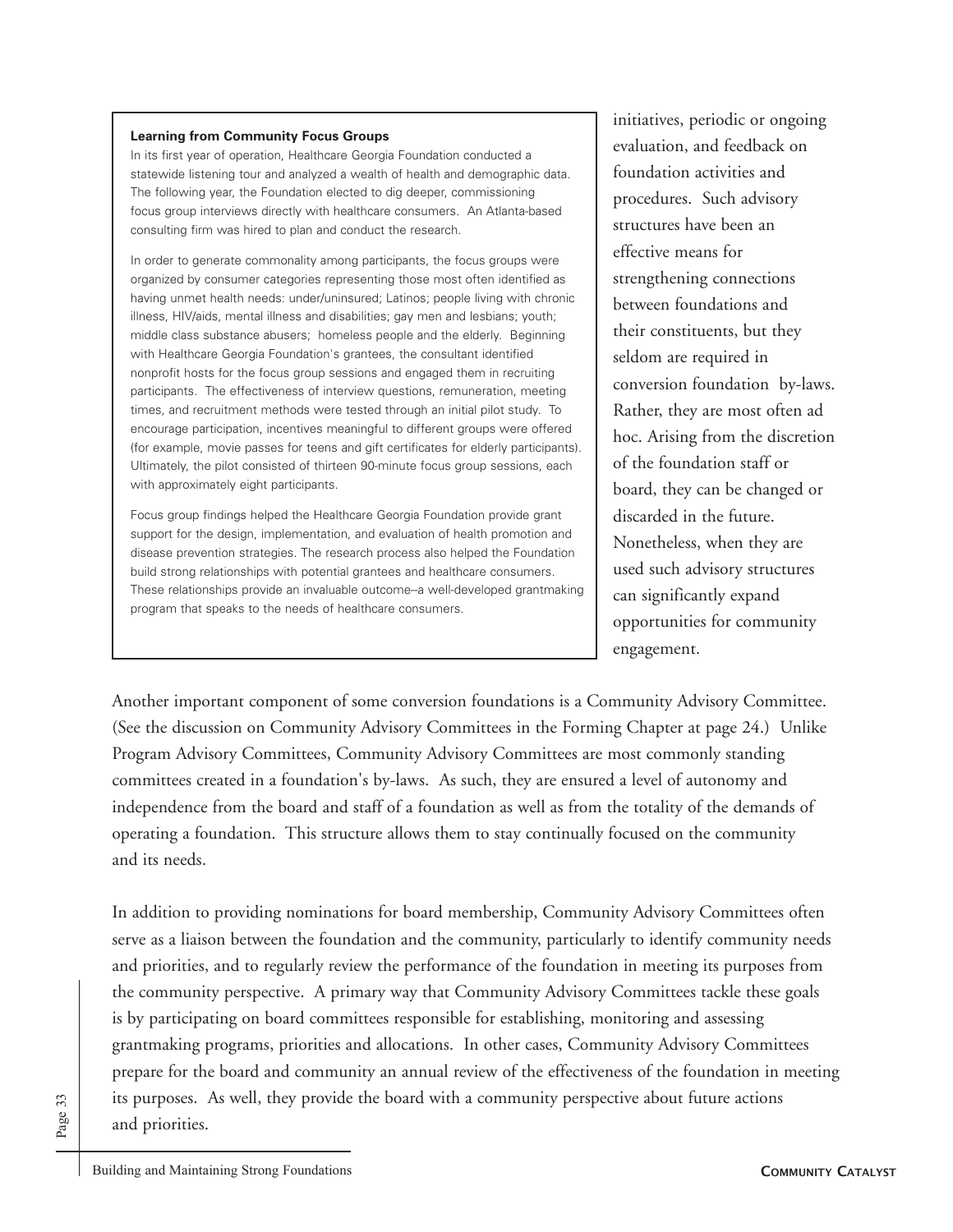#### **Institutionalizing Community Engagement**

The Program Advisory Committee of the Frequent Users of Health Services Initiative, a jointly funded effort of the California HealthCare Foundation and The California Endowment, has the goal of bringing the larger community into the thinking, planning and implementation of this 5-year effort. The Initiative aims to improve the quality, outcome and delivery of care to chronically ill patients who frequently utilize health services, and to identify and work towards addressing systemic changes needed to break the cycle of costly, ineffective use of services in California.

The Program Advisory Committee was established in the early planning phases of the Initiative and is critical to its success, which has both service delivery and systems change goals and strategies. The Committee consists of a diverse body of state and national health sector leaders. The Committee provides guidance on key program elements, RFP and evaluation design; provides input and advice on Initiative progress; reviews applicant proposals and provides guidance to the foundations; and assists with developing and advancing the policy agenda.

As part of the recruitment process, Committee members were given written "job" descriptions outlining their roles and responsibilities, specific tasks and time-commitment expectations. Committee members are given honoraria and reimbursed for travel and related expenses. The foundations established a Program Office charged with administering and overseeing the Initiative, including providing staff support to the Advisory Committee's work as well as a budget for expert consultations where needed.

Meaningful and responsible use of advisors in both of these structures requires that the foundation make a realistic assessment of the resources required for the assigned responsibility. Advisory groups should be provided with staff assistance, financing, or other support adequate to their charge. Clarity about the assignment, the extent of the advisory group's authority, its duration, and the terms and responsibilities of individual members is also critical. These issues should be covered in written materials and provided to new and prospective members of advisory groups.

#### *Accessibility and Good Customer Service Practices*

How foundations relate to applicants and grantees is a key measure of their community service orientation. Inherent tension exists between those with the power to allocate limited funds and those who need resources. Critics and observers of philanthropy – and many nonprofit leaders – focus on the quality of this relationship as an indicator of foundation sensitivity to the needs and conditions of their funded partners. In response, some foundations more clearly define applicants and grantees as primary customers and seek to improve the quality of their service to community-based organizations. Setting standards and policies for good customer service and soliciting feedback from community-based organizations are often key to establishing, maintaining and where needed, improving the working partnership between foundations and community-based organizations that generally build capacity and provide programs and services to the community.

Some foundations hire independent consultants to conduct anonymous surveys or focus group interviews so that rejected applicants, current and potential grantees, and community members will be more comfortable offering honest, critical feedback. Applicant surveys and interviews often reveal weaknesses in foundation communication efforts (language in application guidelines and Requests for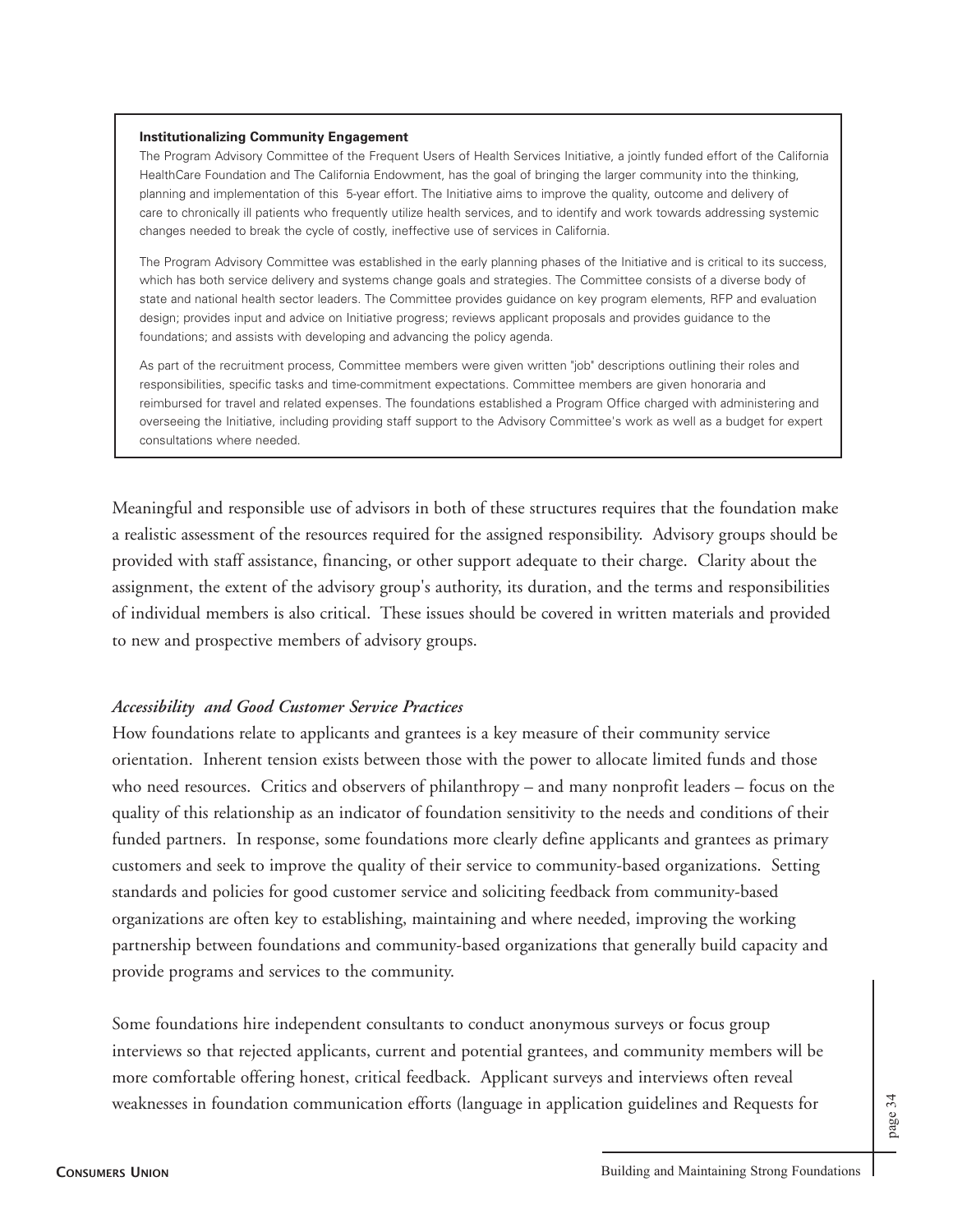Proposals is simply not clear) and in staff accessibility. Other common complaints about foundations are unclear or unexplained rejection letters, unreasonable expectations that grantees will secure other support or subsequently sustain the project once the foundation's grant has ended, and unwelcome pressure to collaborate with other organizations.

With few exceptions, most foundations do not release survey results to the public. Communities may want to exert pressure on the foundations that serve them to release survey results to the public. With a higher level of openness, foundations can use the information to improve application processes, grantmaking policies, and technical assistance services to applicants and grantees. Foundations seriously committed to improving their performance repeat surveys periodically and track their progress over time. They may set performance standards in areas such as timeliness of funding decisions, meaningful debriefing of rejected applicants, the clarity of publications and web sites and staff courtesy, accessibility and helpfulness.

#### **Monitoring and Reporting on Applicants' Experiences**

The California Wellness Foundation (TCWF) uses anonymous surveys to contact community organizations about their experiences in applying for grants. In addition to using the results for internal improvement, it also makes the results available to the public on the Foundation's web site.

The Foundation sends applicant surveys, administered by an outside consultant, to both grant recipients and unsuccessful applicants. It received responses from nearly 500 organizations to its most recent survey, representing a response rate of about 20%. Its survey has been improved and expanded over three trials since 1996.

The California Wellness Foundation has been a major proponent of grantmaking for core operating support for nonprofits, designating one-half of its grants for such support. Feedback from the 2002 customer survey indicated that applicants were deeply appreciative of this grantmaking emphasis at TCWF, but some were unclear about exactly what "core operating support" covers and whether it was a separate grant program rather than a cross-cutting one. To improve clarity, the Foundation folded a brief definition of "core operating support" into its general grants program information on the web site, and added a link to a more extensive description with examples showing what core support did for three TCWF grantees. By closely monitoring survey responses--the positive and the negative--the Foundation is able to continually hone its procedures and communications with community organizations.

Some foundations also seek to address the power imbalance between themselves and applicants by working in collaboration and developing shared leadership and responsibility as a goal for their programming. For example, foundations often convene various stakeholders on an issue, including other funders, providers, public officials, and business and community leaders. The purpose of such working groups is typically to share information, develop strategies and evaluate programs intended to address an issue, and in some instances to coordinate or pool funding commitments. By convening or participating in collaborative programs, foundations may agree to work within agendas and goals set by the group rather than to lead the planning.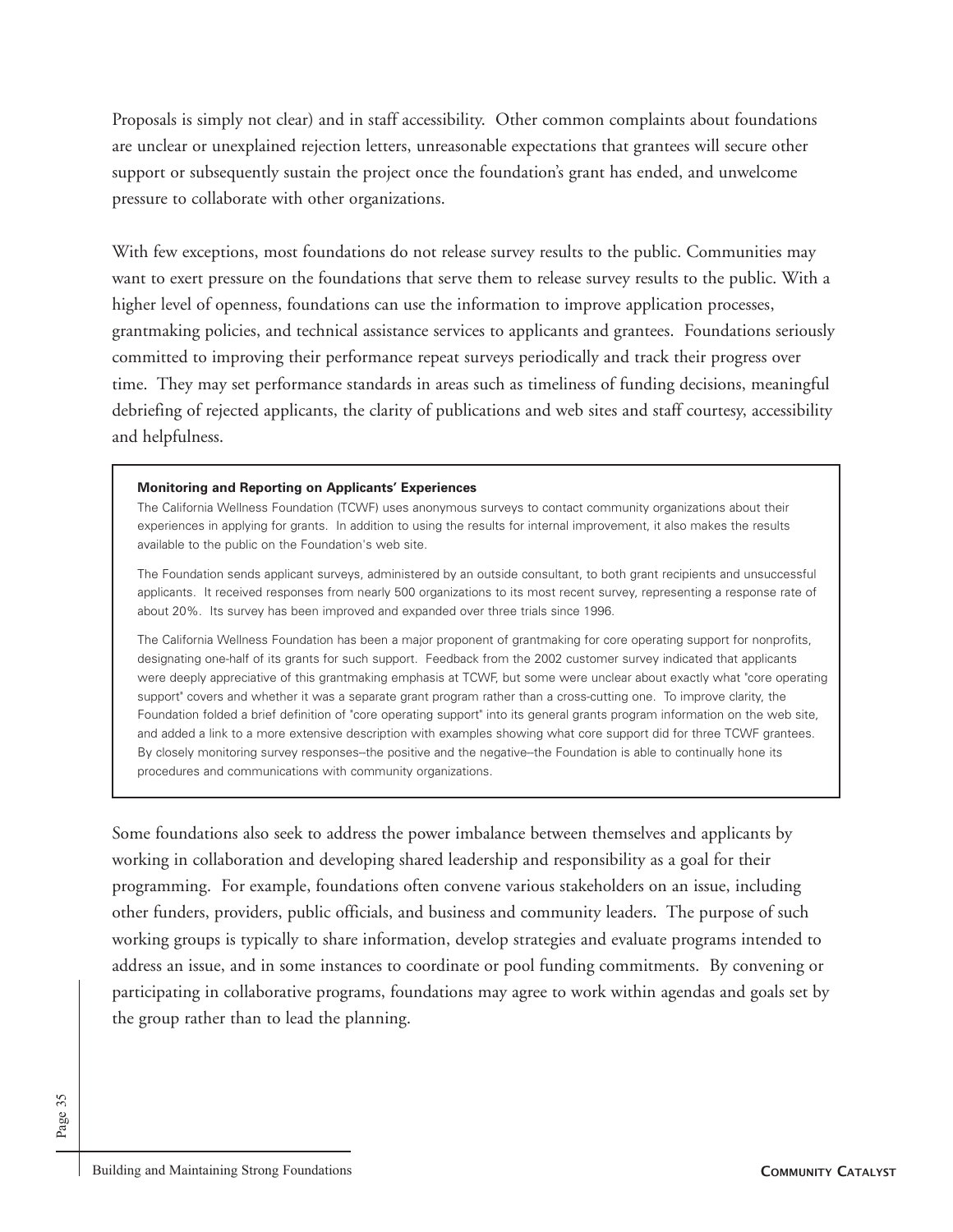#### **Planning with the Community**

Serving 27 communities in the western suburbs of Chicago, Community Memorial Foundation first began grantmaking by responding to grant applications from community organizations. Proposals are still accepted from a wide variety of organizations addressing health needs in its service area.

However, the Foundation has also developed a number of program initiatives through which it seeks to focus grant investments in order to have greater impact. New initiatives are developed through a series of research, communication and participation steps. The development process takes time, but it greatly increases community understanding of the Foundation's work and yields valuable insights and perspective. Typically, new initiatives begin with focus group discussions involving service and constituency organizations in the field. Additional information is gathered through surveys and other community research. For example, the Foundation surveyed more than 8,300 young residents as part of planning for its youth initiative. Individual meetings and interviews with experts in the field and key leadership institutions typically follow these early grassroots-level steps. And finally, a literature review gathers overview information and knowledge of best practices and relevant research. Grants made through program initiatives have defined outcomes, and usually employ best practices that have been researched and evaluated.

Wherever possible, the Foundation approaches program development with the goal of building skills and capacity in the community. For example, rather than make extensive use of consulting expertise, youth and elder participants learned about asset mapping techniques and how to facilitate and report on peer focus groups.

A more far-reaching idea for enhancing accountability would be for a foundation or group of foundations to establish an independent ombudsperson to provide a safe mechanism for community members, nonprofit organizations, and others to make complaints, suggestions, or recommendations about foundation practices and policies. The ombudsperson could also serve as a monitor of the foundation's performance. To be truly effective in this sensitive role, such an office should be funded by the conversion foundation or group of foundations but administered independently.

#### *Publicly Available Venues and Resources for Monitoring*

There are a number of strategies that communities can use to assess the accountability of the foundations that serve them. First, community members should be aware of the specific governmental agency or unit responsible under the law for monitoring the philanthropic work of foundations. Most often this is a division within the state attorney general's office. Being familiar with the regulatory process is a basic and essential first step toward ensuring long-term accountability of foundations. The existence of a regulatory framework provides a place to lodge public inquiries about foundation activities. The opportunities for public input can be used to acknowledge the good work of the foundation, as well as bring attention to activities or policies that are not fully consistent with the foundation's public benefit obligations.

Community members generally have at least two sources of information about the conversion foundation's operations and philanthropic work. Reviewing the foundation's Form 990 or 990-PF (the nonprofit equivalent of a tax return) provides considerable information about the foundation's finances, including its expenditures, grants and investments. These forms are often available on-line at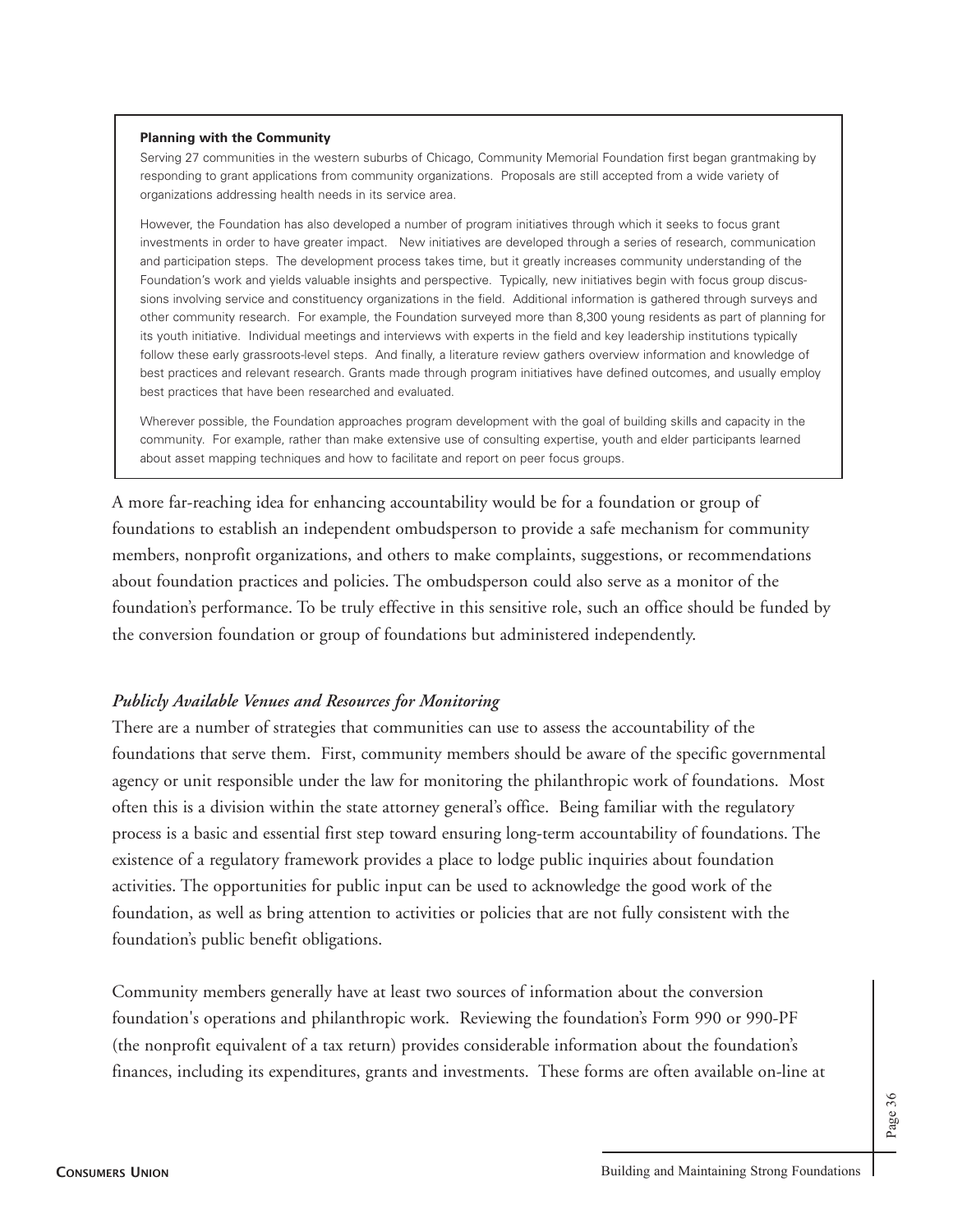www.guidestar.org. Federal law requires nonprofits to make copies available for a reasonable fee. Many states also require that they be available for public review in the offices of a state regulatory agency, often the secretary of state's office, as well as in the office of the foundation itself.

Many foundations also issue annual reports that describe their activities and finances during the previous year. Along with the Form 990 or 990-PF, the annual report may provide helpful information by which community members can review the foundation's work and its adherence to its public benefit obligations. Careful attention to information about overall payout (grants made during the previous year); expenditures for salaries, benefits and other overhead expenses; and investment returns will help community members better understand the operations of the foundation and the strategies it uses to meet its mission and its public commitments.

Reviewing the foundation's Form 990 or 990-PF and annual report will also provide community members with information about the specific grants made by the conversion foundation during the previous year. Comparing the patterns of grants with the mission, principles, and priorities established by the conversion foundation will help community members develop their own understanding about how the foundation is meeting its mission in practical terms.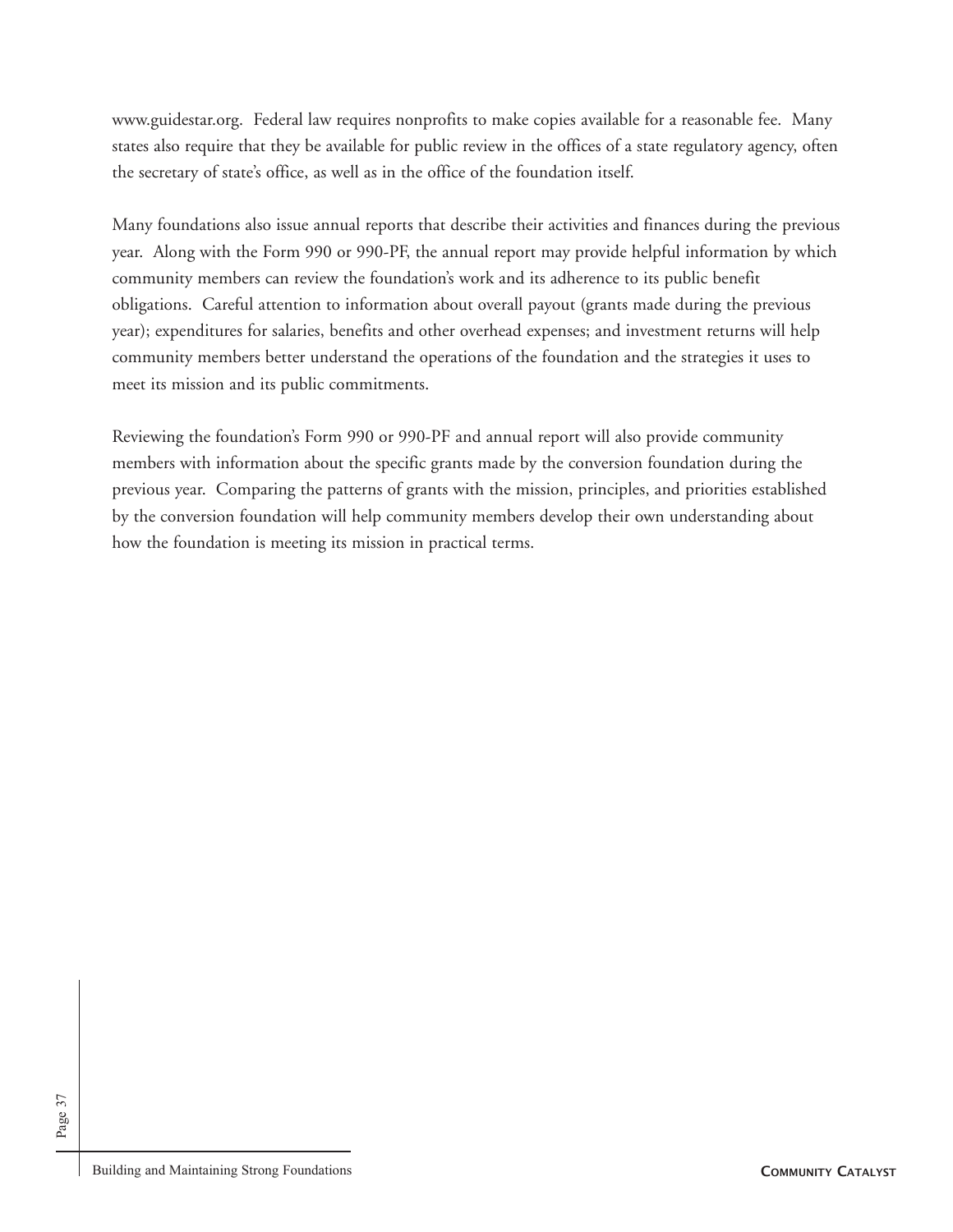## **CONCLUSION**

An essential ingredient in a successful conversion transaction is a guarantee that the charitable character of the nonprofit assets will be preserved. For most communities, an independent foundation that will have a long-lasting benefit is the best place to put these assets. With a strong foundation planning process in place, community advocates can influence the early stages of a foundation's creation. Board membership criteria that reflect the importance of community expertise, and a selection process that is open to the public, can go far in ensuring a responsive and responsible board of directors. By incorporating structural provisions that institutionalize the role of the community and put into place important private foundation and conflict of interest provisions, advocates and regulators can provide for greater public accountability of the resulting foundation.

Community members have many different tools they can use to shape a foundation's mission, governance and structure in a direction that will benefit the community. Public pressure and involvement in this vital part of a conversion transaction is of utmost importance. With more than \$16 billion already in foundations created from health care conversions, the potential for improved community health is clear.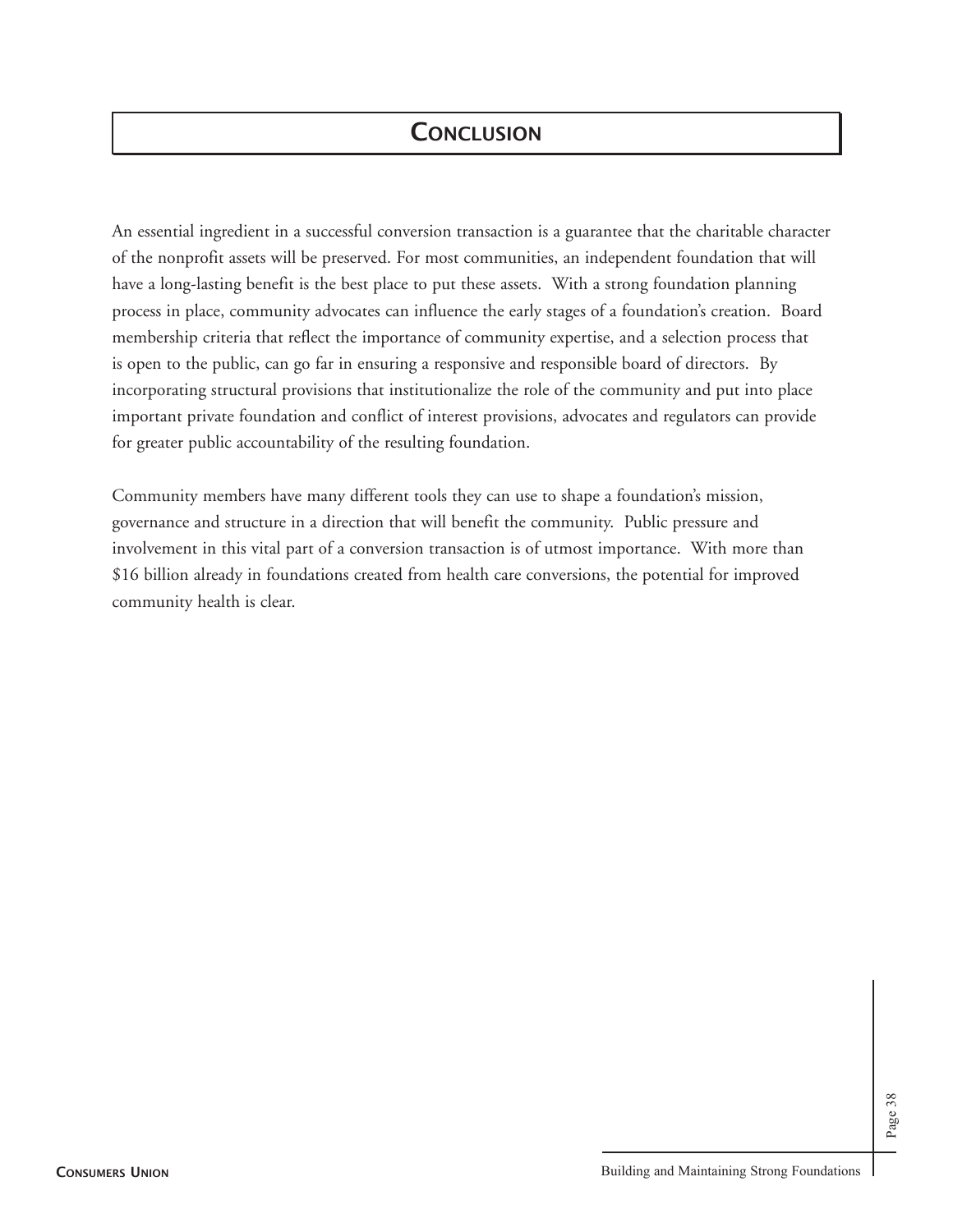- <sup>1</sup> "A Profile of New Health Foundations," Grantmakers in Health, May 2003, page 3.
- <sup>2</sup> "Cy pres" is French and translates as "as nearly as." In this context, the cy pres doctrine requires that the charitable assets of a nonprofit are used in a manner as similar as possible to their original intended purpose (e.g., the assets of a nonprofit health insurer must be used to maintain and improve the health of the public in some way even if the nonprofit health insurer converts to forprofit status or ceases operations in some other way).
- <sup>3</sup> "A Profile of New Health Foundations," Grantmakers in Health, May 2003, page 3.
- <sup>4</sup> "Assets for Health: Findings from the 2001 Survey of New Health Foundations," Grantmakers in Health, March 2002, page 8.
- <sup>5</sup> "Assets for Health: Findings from the 2001 Survey of New Health Foundations," Grantmakers in Health, March 2002, page 8.
- $6$  Treasury Regulation § 1.501(c)(3).
- <sup>7</sup> For example, Missouri's nonprofit corporations law designates  $501(c)(3)$  organizations as "public benefit" or "mutual benefit" corporations. R.S.Mo. § 355.881(3). California's Nonprofit Corporation Law also renders all charitable and public purpose nonprofits, which includes 501(c)(3)'s, as "public benefit" corporations. Cal. Corp. Code §§ 5111, 7111.
- <sup>8</sup> Treasury Regulation § 1.501(c)(4) 1(a)(2)(i).
- <sup>9</sup> Under federal law, self-dealing refers to a wide variety of direct and indirect transactions between a private foundation and its "disqualified persons," i.e., those who are in a position to influence or control the charity's actions, as well as companies controlled by those persons.
- <sup>10</sup> Under 26 U.S.C. §4940, a private foundation pays a 2 percent (in some cases 1 percent) tax on in its investment income each year.
- <sup>11</sup> See, "Creating Supporting Organizations: An Option for Conversion Foundations," by Consumers Union of U.S., Inc., 1998.
- <sup>12</sup> "A Profile of New Health Foundations," Grantmakers in Health, May 2003, page 3.
- <sup>13</sup> The debate over foundation distributions intensified in the summer of 2003, as Congress considered legislation (H.R.7) to mandate higher payouts by private foundations. Currently, foundations are allowed to count administrative costs–executive salaries, rent, travel expenses–as part of the five percent of their total assets they must distribute each year. If enacted, the bill would have required foundations to make a five percent payout, but excluded administrative costs from qualifying. While this bill did not pass in 2003, the issue may be reconsidered in a future Congressional session.
- <sup>14</sup> Communities might also consider limiting grants to organizations whose highest staff salaries are no more than five times the salary of the lowest staff salaries.
- <sup>15</sup> Colorado: Caring for Colorado Foundation, www.caringforcolorado.org. Kansas: The Sunflower Foundation: Health Care for Kansans, www.sunflowerfoundation.org. Kentucky: Foundation for a Healthy Kentucky, www.healthyky.org. Maine: The Maine Health Access Foundation, www.mehaf.org. Missouri: The Missouri Foundation for Health, www.mffh.org. New Mexico: Con Alma Health Foundation, www.conalmahealth.org. New Hampshire: Endowment for Health, www.endowmentforhealth.org.
- <sup>16</sup> See American Foundations: An Investigative History (MIT Press, 2001), in which Mark Dowie opines that most of the new health conversion foundations are "better informed, more imaginative, and more responsive to community needs than traditional health foundations," at pp. 82-83.
- <sup>17</sup> Participating foundations were identified through informal consultation with staff at Grantmakers in Health (www.gih.org), the national membership association of health philanthropy, regional health foundations associations, community health leaders, and advocates. The interviews with staff and board leaders and community members, conducted in 2003 and 2004 , included formal policies incorporated in the by-laws as well as informal operating practices and methods developed by foundation boards and managers, and suggestions to enhance currently used approaches.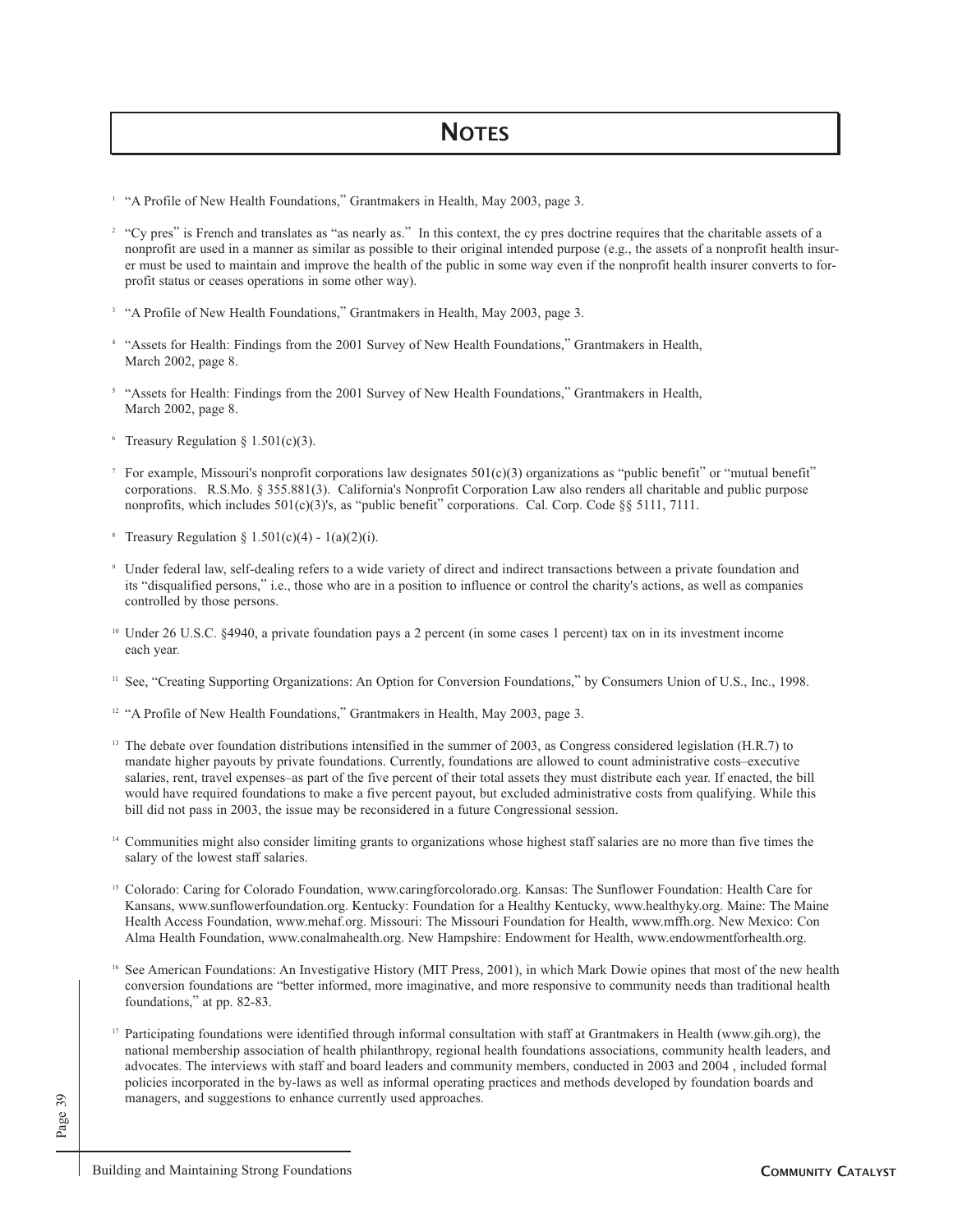## **THE COMMUNITY HEALTH ASSETS PROJECT**

The Community Health Assets Project is a national effort that works to protect both nonprofit charitable assets and the interests of health consumers. Founded in 1996, the Project is a joint effort between Consumers Union of U.S., Inc. and Community Catalyst of Boston, Massachusetts. Funded primarily by foundation grants, the Project provides its assistance free of charge. A team of skilled attorneys, philanthropy experts, health policy analysts, and community education specialists with extensive experience in the full range of issues presented by conversions staffs the Project.

Project staff members provide consultation and technical assistance to community and consumer organizations, philanthropic leaders, policymakers, regulators, legislators, and media in over forty states. The Project is unique in its ability to apply its broad base of experience and expertise to the particular circumstances of a given state, community, and transaction. The Project team provides the following services:

- **Trainings** for community groups, policymakers and media to discuss the array of policy issues involved in conversions and help health advocates design effective action strategies. Trainings provide accessible information, encourage active participation, and utilize local groups' knowledge of community needs and unique circumstances.
- **Public education** materials are available for community groups, advocates, and policymakers. The Project's education materials can also be tailored to address the specific concerns of a given community.
- **Legal and policy analyses** of proposed laws, state statutes and regulations are available, as are analyses of transactions that identify specific public interest concerns (e.g., health care delivery impact, antitrust issues, valuation or company worth, protection of community benefits, and preservation of charitable assets.)
- **Strategic consultation** involves ongoing advice and analysis of a conversion proposal and the accompanying process. The Project team can provide ideas for effective outreach and participation, as well as information on specific issues such as model approaches for establishing a mission or governance principles for a foundation.
- **Information clearinghouse** service for data on regulatory, legislative, and market developments in the fast-evolving area of conversions and models for handling complex policy issues related to conversions.

Page 40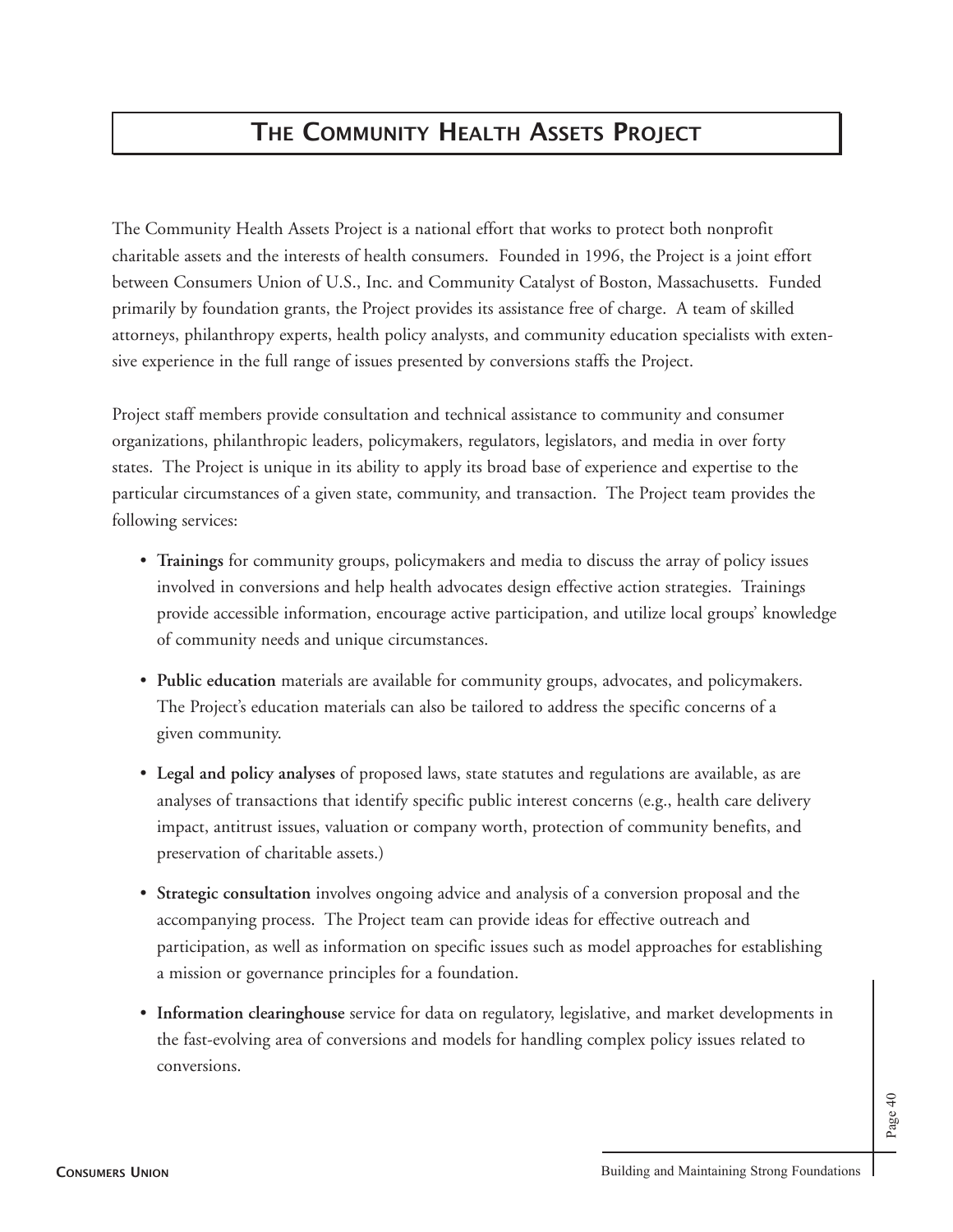*For more information contact:*

### **Community Catalyst**

Community Health Assets Project 30 Winter Street, 10th Floor Boston, MA 02108 (617) 338-6035; fax (617) 451-5838 www.communitycatalyst.org

**Consumers Union** Community Health Assets Project 1535 Mission Street San Francisco, CA 94103 (415) 431-6747; fax (415) 431-0906 www.consumersunion.org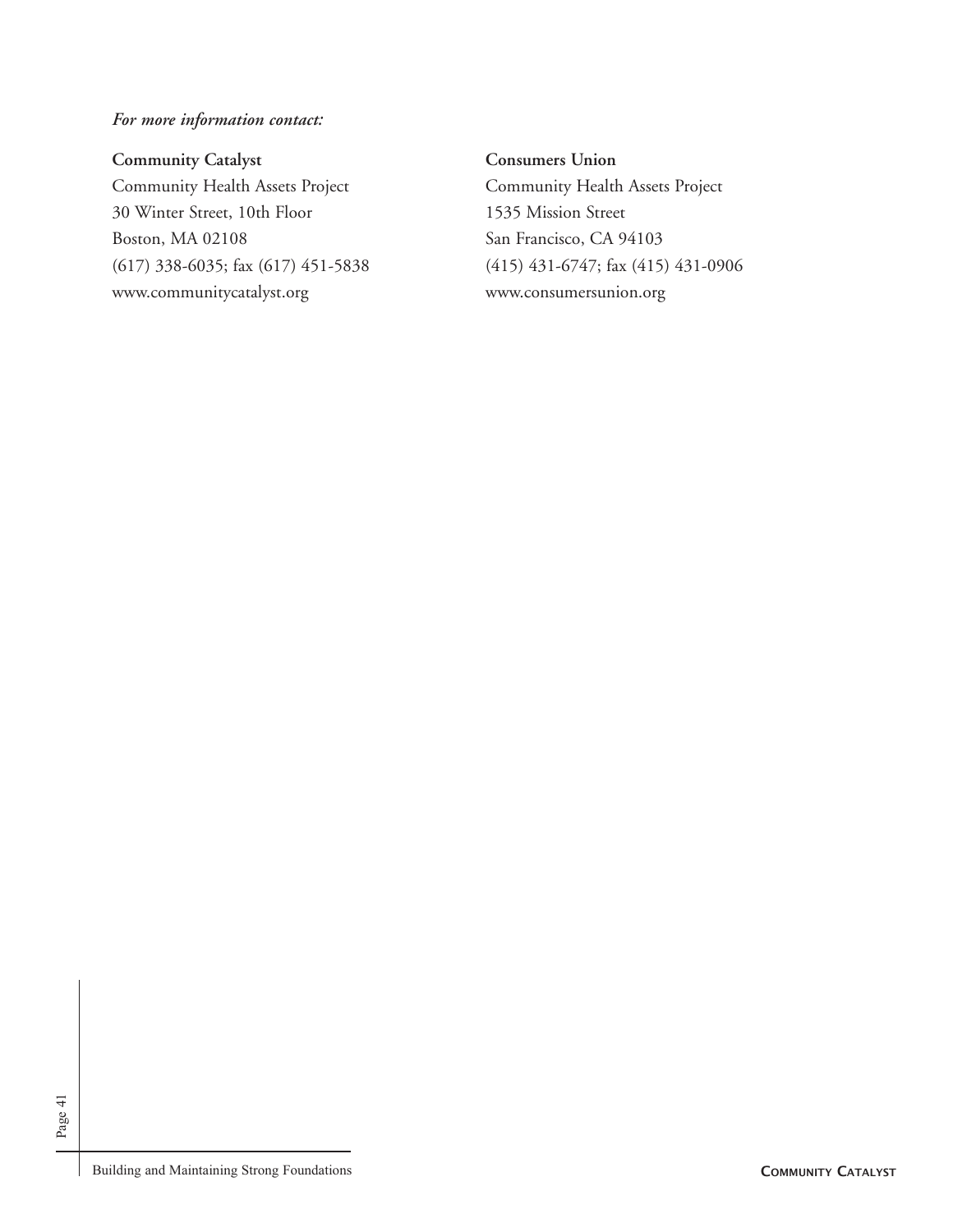## **QUESTIONS TO ASK...**

## *…about foundations formed as the result of nonprofit conversions.*

As philanthropic organizations formed from assets held for public benefit, new foundations should be responsive to the communities they serve. They should also be highly accountable for their stewardship and effective use of these community assets. Here are some questions any foundation should be willing and able to answer forthrightly. If your community is served by a foundation formed from assets of a nonprofit hospital or health plan, these questions might serve as the basis for discussion with the foundation about its work and its role in the community.

- 1. What is the foundation's mission or purpose? How was the mission statement developed? Who participated? What information about the community was considered? Is the mission reviewed periodically?
- 2. Whom does the foundation intend to benefit? What will change for these people if the foundation is effective? How are the views and experiences of targeted beneficiaries represented in the ongoing work of the foundation?
- 3. What are the foundation's current goals? What does it seek to accomplish? Within what time period?
- 4. How does the foundation engage the community it serves in planning, implementation and evaluation of its work?
- 5. What are the review process and criteria for grantmaking? For foundation initiatives determined other than by reviewing proposals? How are funds allocated between grants and other funding commitments?
- 6. What non-grantmaking activities does the foundation pursue? How do these support the achievement of key strategic goals?
- 7. How does the board assess and measure its own progress toward organizational goals? How widely are the results of self-assessment shared?
- 8. Who currently serves on the governing board? Does the foundation have goals related to board diversity and if so, what is the current status? What qualities are sought in recruiting board members?
- 9. What is the nominating process for board members? Do any non-board members participate? Are there opportunities to suggest people to be considered for service on the board?
- 10. What percentage of funds paid out each year goes to grants, overhead expenses and contracts for foundation initiatives? What percentage of funds paid out each year goes to nonprofit organizations, community-based organizations, general support grants, advocacy, direct services and research?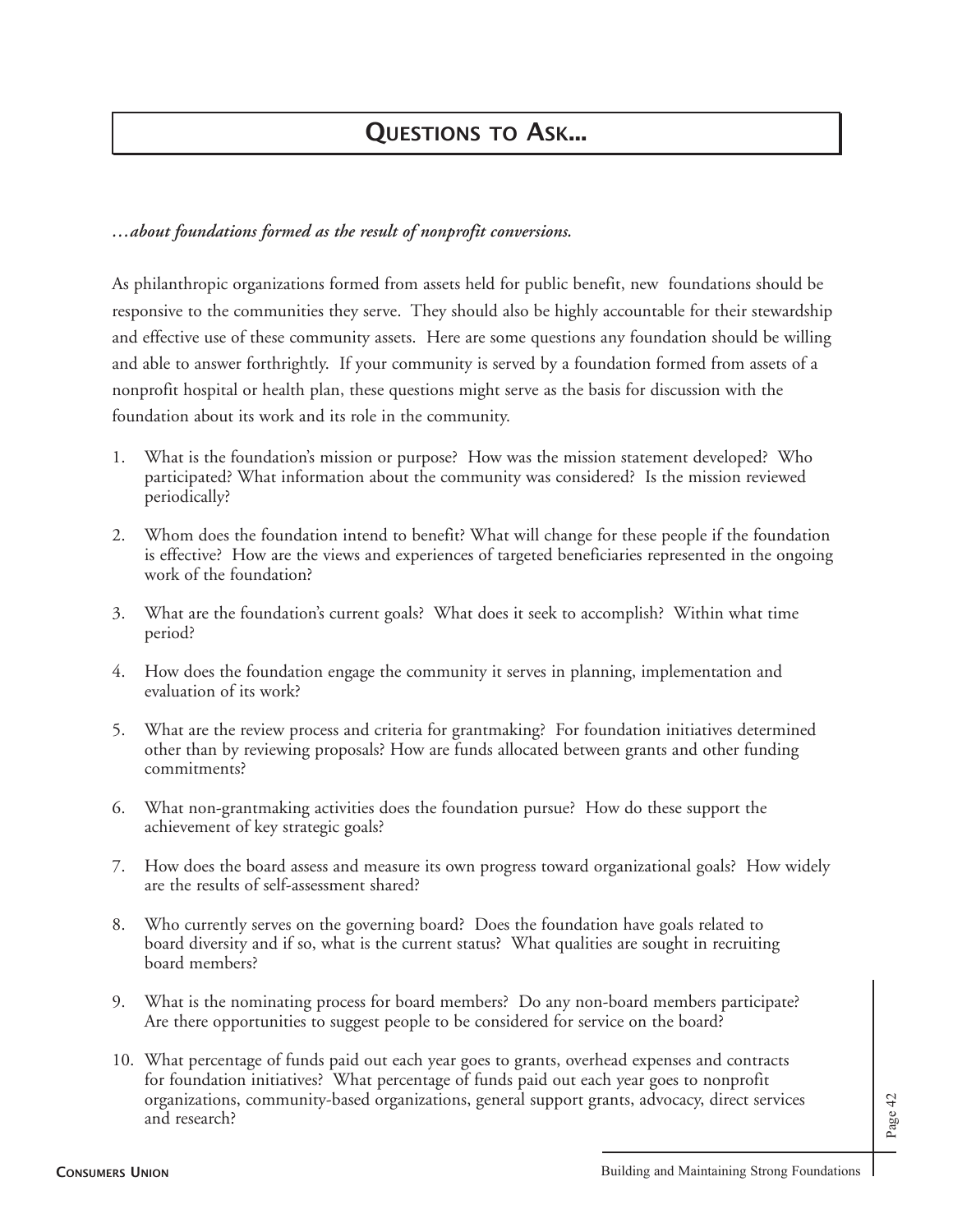## **ADDITIONAL RESOURCES**

*For additional information on health care conversions and new foundations, please visit:*

## **www.communitycatalyst.org**

## **www.consumersunion.org/conv**

*The following material relating to conversions and building strong foundations can be found on the Community Catalyst and Consumers Union web sites:*

- Sample foundation mission statements
- Model articles of incorporation and by-laws
- Sample conflict of interest statements
- Model conversion legislation
- The Blue Cross Blue Shield Update, "Conversion and Preservation of Charitable Assets of Blue Cross and Blue Shield Plans: How States Have Protected or Failed to Protect the Public Interest"
- "Wisconsin BC/BS Conversion: Responsive Philanthropy"

## *The following documents relating to building foundations and monitoring health foundation performance can be found at www.consumersunion.org/conv:*

- Sample agenda for orientation of a foundation Planning Committee
- "Advancing Accountability: A Tool for Transparent Foundation Grantmaking"
- "Grantmaking Accountability Template: The California Endowment Case Study"

Page 43